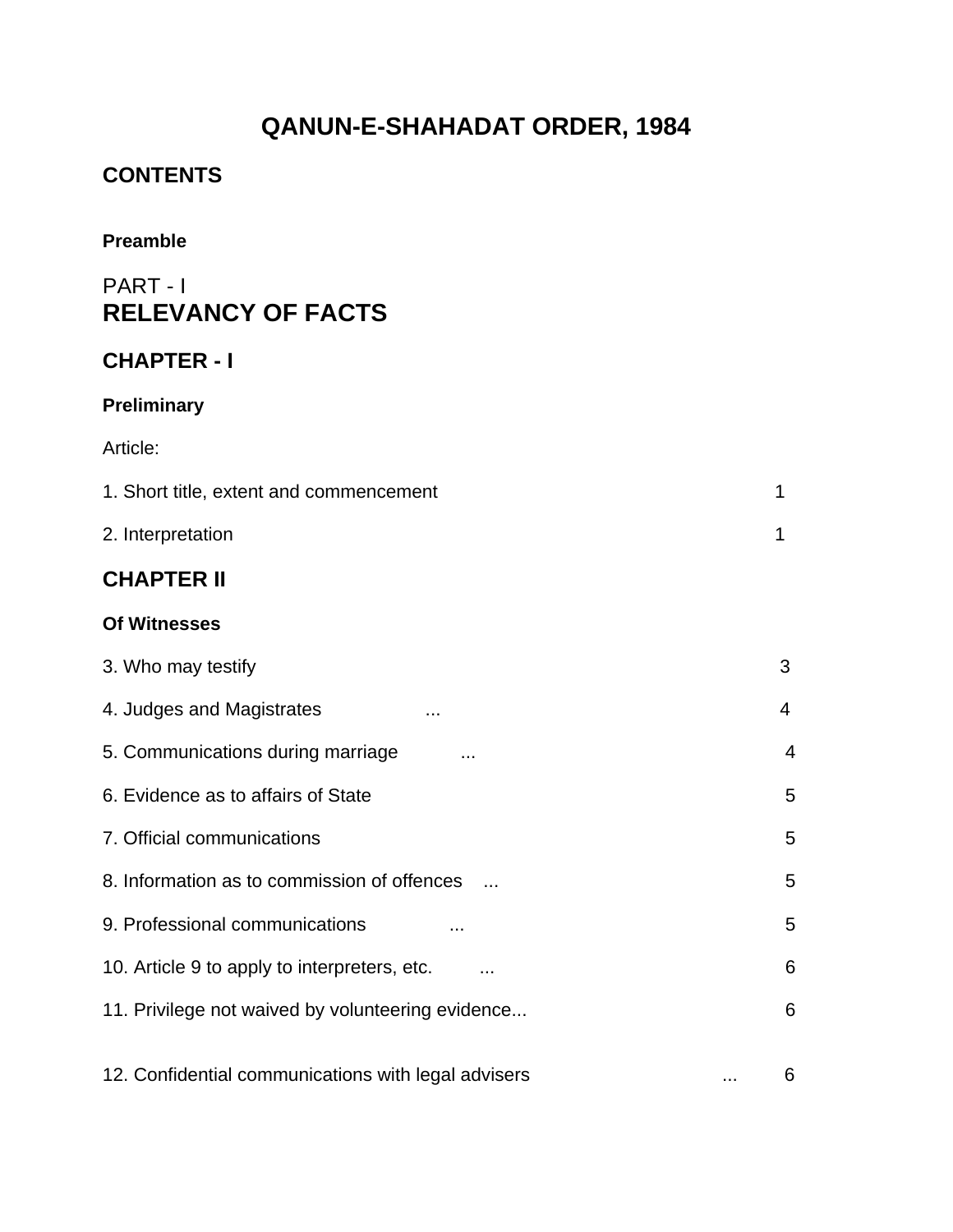| 13. Production of title deed of witness, not party                                              |  |
|-------------------------------------------------------------------------------------------------|--|
| 14. Production of documents which another person, having possession, could refuse to<br>produce |  |
| 15. Witness not excused from answering on ground that answer will criminate. 7                  |  |
| 16. Accomplice                                                                                  |  |
| 17. Competence and number of witnesses<br>                                                      |  |

### **CHAPTER III**

#### **Of the Relevancy of Facts**

18. Evidence may be given of facts-in-issue and relevant facts ... g

- 19. Relevancy of facts forming part, of some transaction
- 20. Facts which are the occasion, cause or effect of facts-in-issue
- 21. Motive, preparation and previous or subsequent conduct
- 22. Facts necessary to explain or introduce relevant facts
- 23. Things said or done by conspirator in reference to common design
- 24. When facts not otherwise relevant become relevant
- 25. In suits for damages facts tending to enable Court to determine amount are relevant
- 26. Facts relevant when right or custom is in question
- 27. Facts showing existence of state of mind or of body, or bodily feelings
- 28. Facts bearing on question Whether act was accidental or intentional
- 29. Existence of course of business when relevant

#### **ADMISSIONS**

- 30. Admission defined
- 31. Admission by party to proceeding or his agent etc.
- 32. Admission by persons whose position must be proved as against party to suit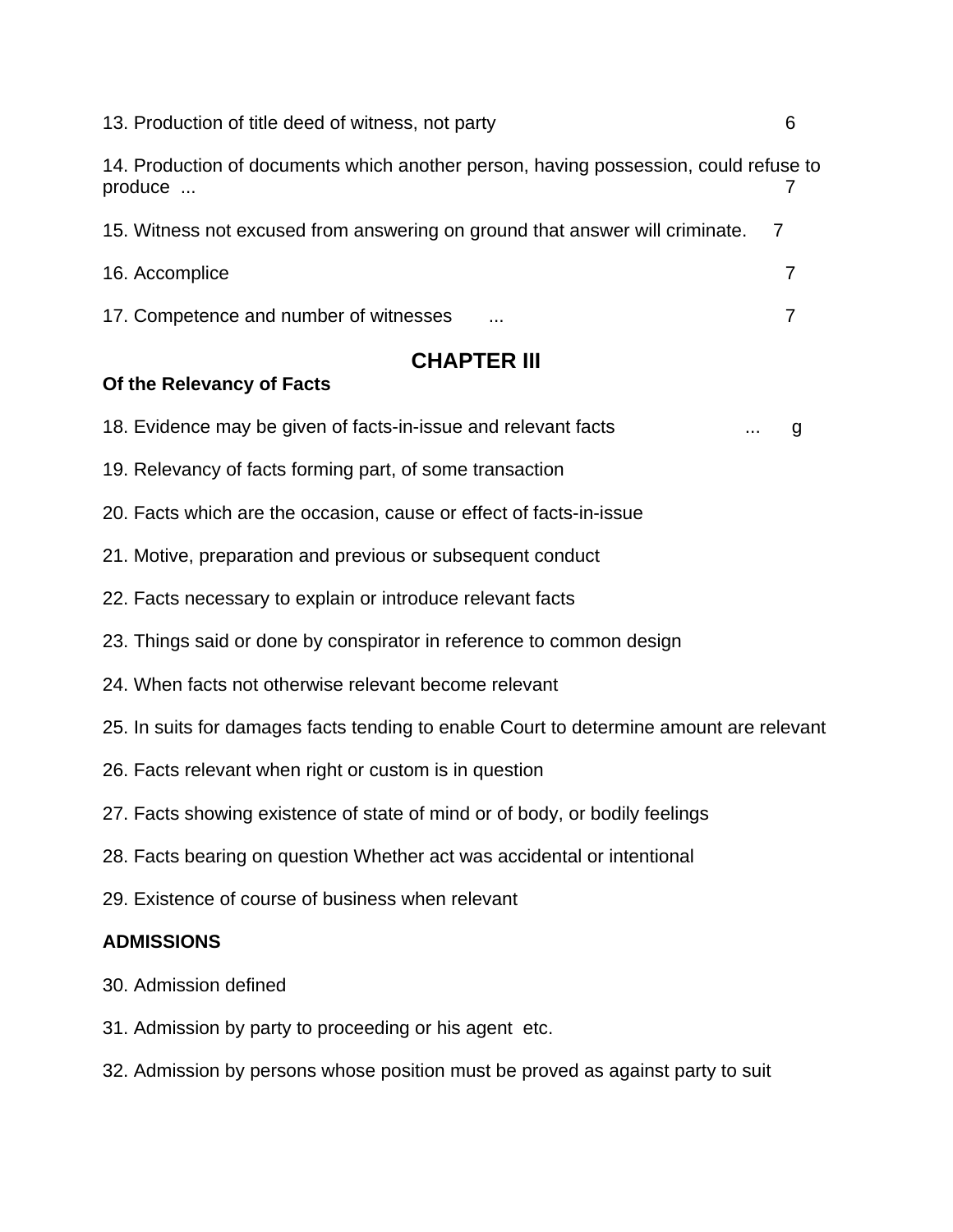33. Admission by persons expressly referred to by party to suit

34. Proof of admissions against persons making them and by or on this behalf

35. When oral admissions as to contents of documents are relevant

36. Admissions in civil cases when relevant

37. Confession caused by inducement, threat or promise, when irrelevant in criminal proceeding

38. Confession to police officer not to be proved

39. Confession by accused while in custody of police not to be proved against him

40. How much of information received from accused may be proved

41. Confession made after removal of impression caused by inducement, threat or promise, relevant  $\ldots$  ...  $\ldots$  ... 20

42. Confession otherwise relevant not to become irrelevant because of promise of secrecy, etc.... 20

43. Consideration of proved confession affecting person making it and others jointly under trial for same offence 20 and 20 and 20 and 20 and 20 and 20 and 20 and 20 and 20 and 20 and 20 and 20 and 20

| 44. Accused persons to be liable to cross-examination |  |
|-------------------------------------------------------|--|
|-------------------------------------------------------|--|

45. Admission not conclusive proof but may estop 21

#### **STATEMENTS BY PERSONS WHO CANNOT BE CALLED AS WITNESSES**

| 46. Cases in which statement of relevant fact by person who is deed or cannot be found,<br>etc. is relevant,<br>. | 21       |
|-------------------------------------------------------------------------------------------------------------------|----------|
| (1) When it relates to cause of death<br>.                                                                        | 21       |
| (2) Or is made in course of business<br>.                                                                         | 22       |
| (3) Or against interest of maker<br>.                                                                             | 22       |
| (4) Or gives opinion as to public right or customs or matters of general interest                                 |          |
| (5) Or relates to existence of relationship                                                                       | 22<br>22 |
| (6) Or is made in will or deed relating to family affairs                                                         | 22       |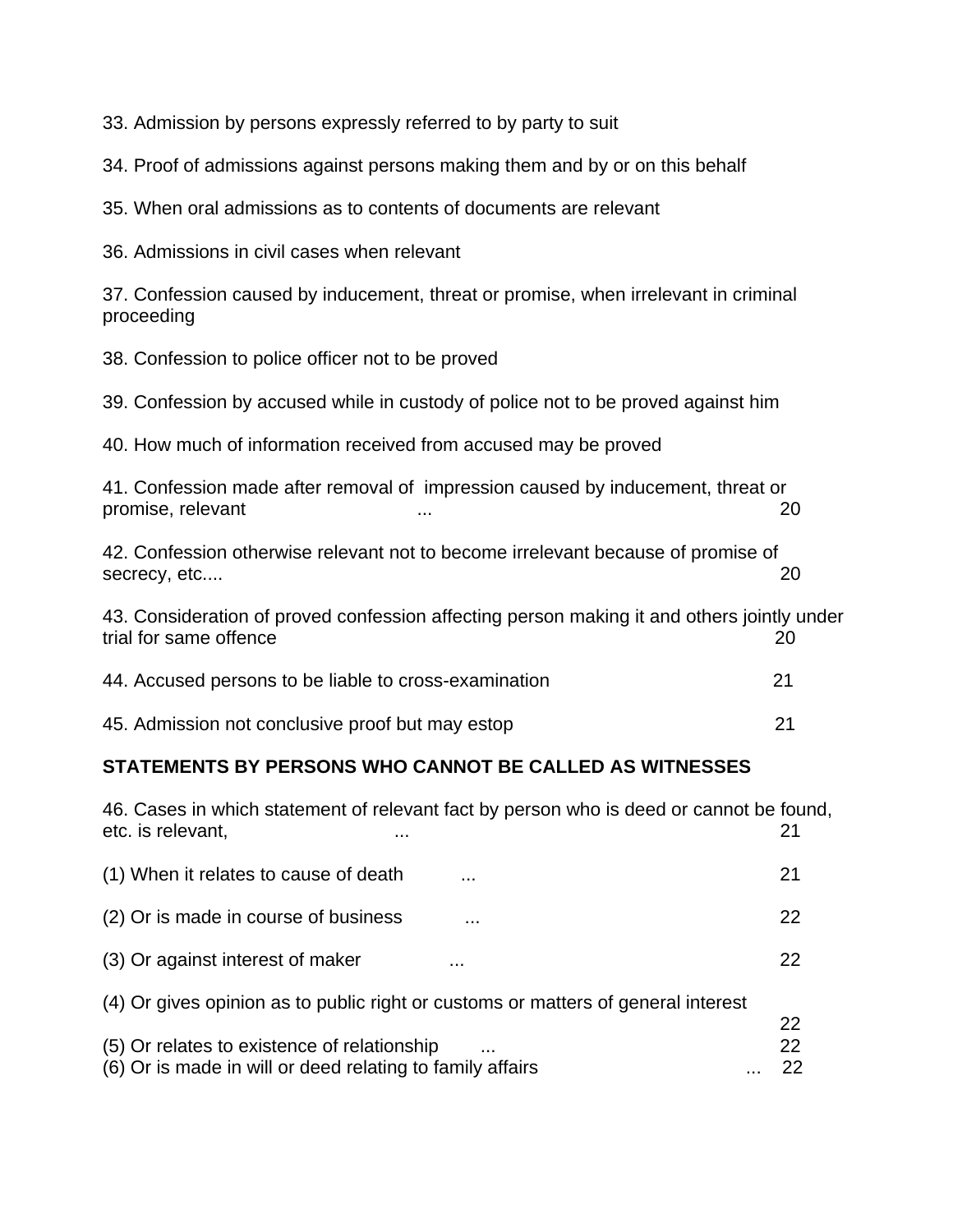(7) Or in document relating to transaction mentioned in Article 28, paragraph (a) 23

(8) Or is made by several persons and expresses feelings relevant to matter in question ... 23

47. Relevancy of certain evidence for proving, in subsequent proceeding, the truth of facts therein stated **24** and 24 and 24 and 25 and 26 and 26 and 26 and 26 and 26 and 26 and 26 and 26 and 26 and 26 and 26 and 26 and 26 and 26 and 26 and 26 and 26 and 26 and 26 and 26 and 26 and 26 and 26 and 26 and 26 and 26

#### **STATEMENTS MADE UNDER SPECIAL CIRCUMSTANCES**

| 48. Entries in books of account when relevant                                                          | 25          |
|--------------------------------------------------------------------------------------------------------|-------------|
| 49. Relevancy of entry in public record made in performance of duty                                    | 25          |
| 50. Relevancy of statements in maps, charts and plans                                                  | $\ldots$ 25 |
| 51. Relevancy of statements as to fact of public nature, contained in certain Acts or<br>notifications | 25          |
| 52. Relevancy of statements as to any law contained in law-books<br>$\cdots$                           | 25          |

#### **HOW MUCH OF A STATEMENT IS TO BE PROVED**

53. What evidence to be given when statement forms part of a conversation, document, book or series of letters or papers 25-26

#### **JUDGMENTS 0F COURTS OF JUSTICE WHEN RELEVANT**

| ODINION OF THIDD BEDSONS WHEN DELEVANT                                                                     |    |
|------------------------------------------------------------------------------------------------------------|----|
| 58. Fraud or collusion in obtaining judgment, or incompetence of Court may be proved                       |    |
| 57. Judgments, etc., other than those mentioned in Articles 54 to 56 when relevant                         |    |
| 56. Relevancy and effect of Judgments, orders or decrees, other than those mentioned<br>in Article 55<br>. |    |
| 55. Relevancy of certain judgments in probate, etc. jurisdiction                                           | 2  |
| 54. Previous judgments relevant to bar a Second suit or trial.                                             | 26 |

#### **OPINION OF THIRD PERSONS WHEN RELEVANT**

59. Opinions of experts

60. Facts bearing upon opinions of experts ... 2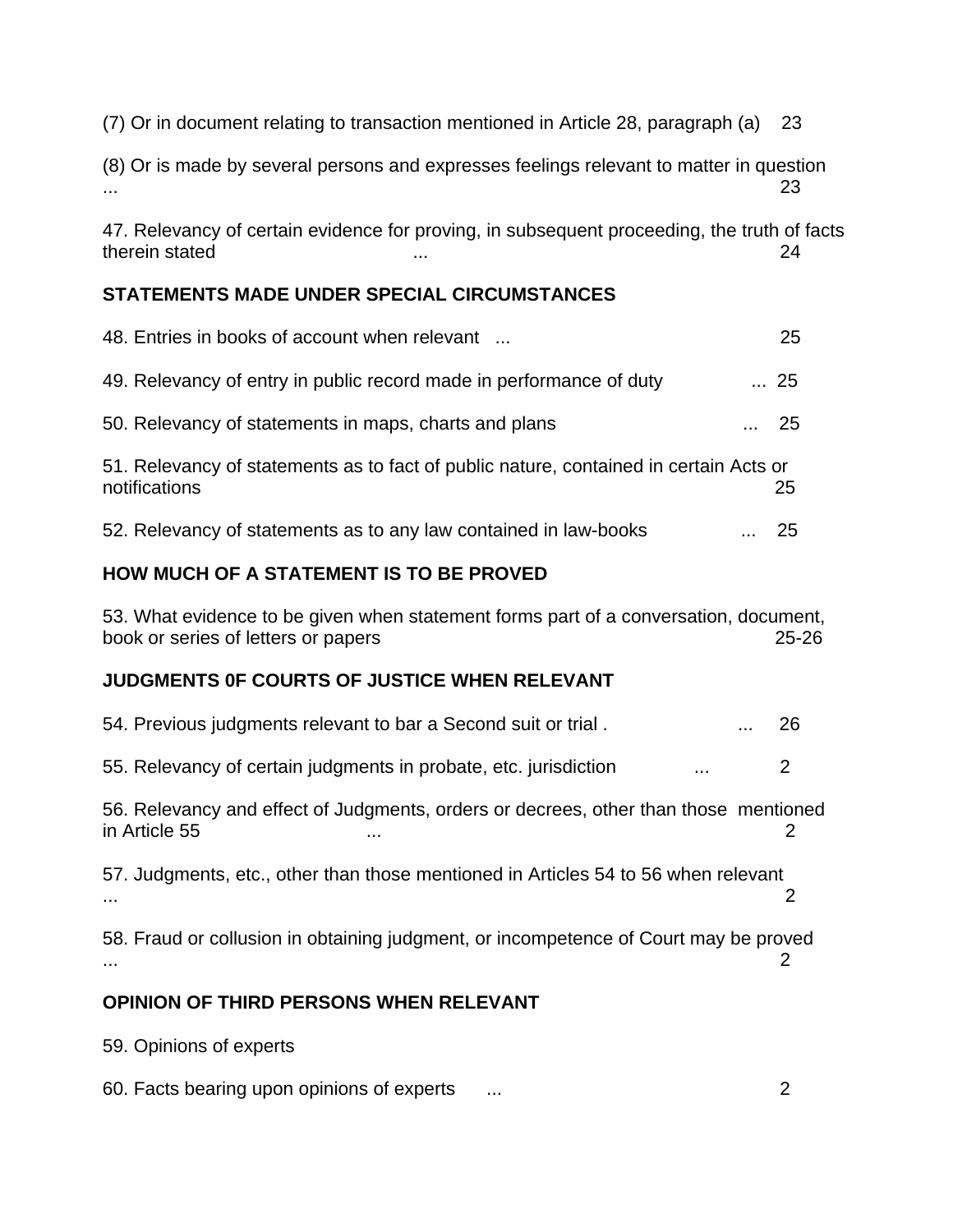| 61. Opinion as to handwriting when relevant                      |   |    |
|------------------------------------------------------------------|---|----|
| 62. Opinion as to existence of right or custom, when relevant    |   | -2 |
| 63. Opinion as to usages, tenets, etc., when relevant            | . |    |
| 64. Opinion on relationship when relevant                        |   |    |
| 65. Grounds of opinion when relevant                             |   |    |
| <b>CHARACTER WHEN RELEVANT</b>                                   |   |    |
| 66. In civil cases character to prove conduct imputed irrelevant | . |    |
| 67. In criminal cases previous good character relevant           | . |    |
| 68. Previous bad character not relevant, except in reply         |   | .  |

69. Character as affecting damages ...

### **CHAPTER IV**

#### **Of Oral Evidence**

| 70. Proof of facts by oral evidence |  |
|-------------------------------------|--|
|                                     |  |

71. Oral evidence must be direct ...

### **CHAPTER V**

### **Of Documentary Evidence**

| 72. Proof of contents of documents<br>.                                                                 | 32 |
|---------------------------------------------------------------------------------------------------------|----|
| 73. Primary evidence                                                                                    | 32 |
| 74. Secondary evidence                                                                                  | 32 |
| 75. Proof of documents by primary evidence                                                              | 33 |
| 76. Cases in which secondary evidence relating to documents may be given                                | 33 |
| 77. Rules as to notice to produce                                                                       | 34 |
| 78. Proof of signature and handwriting of person alleged to have signed or written<br>document produced | 35 |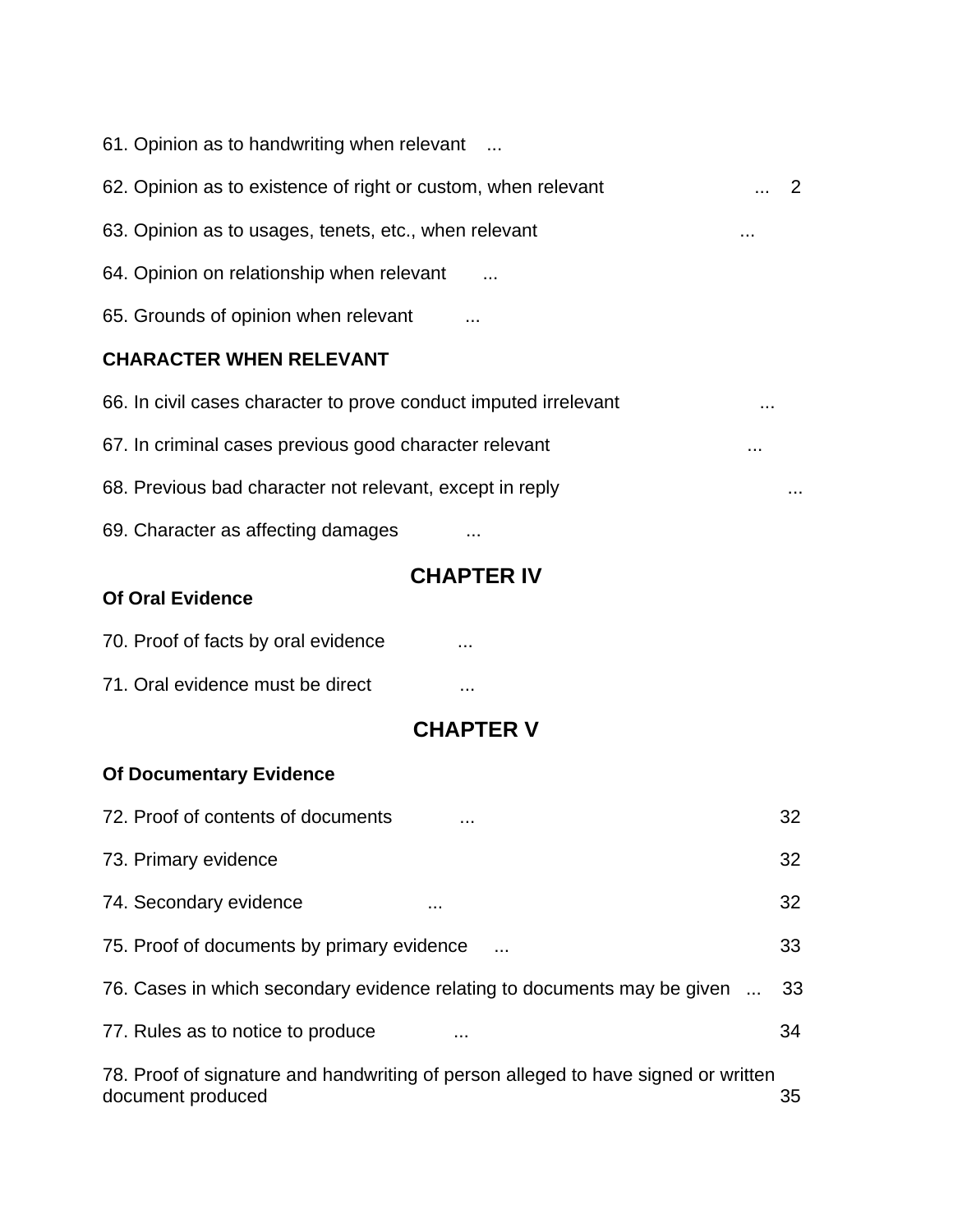| 79. Proof of execution of document required by law to be attested           | 35      |
|-----------------------------------------------------------------------------|---------|
| 80. Proof where no attesting witness found                                  | 35      |
| 81. Admission of execution by party to attested document                    | 35<br>. |
| 82. Proof when attesting witness denies the execution                       | 36      |
| 83. Proof of document not required by law to be attested                    | 36      |
| 84. Comparison of signature, writing or seal with others admitted or proved | 36      |
| 85. Public documents                                                        | 36      |
| 86. Private documents                                                       | 30      |
| 87. Certified copies of public documents                                    | 37      |
| 88. Proof of documents by production of certified copies                    | 37      |
| 89. Proof of other public documents                                         | 37      |
| PRESUMPTION AS TO DOCUMENTS                                                 |         |
| 90. Presumption as to genuineness of certified copies                       | 36      |
| 91. Presumption as to documents produced as record of evidence              | 38      |
| 92, Presumption as to genuineness of documents kept under any law           | 38      |
| 93. Presumption as to maps or plans made by authority of Government         | 39      |
| 94. Presumption as to collections of laws and reports of decision           | 39      |
| 95. Presumption as to powers-of-attorney                                    | 39      |
| 96. presumption as to certified copies of foreign Judicial records          | 39      |
| 97. Presumption as to books, maps and charts                                |         |
| 98. Presumption as to telegraphic messages                                  |         |
| 99. Presumption as to due execution etc., of documents not produced         |         |
| 100. Presumption as to documents thirty years old                           |         |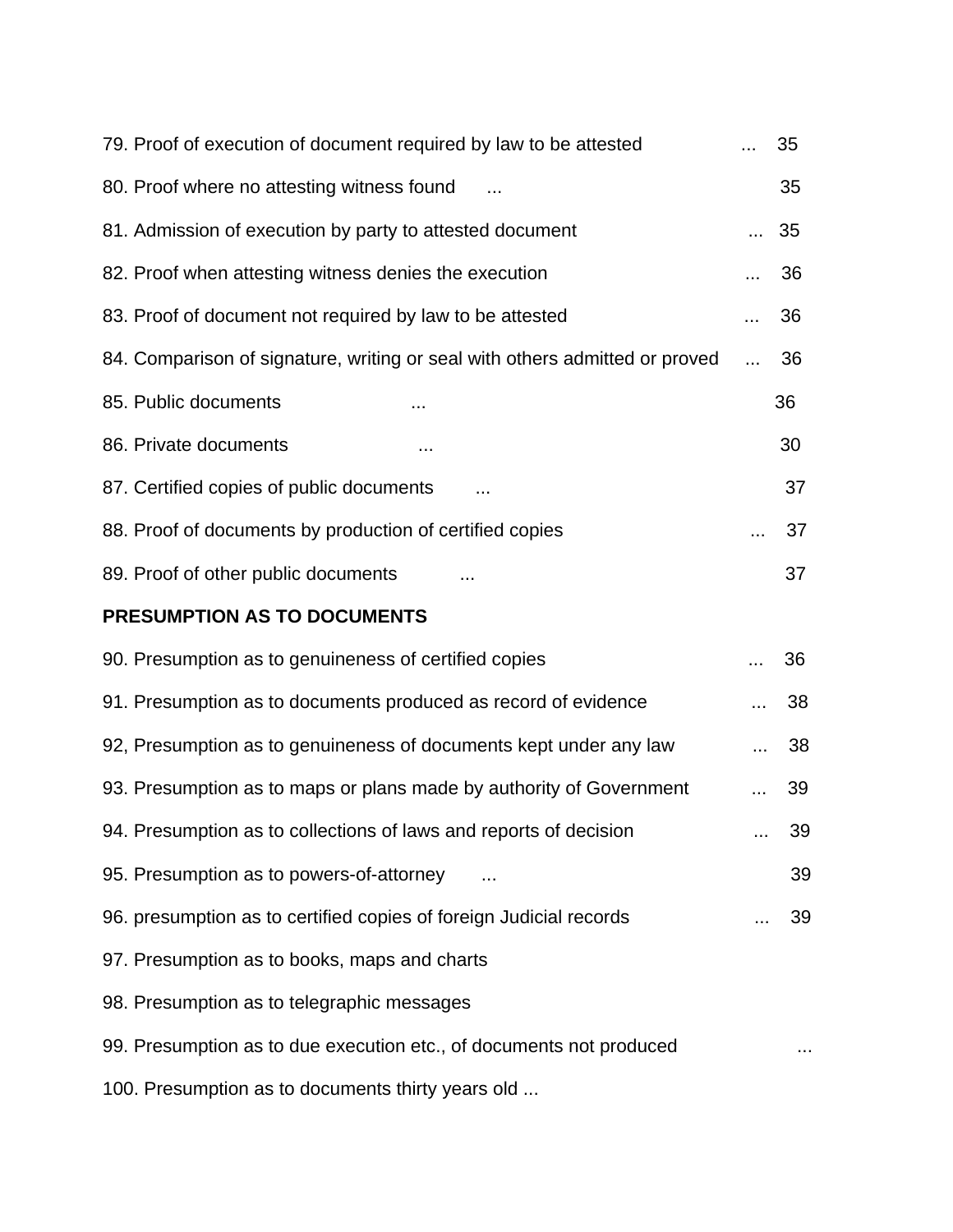101. Certified copies of documents thirty years old ...

# **CHAPTER VI**

### **Of the exclusion of Oral by Documentary evidence**

102. Evidence of terms of contracts, grants and other disposition of property reduced to form of document

- 103. Exclusion of evidence of oral agreement
- 104. Exclusion of evidence against application of document to existing facts
- 105. Evidence as to document unmeaning in reference to existing facts
- 106. Evidence as to application of language can apply to one only of several persons
- 107. Evidence as to application of language to one of two sets of facts to neither of which the whole correctly applies
- 108. Evidence as to meaning of illegible characters etc.
- 109. Who may give evidence of agreement varying terms of document
- 110. Saving of provisions of Succession Act relating to wills

# **PART 11**

### **ON PROOF**

### **CHAPTER VII**

#### **Facts which need not be proved**

- 111. Fact judicially noticeable need not be proved ...
- 112. Facts of which Court must take judicial notice...
- 113. Facts admitted need not be proved

### **CHAPTER VIII**

#### **Estoppel**

114. Estoppel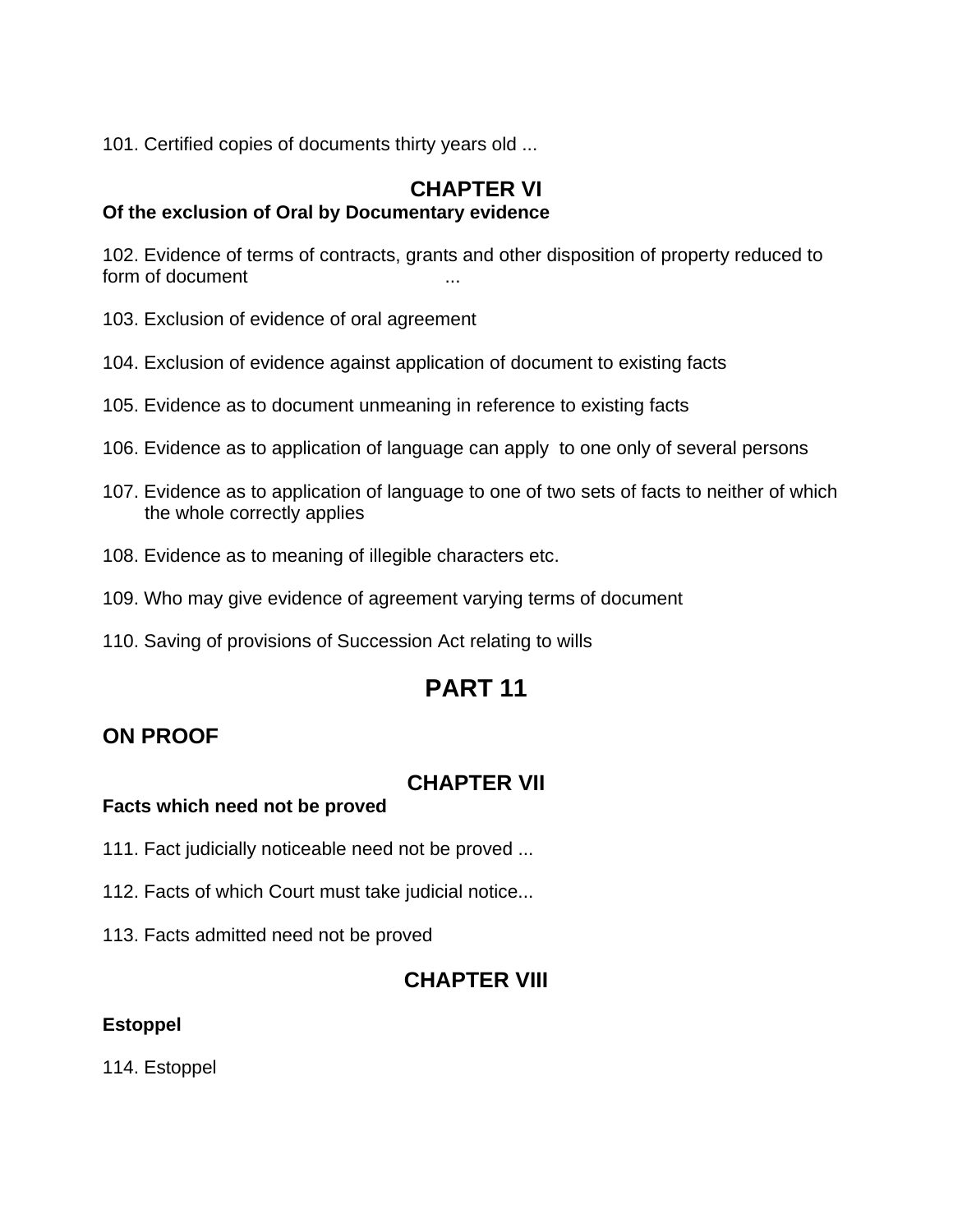115. Estoppel of tenant and of licensee of person in possession

116. Estoppel of acceptor of bill of exchange bailee or licensee

### **PART III**

### **PRODUCTION AND EFFECT OF EVIDENCE CHAPTER IX**

#### **Of the Burden of Proof**

| <b>CHAPTER X</b><br><b>Of the Examination of Witness</b>                                                      |  |          |  |
|---------------------------------------------------------------------------------------------------------------|--|----------|--|
| 129. Court may presume existence of certain facts                                                             |  | 52       |  |
| 128. Birth during marriage conclusive proof of legitimacy                                                     |  |          |  |
| 127. Proof of good faith in transactions where one party is in relation of active confidence                  |  | 51       |  |
| 126. Burden of proof as to ownership<br>$\cdots$                                                              |  | 51       |  |
| 125. Burden of proof as to relationship in the cases of partners, landlord and tenant,<br>principal and agent |  | 51       |  |
| 124. Burden of proving that person is alive who has not been heard of for seven years                         |  | 51       |  |
| 123. Burden of proving death of person known to have been alive within thirty years                           |  | 51       |  |
| 122. Burden of proving fact especially within knowledge                                                       |  | 50       |  |
| 121. Burden of proving that case of accused comes within exceptions                                           |  | 50       |  |
| 120. Burden of proving fact to be proved to make evidence admissible                                          |  | 50       |  |
| 119. Burden of proof as to particular fact<br>$\cdots$                                                        |  | 49       |  |
| 117. Burden of proof<br>118. On whom burden of proof lies                                                     |  | 49<br>49 |  |

130. Order of production and examination of witnesses ... 53 131. Judge to decide as to admissibility of evidence 54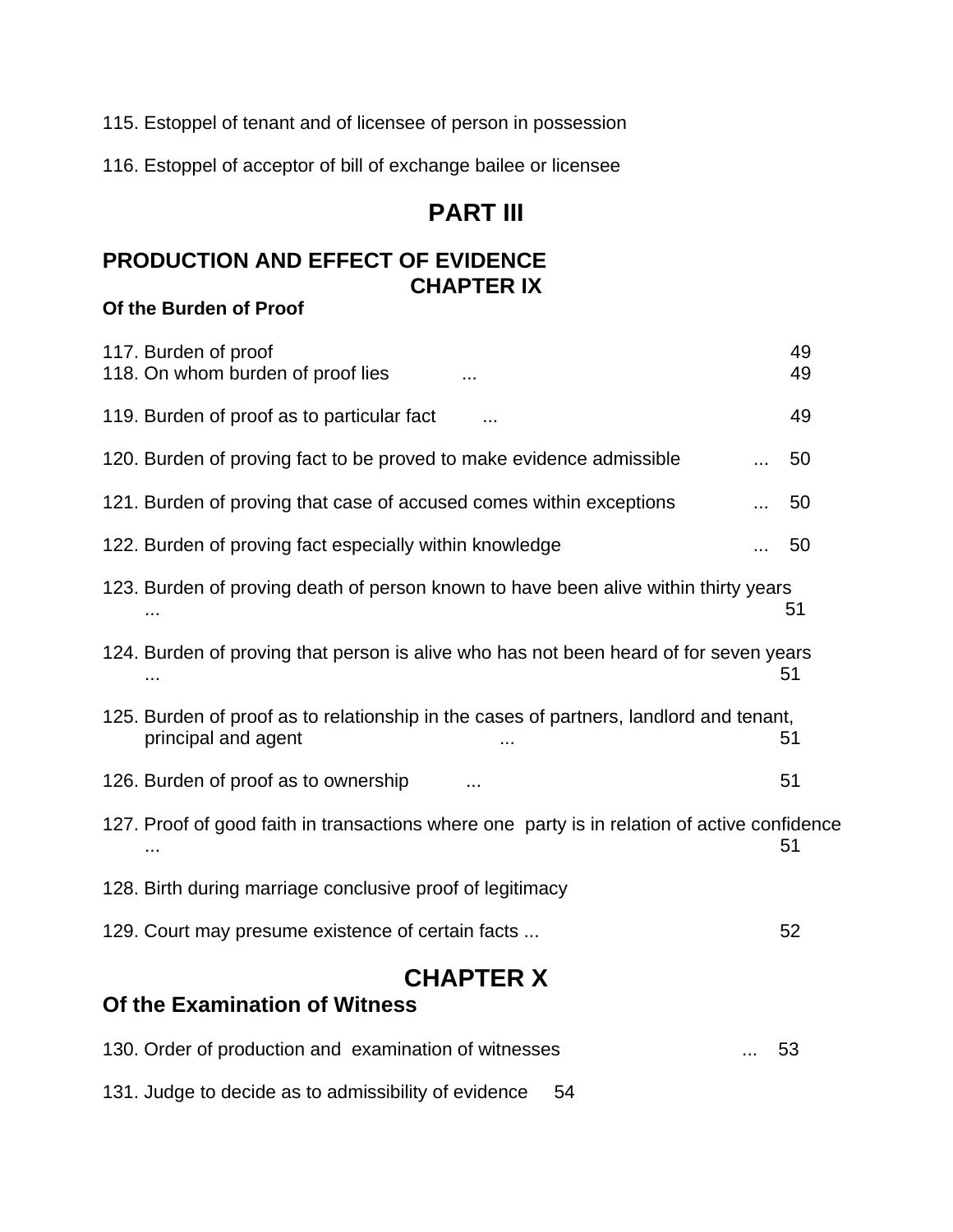| 132. Examination-in-chief, etc.                                                           | 54 |
|-------------------------------------------------------------------------------------------|----|
| 133. Order of examinations<br>$\cdots$                                                    | 55 |
| 134. Cross-examination of person called to produce a document                             | 55 |
| 135. Witnesses to character                                                               | 55 |
| 136. Leading questions                                                                    | 55 |
| 137. When leading questions must not be asked                                             | 55 |
| 138. When leading questions may be asked                                                  | 55 |
| 139. Evidence as to matters in writing                                                    | 55 |
| 140. Cross-examination as to previous Statements in writing                               | 56 |
| 141. Questions lawful in cross-examination<br>.,.                                         | 56 |
| 142. When witness to be compelled to answer                                               | 56 |
| 143. Court to decide when question shall be asked and when witness compelled to<br>answer |    |
| 144. Question not to be asked without reasonable grounds                                  |    |
| 145. Procedure of Court in case of question being asked without reasonable grounds        |    |
| 146. Indecent and scandalous question                                                     |    |
| 147. Procedure of Court in cases of defamation, libel and slander                         |    |
| 148. Questions intended to insult or annoy                                                |    |
| 149. Exclusion of evidence to contract answer to questions testing veracity               |    |
| 150. Question by party to his own witness                                                 |    |
| 151. Impeaching credit of witness                                                         |    |
| 152. Questions lending to corroborate evidence of relevant fact admissible                |    |
| 153. Former statements of witness may be proved to corroborate later testimony as to      |    |

same fact ...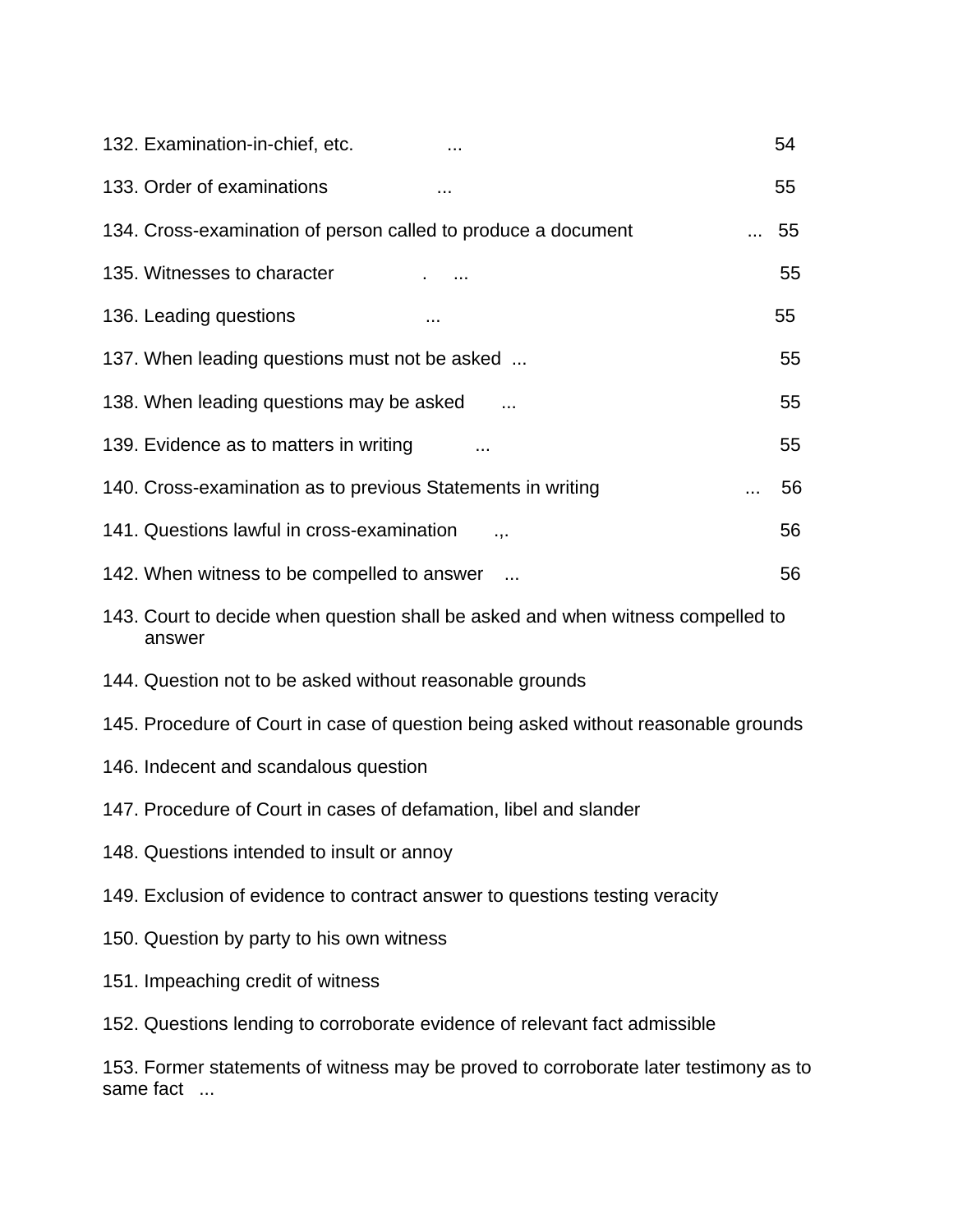154. When matters may be proved in connection with proved statement relevant under Article 46 or 47

- 155. Refreshing memory
- 156. Testimony to facts stated in document mentioned in Article 155
- 157. Right of adverse party as to writing used to refresh memory
- 158. Production of documents
- 159. Giving, as evidence, of document called for and produced on notice
- 160. Using, as evidence, of document production of which was refused on notice
- 161. Judge's power to put questions or order production . ...

### **CHAPTER XI**

#### **Of Improper admission and rejection of Evidence**

162. No new trial for improper admission or rejection of evidence

### **CHAPTER XII**

#### **Decision of case on the Basis of Oath**

163. Acceptance or denial of claim on oath

# **CHAPTER XIII**

#### **Miscellaneous**

164. Production of evidence that has become available because of modern devices, etc.

165. Order to override other laws

166. Repeal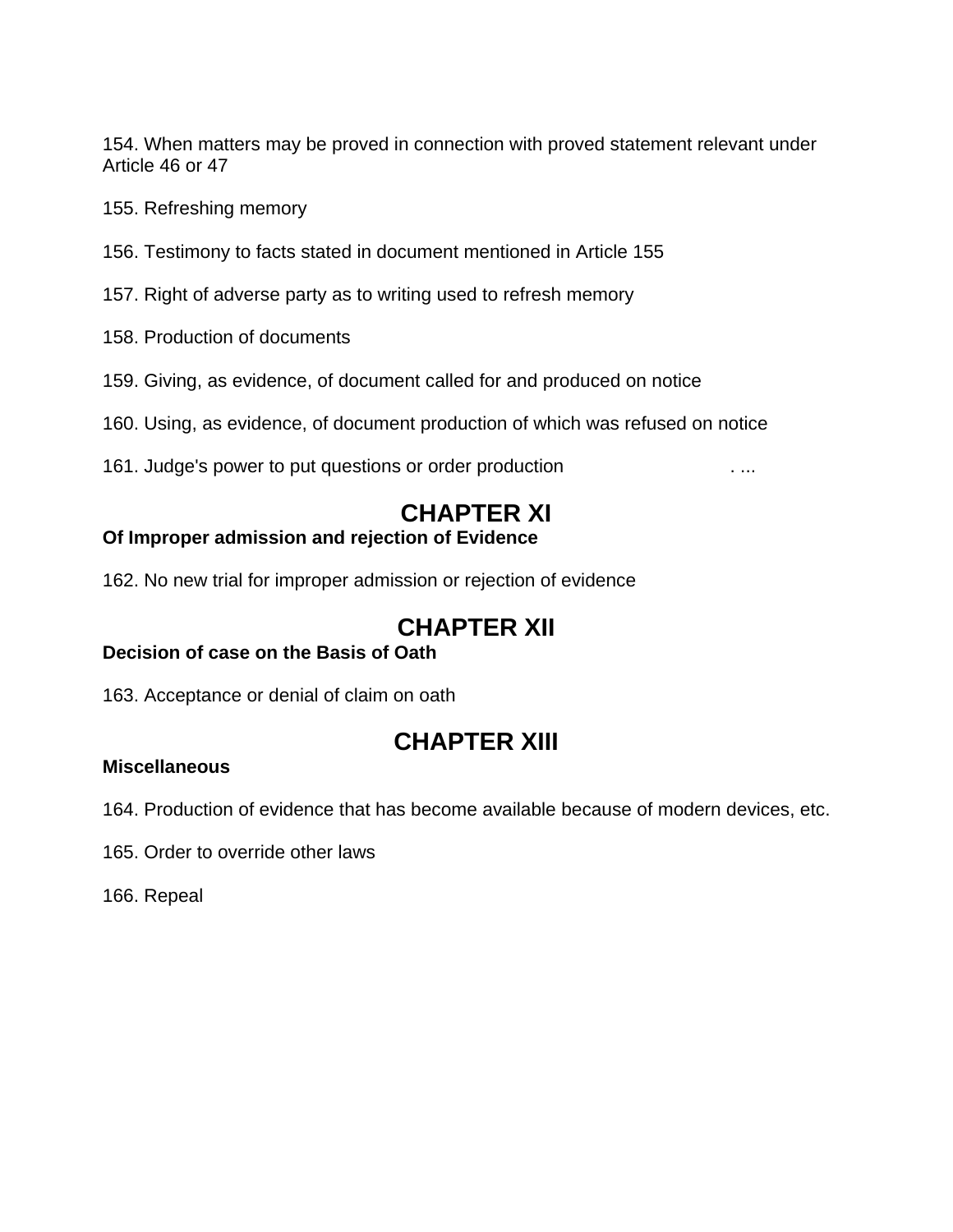# **The QANUN-E-SHAHAOAT ORDER**

# **(X OF 1984)**

# [28th October. 1984]

**Preamble :** Whereas it is expedient to revise, amend and consolidate the law of evidence so as to bring it in conformity with the injunctions of Islam as laid down in the Holy Qur'an and Sunnah ;

Now, therefore, in pursuance of the Proclamation of the fifth day of July, 1977. and in exercise of all powers enabling him in that behalf, the President is pleased to make the following Order—

### **PART - I**

### **RELEVANCY OF FACTS**

### **CHAPTER I**

#### **PRELIMINARY**

**1. Short title, extent and commencement:** (1) This order may be called the Qanun-e-Shahadat. 1984.

(2) It extends to the whole of Pakistan and applies to all judicial proceedings in or before any Court, including a Court Martial, a Tribunal or other authority exercising judicial or quasi judicial powers or Jurisdiction, but does not apply to proceedings before an arbitrator.

(3) It shall come into force at once.

**2. Interpretation:** (1) In this Order, unless there is anything repugnant in the subject or context—

(a) "Court" includes ail Judges and Magistrates, and all persons, except arbitrators, legally authorised to take evidence;

(b) "Document" means any matter expressed or described upon any substance by means of letters, figures or

marks, or by more than one of those means, intended to be used, or which may be used, for the purpose recording that matter;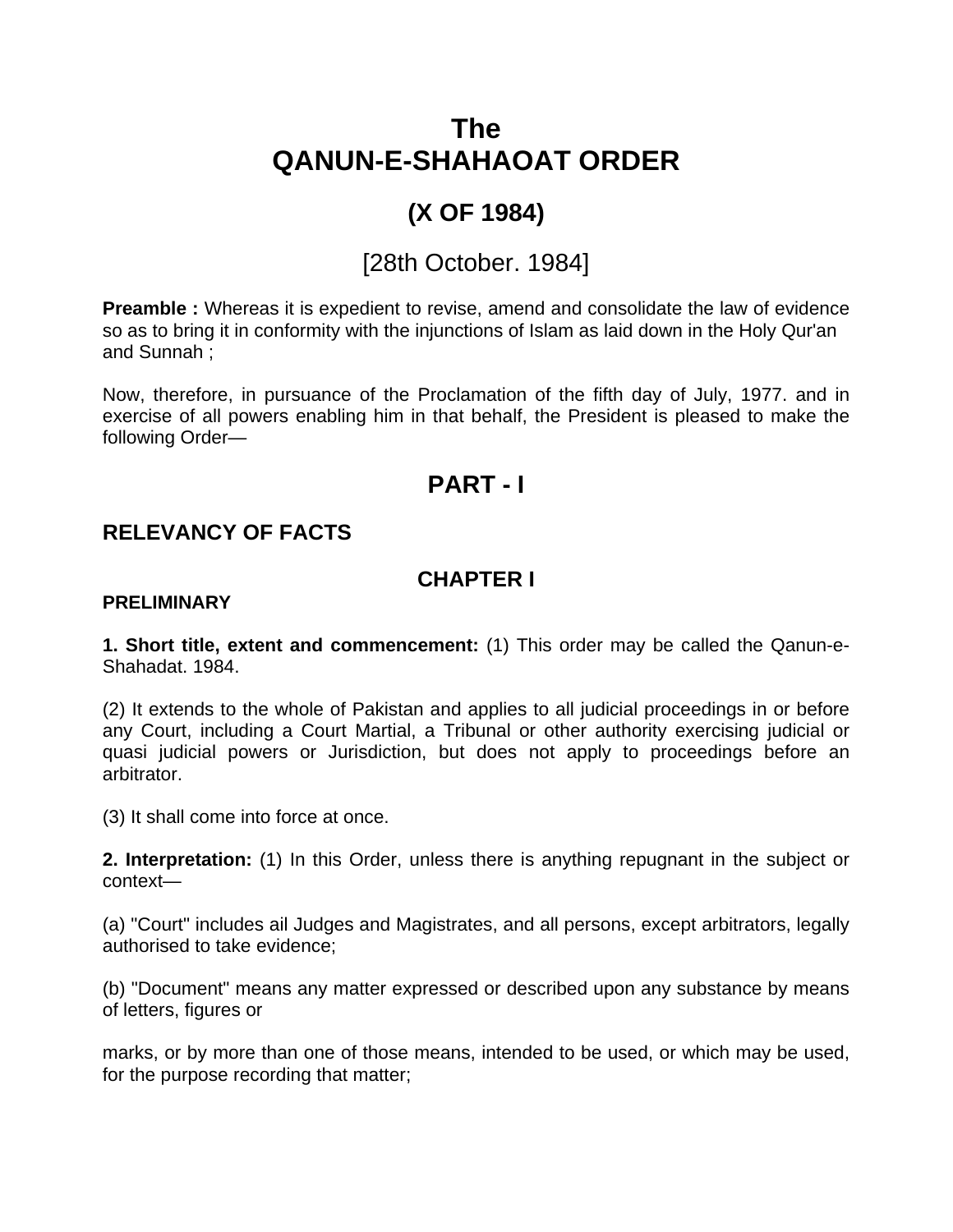#### **Illustrations**

A writing is a document; Words printed, lithographed or photographed are documents ; A map or plan Is a document; An inscription on a metal plate or stone is a document ; A caricature is a document.

(c) "Evidence" includes;

(i) all statements which the Court permits or requires be made before it by witnesses, m relation to matters of fact under inquiry ; such statements are called oral evidence ; and

(ii) all documents produced for the inspection of the Court; such documents are called documentary evidence ;

(d) "fact" includes—

(i) anything, state of things, or relation of things capable .of being perceived by the senses and

(ii) any mental condition of which any person is conscious.

#### **Illustrations**

(a) That there are certain objects arranged in a certain order in a certain place, is a fact.

(b) That a man heard or saw something. Is a fact.

(c) That a man said certain words is a fact.

(d) That a man holds a certain opinion, has a certain intention, acts in good faith or fraudulently, or uses a particular word in a particular sense or is or was at a specified time conscious of a particular sensation is a fact.

(e) That a man has a certain reputation is a fact.

(2) One fact is said to be relevant to another when the one is connected with the other in any of the ways referred to in the provisions of the Order relating to the relevancy of facts.

(3) The expression "facts in issue" includes any fact from which, either by itself or in connection with other facts the existence, non-existence, nature or extent of any right, liability or disability, asserted or denied in any suit or proceeding, necessarily follows.

Explanation: Whenever, under the provisions of the law for the time being in force relating to civil procedure, any Court records on issue of fact, the fact to be asserted or denied in the answer to such issue is a fact in issue.

#### **Illustrations**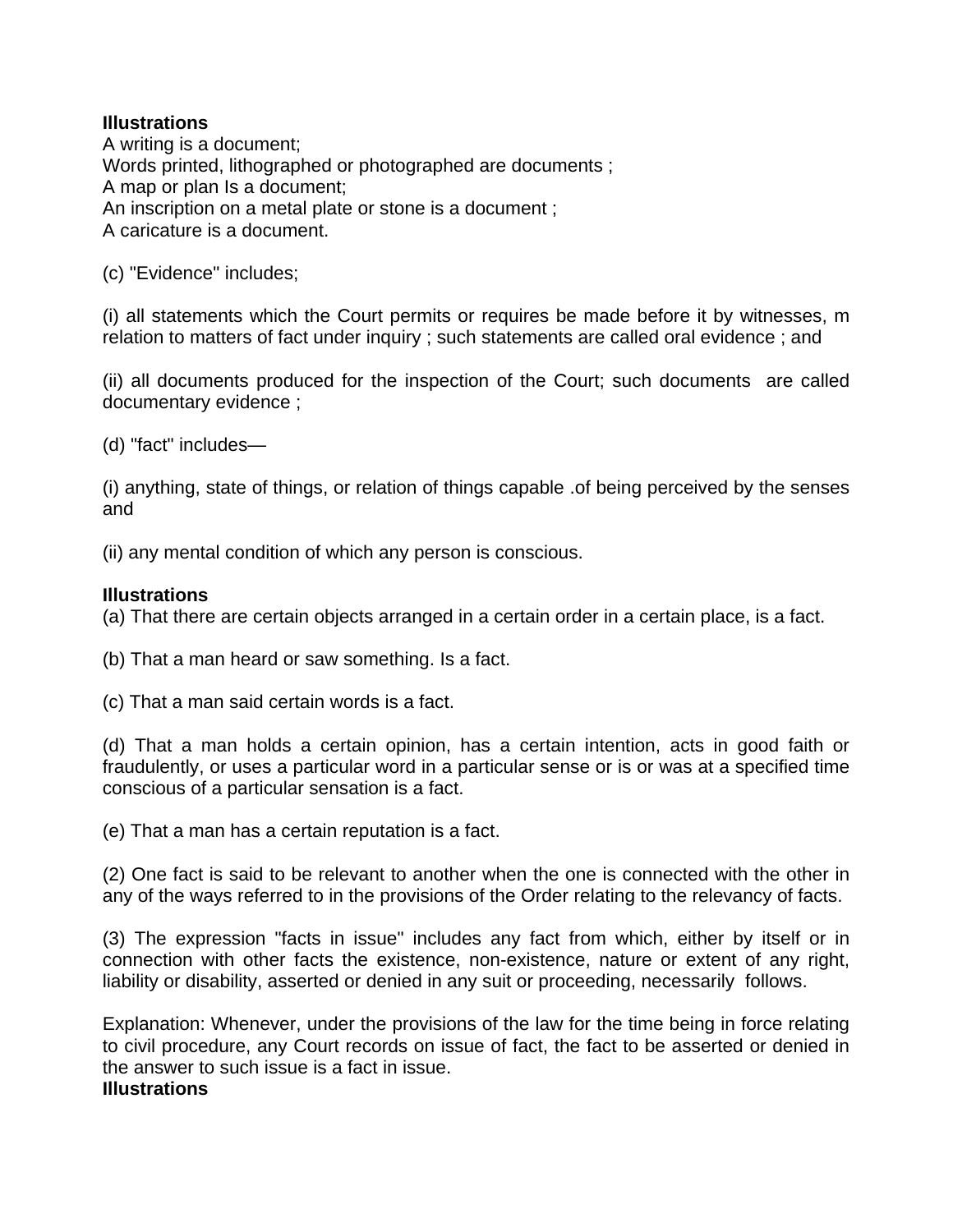A is accused of the murder of B.

At his trial the following facts may be in issue:—

that A caused B's death ;

that A had intended to cause B's death ;

that A had received grave sudden provocation from B ;

that A, at the time of doing the act which caused B's death, was by reason of unsoundness of mind, incapable of knowing its nature.

(4) A fact is said to be proved when, after considering the matters before it, the Court either believes it to exist, or considers its existence so probable that a prudent man ought, under the circumstances of the particular case, to act upon the supposition that it exists.

(5) A fact is said to be disproved when after considering the matters before it, the Court either believes that it does not exist, or considers its non-existence so probable that a prudent man ought, under the circumstances of the particular case, to act upon the supposition that it does not exist.

(6) A fact is said not to be proved when it is neither proved nor disproved.

(7) Whenever it is provided by this Order that the Court may presume a fact, it may either regard such fact as proved, unless and until it is disproved, or may call for proof of it.

(8) Whenever it is directed by this Order that the Court shall presume a fact, it shall regard such fact as proved, unless and until it is disproved.

(9) When one fact is declared by the Order to be conclusive proof of another, the Court shall, on proof of the one fact, regard the other as proved, and shall not allow evidence to be given for the purpose of disproving it.

### **CHAPTER II**

### **OF WITNESSES**

**3. Who may testify:** AH persons shall be competent to testify unless the Court considers that they are prevented from understanding the questions put to them, or from giving rational answers to those questions, by tender years, extreme old age, disease, whether of body or mind or any other cause of the same kind:

Provided that a person shall not be competent to testify if he has been convicted by a Court for perjury or giving false evidence: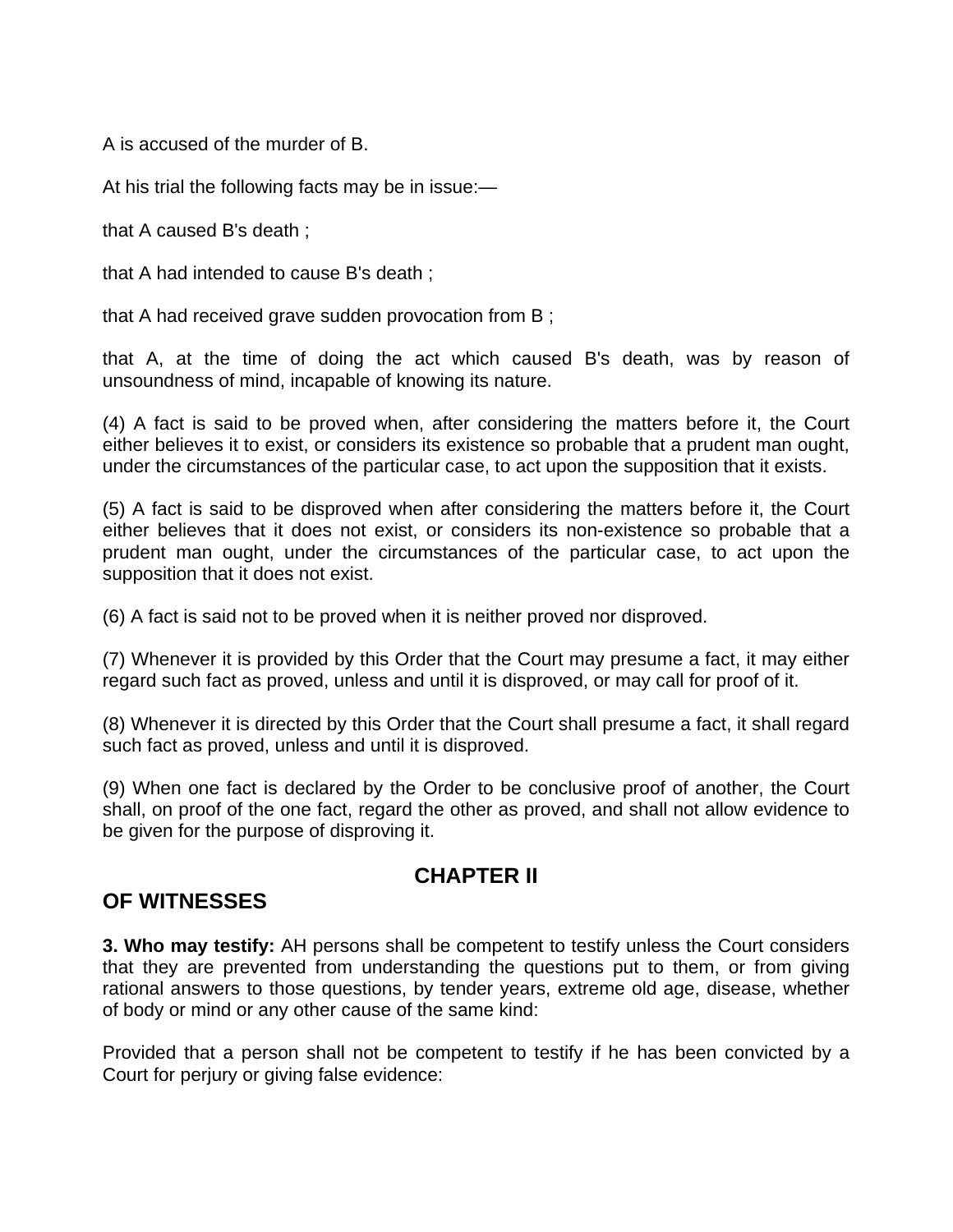Provided further that the provisions of the first proviso shall not apply to a person about whom the Court is satisfied that he has repented thereafter and mended his ways:

Provided further that the Court shall determine the competence of a witness in accordance with the qualifications prescribed by the injunctions of Islam as laid down in the Holy Qur'an and Sunnah for a witness, and. where such witness is not forthcoming the Court may take the evidence of a witness who may be available.

Explanation: A lunatic is not incompetent to testify unless he is prevented by his lunacy from understanding the questions put to him and giving rational answers to them.

**4. Judges and Magistrates:** No Judge or Magistrate shall, except upon the special order of some Court to which he is subordinate, be compelled to answer any questions as to his own conduct in Court as Judge or Magistrate, or as to anything which come to his knowledge in Court as such Judge or Magistrate; but he may be examined as to other matters which occurred in his presence whilst he was so acting.

#### **Illustrations**

(a) A, on his trial before the Court of Session, says that a deposition was improperly taken by B, the Magistrate. B cannot be compelled to answer questions as to this, except upon the special order of a superior Court.

(b) A is accused before the Court of Session of having given, false evidence before B, a Magistrate. B cannot be asked what A said. Except upon the special order of the superior Court

(c) A is accused before the Court of Session of attempting to murder a police officer whilst on his trial before B, a Sessions Judge. B may be examined as to what occurred.

**5. Communications during marriage:** No person who is or has been married shall be compelled to disclose any communication made to him during marriage by any person to whom he is or has been married; nor shall he be permitted to disclosed any such communication, unless the person who made its, or his representative-in-interest, consents, except in suits between married persons, or proceedings in which one married person is prosecuted for any crime committed against the other

**6. Evidence as to affairs of State:** No one shall be permitted to give any evidence derived from unpublished official records relating to any affairs of State, except with the permission of the officer at the head of the department concerned, who shall give or withhold such permission as he thinks fit.

Explanation: In this Article, "official records relating to the affairs of State" includes documents concerning industrial or commercial activities carried on directly or indirectly, by the Federal Government or a Provincial Government or any statutory body or corporation or company set up or controlled by such Government.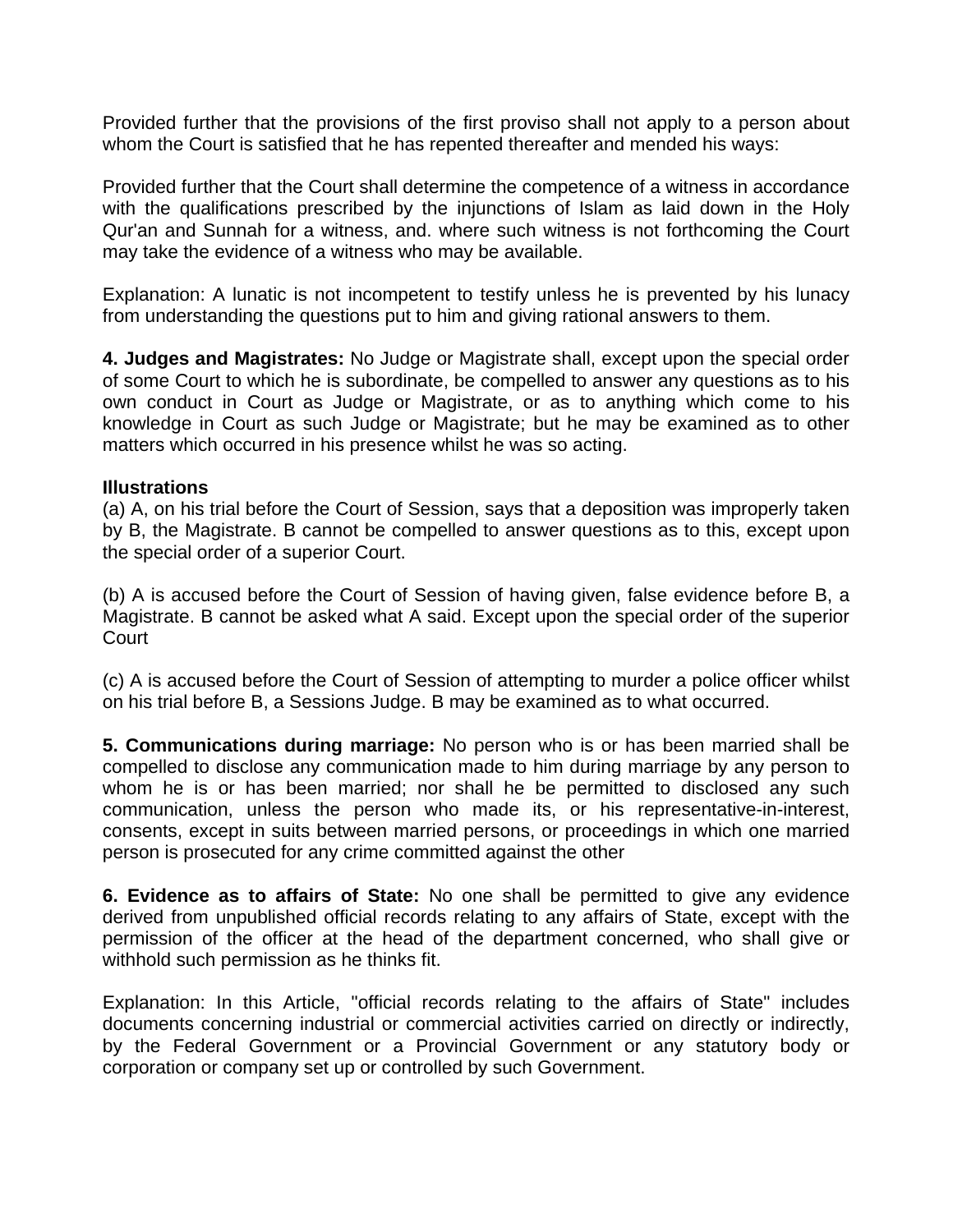**7. Official communications:** No public officer shall be compelled to disclose communications made to him in official confidence, when he considers that the public interests would suffer by the disclosure.

Explanations In this Article, a communications includes communications concerning industrial or commercial activities carried on, directly or indirectly, by the Federal Government or a Provincial Government or any statutory body or corporation or company set up or controlled by such Government.

**8. Information as to commission of offences:** No Magistrate or Police officer shall be compelled to say whence he got any information as to the commission of any offence, and no Revenue officer shall be compelled to say whence he got any information as to the commission of any offence against the public revenue.

Explanation: In this Article, "Revenue-officer" means any officer employed in or about the business of any branch of the public revenue.

**9. Professional communications:** No advocate shall at any time be permitted, unless with his client's express consent, to disclose any communication made to him in the course and for the purpose of his employment as such advocate, by or on behalf of his client, or to state the contents or condition of any document with which he has become acquainted in the course and for the purpose of his professional employment, or to disclose any advice given by him to his client in the course and for the purpose of such employment:

Provided that nothing in this Article shall protect from disclosure—

(1) any such communication made in furtherance of any illegal purpose ; or

(2) any fact observed by any advocate, in the course of his employment as such showing that any crime or fraud has been committed since the commencement of his employment, whether the attention of such advocate was or was not directed to such fact by or on behalf of his client.

Explanation: The obligation stated in this Article continues after the employment has ceased.

#### **Illustrations**

(a) A, a client, says to B. an advocate "I wish to obtain possession of property by the use of a forged deed on which I request you to sue"

The communication, being made in furtherance of a criminal purpose is not protected from disclosure.

(b) A, being charged with embezzlement, retains B, an advocate, to defend him. In the course of the proceedings, B observes that an entry has been made in A's account book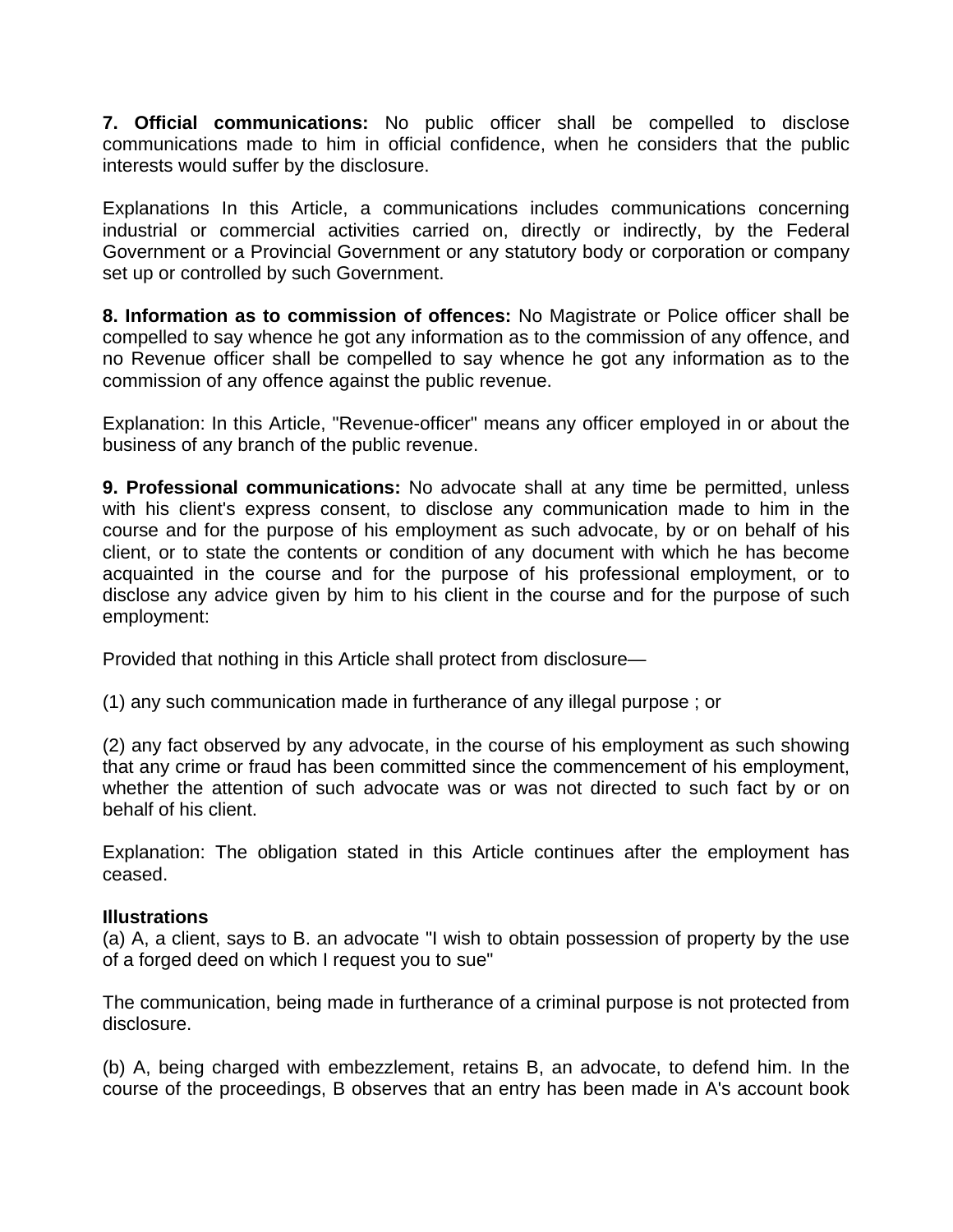charging A with the sum said to have been embezzled, which entry was not m the book at the commencement of his employment.

This being a fact observed by B in the course of his employment showing that a fraud has been committed since the commencement of the proceedings, it is not protected from disclosure.

**10. Article 9 to apply to interpreters, etc.:** The provisions of Article 9 shall apply to interpreters, and the clerks or servants of advocates.

**11. Privilege not waived by volunteering evidence:** If any party to a suit gives evidence therein at his own instance or otherwise, he shall not be deemed to have consented there by to such disclosure as is mentioned in Article 9, and. if any party to a suit or proceeding calls any such advocate as a witness, he shall be deemed to have consented to such disclosure only is he questions such advocate on matters which, but for such question, he would not be at liberty to disclose.

**12. Confidential communications with legal advisers:** No one shall be compelled to disclose to the Court, Tribunal or other authority exercising judicial or quasi-judicial powers or Jurisdiction any confidential communication which has taken place between him and his legal professional adviser, unless he offers himself as a witness, in which case he may be compelled' to disclose any such communications as may appear to the Court necessary to be known in order to explain any evidence which he has given, but no others.

**13. Production of title deed of witness, not a party:** No witness who is not a party to a suit shall be compelled to produce his title deeds to any property or any document in virtue of which he holds any property as pledgee or mortgagee or any document the production of which might tend to criminate him unless he has agreed in writing to produce them with the person seeking the production of such deeds or some person through whom he claims.

**14. Production of documents, which another person, having possession, could refuse to produce:** No one shall be compelled to produce documents in his possession, which any other person would be entitled to refuse to produce if they were in his possession, unless such last-mentioned person consents to their production.

**15. Witness not excused from answering on ground that answer will criminate:** A witness shall not be excused from answering any Question as to any matter relevant to the matter in issue in any suit or in any civil or criminal proceedings, upon the ground that the answer to such question will criminate, or may tend directly or indirectly to criminate, such witness, or that it will expose, or tend directly or indirectly to expose, such witness to a penalty or forfeiture of any kind:

Provided that no such answer, which a witness shall be compelled to give shall subject him to any arrest or prosecution, or be proved against him in any criminal proceeding, except a prosecution for giving false evidence by such answer.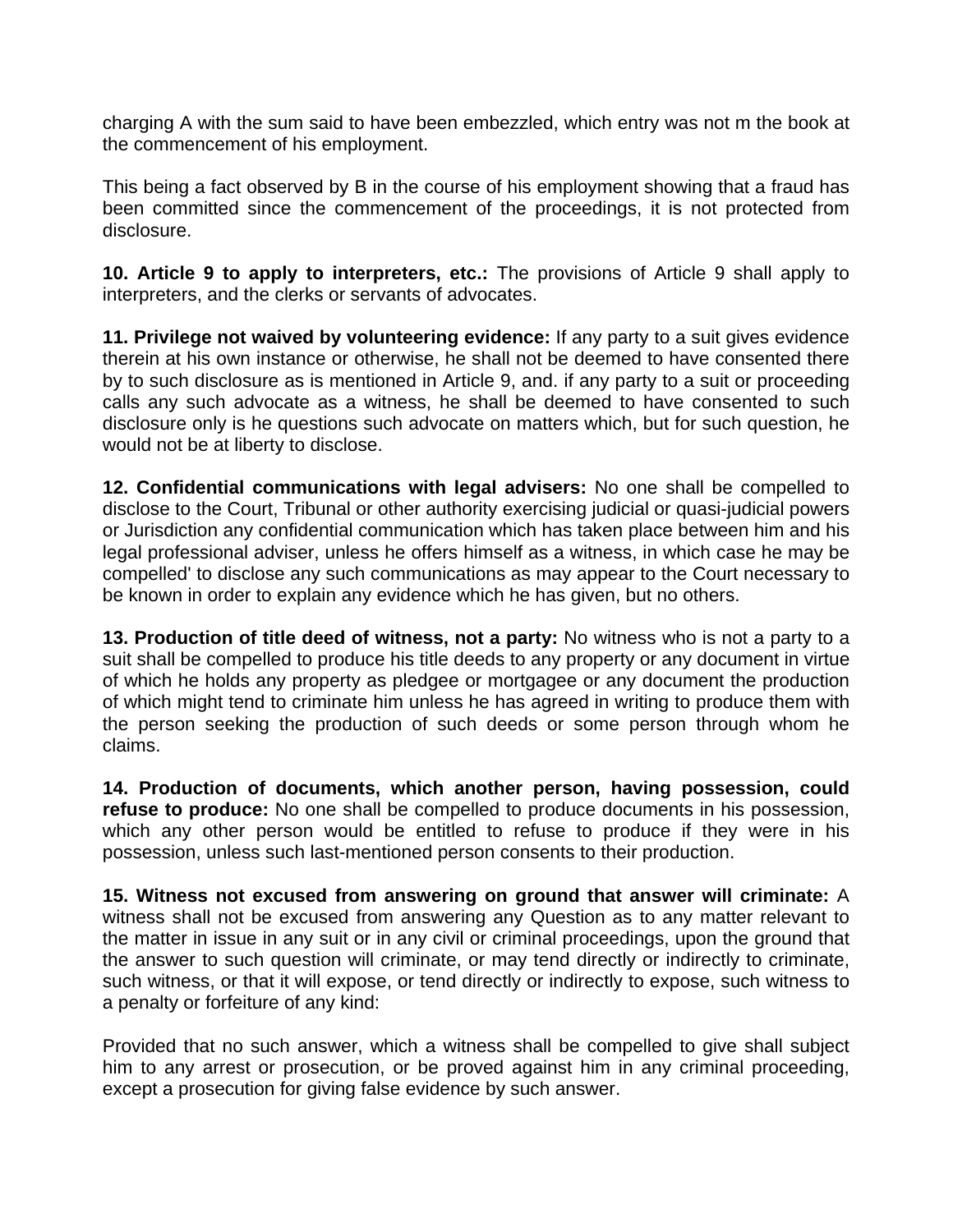**16. Accomplice;** An accomplice shall be a competent witness against an accused person, except in the case of an offence punishable with hadd and a conviction is not illegal merely because it proceeds upon the uncorroborated testimony of an accomplice.

**17. Competence and number of witnesses:** (1) The competence of a person to testify, and the number of witnesses required in any case shall be determined in accordance With the injunctions of Islam as laid down in the Holy Qur'an and Sunnah:"

(2) Unless otherwise provided in any law relating to the enforcement of Hudood or any other special law: —

(a) in matters pertaining to financial or future obligations, if reduced to writing, the instrument shall be attested by two men or one man and two women, so that one may remind the other, if necessary, and evidence shall be led accordingly ; and

(b) in all other matters, the Court may accept, or act on the testimony of one man or one woman or such other evidence as the circumstances of the case may warrant.

# **CHAPTER 111**

### **OF THE RELEVANCY OF FACTS**

**18. Evidence may be given of facts in issue and relevant facts:** Evidence may be given in any suit or proceeding of the existence or non-existence of every fact in issue and of such other facts as are hereinafter declared to be relevant and of ho others.

Explanation: This Article shall not enable any person to give evidence of a fact, which he is disentitled to prove by any provision of the law for the time being in force relating to Civil Procedure.

#### **Illustrations**

(a) A is tried for the murder of B by boating him with a club with the intention of causing his death.

At A's trial the following facts are in issue: — A's beating B with the club;

A's causing B's death by such beating;

A's Intention to cause B's death.

(b) A suitor does not bring with him and have in readiness for production at the first hearing of the case a bond on which he relies. This Article does not enable him to produce the bond or prove its contents at a subsequent stage of the proceedings, otherwise than in accordance with the conditions prescribed by the law for the time being in force relating to Civil Procedure.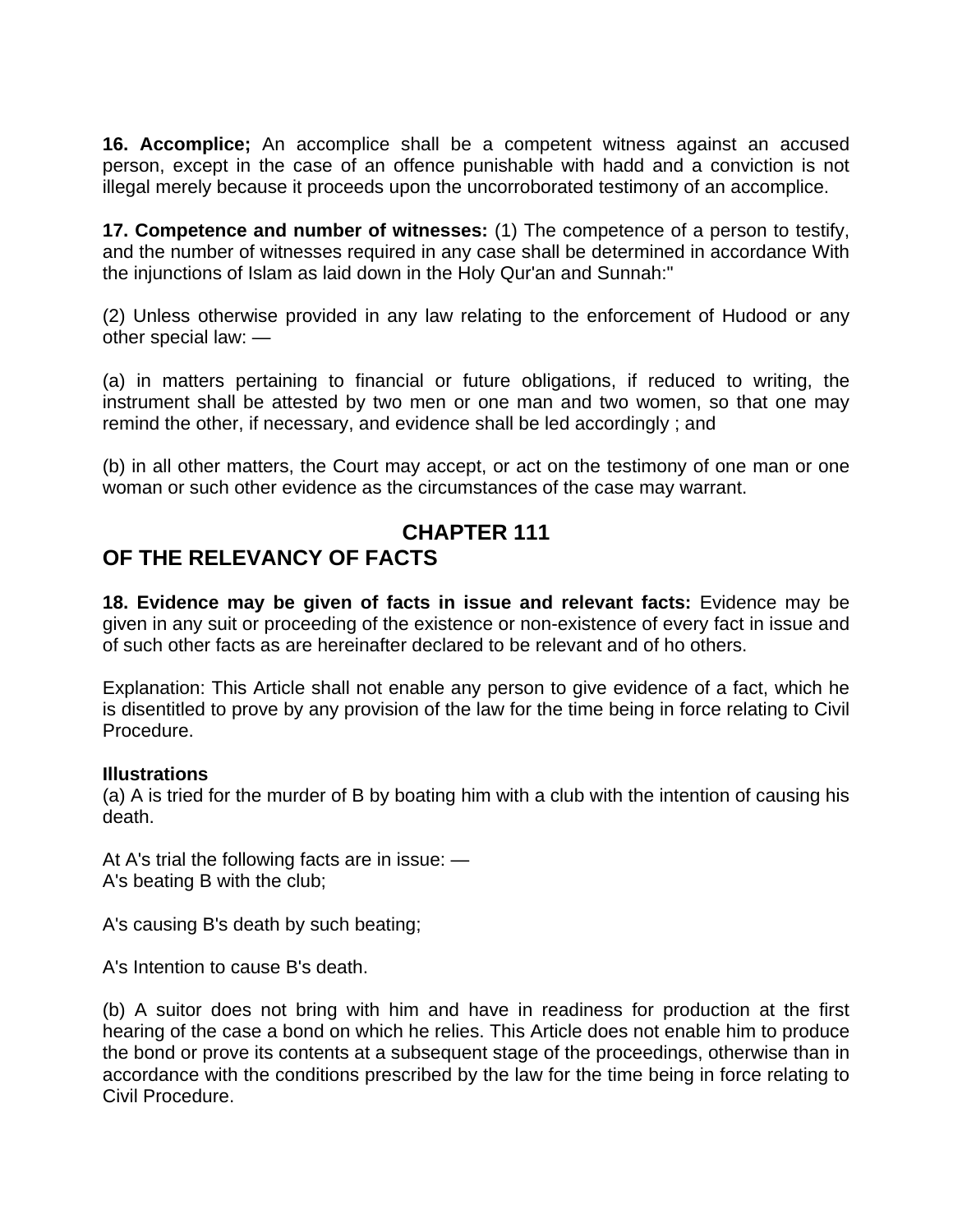**19. Relevancy of facts forming part of some transaction:** Facts, which though not in issue, are so connected with a fact in issue as to form part of the same transaction, are relevant whether they occurred at the same time and place or at different times and places.

#### **Illustrations**

(a) A is accused of the murder of B by beating him. Whatever was said or done by A or B or the by-slanders at the beating, or, so shortly before or after it as to form part of the transaction, is a relevant fact.

(M A is accused of waging war against Pakistan by taking part in an armed insurrection in which property is destroyed/ troops are attacked, and goals are broken open. The occurrence of these facts is relevant, as forming part of the general transaction, though A may not have been present at all of them.

(c) A sues B for a libel contained in a letter forming part of a correspondence. Letters between the parties relating to the subject out of which the libel arose, and forming part of the correspondence in which it Is contained, are relevant facts, though they do not contain the libel itself.

(d) The question is, whether certain goods ordered from B were delivered to A. The goods were delivered to several intermediate persons successively. Each delivery is a relevant fact.

**20. Facts which are the occasion, cause or effect of facts in issue:** Facts which are the occasion, cause or effect, immediate or otherwise, of relevant facts, or facts in issue, or which constitute the state of things under which they happened, or which afforded an opportunity for their occurrence or transaction, are relevant.

#### **Illustrations**

(a) The question is, whether A robbed B.

The facts that, shortly before the robbery, B went to a fair with money in his possession, and that he showed it or mentioned the fact that he had it, to third person, are relevant.

(6) The question is whether A murdered B.

Marks on the ground, produced by a struggle at or near the place where the murder was committed, are relevant facts.

(c) The question is whether A poisoned B.

The state of B's health before the symptoms ascribed to poison, and habits of B. known to A, which afforded an opportunity for the administration of poison, are relevant facts.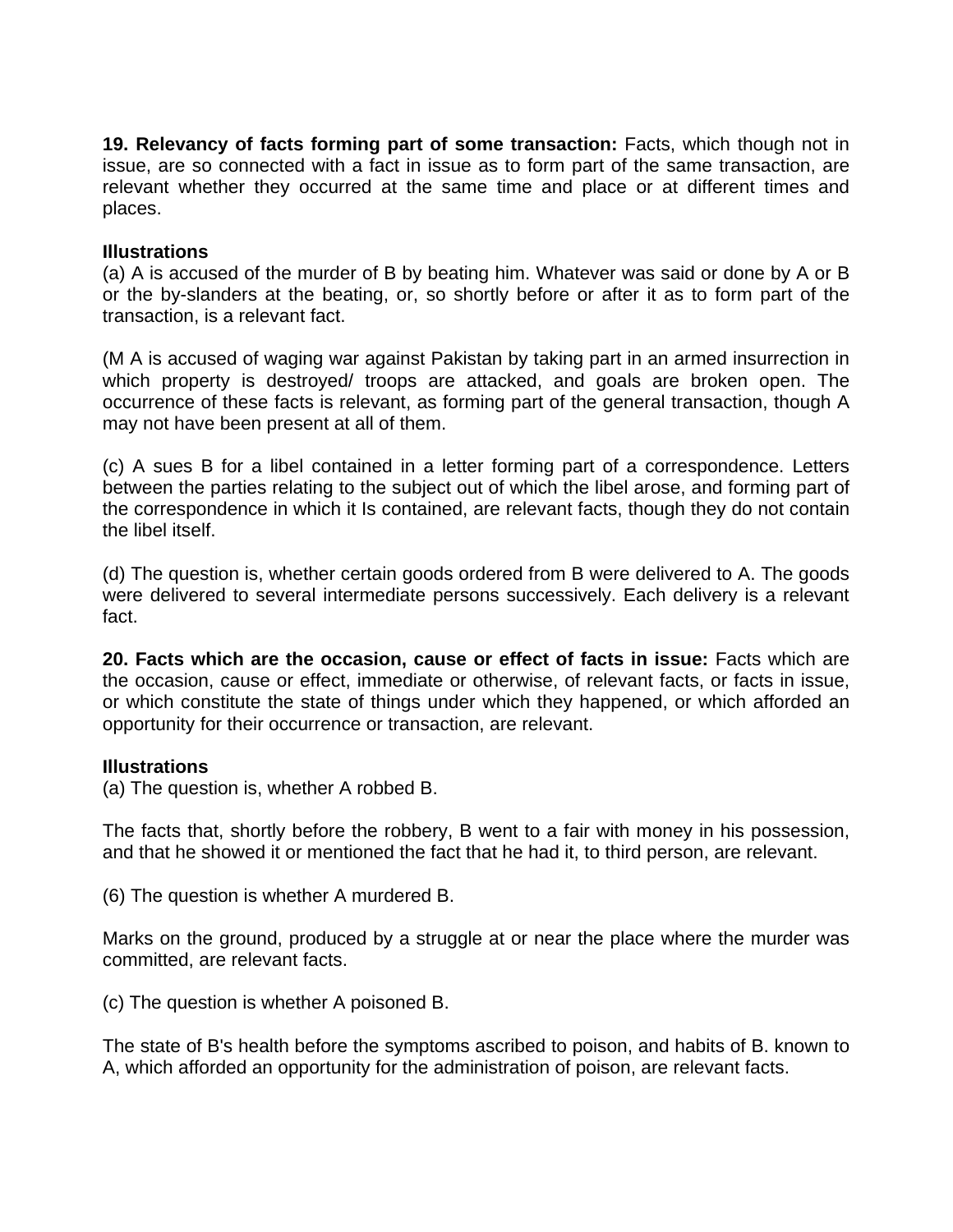**21. Motive, preparation and, previous or subsequent conduct:** (1) Any fact is relevant which shows or constitutes a motive or preparation for any fact in issue or relevant fact.

(2) The conduct of any party, or of any agent to any party, to any suit or proceeding, in reference to such suit or proceeding, or in reference to any fact in issue therein or relevant thereto, and the conduct of any person an offence against whom is the subject of any proceeding, is relevant, if such conduct influences or is influenced by any fact in issue or relevant fact, and whether it was previous or subsequent thereto.

Explanation 1: The word "conduct" in this clause does not include statements, unless those statements accompany and explain acts other than statements but this explanation is not to affect the relevancy of statements under any other Article of this Order.

Explanation 2: When the conduct of any person is relevant, any statement made to him or in his presence and hearing, which affects such conduct, is relevant.

#### **Illustrations**

(a) A is tried for the murder of B.

The facts that A murdered C, that B knew that A had murdered C and that B had tried to extort money from A by threatening to make his knowledge public, are relevant.

(b) A sues B upon a bond for the payment of money. B denies the making of the bond.

The fact that, at the time when the bond was alleged to be made, B required money for a particular purpose is relevant.

(c) A is tried for the murder of B by poison the fact that, before the death of B. A procured poison similar to that, which was administered to B, is relevant.

(d) The question is whether a certain document is the will of A.

The facts that not long before the date of the alleged will A made inquiry into matters to which the provisions of the alleged will relate, that he consulted advocates in reference to making the will, and that he caused drafts of other wills to be prepared of which he did not approve, are relevant.

(e) A is accused of a crime.

The facts that either before or at the time of, or after the alleged crime, A provided evidence which would tend to give to the facts of the case an appearance favourable to himself, or that he destroyed or concealed evidence or prevented the presence or procured the absence of persons who might have been witnesses, or suborned persons to give false evidence respecting it, are relevant.

(f) The question is whether A robbed B.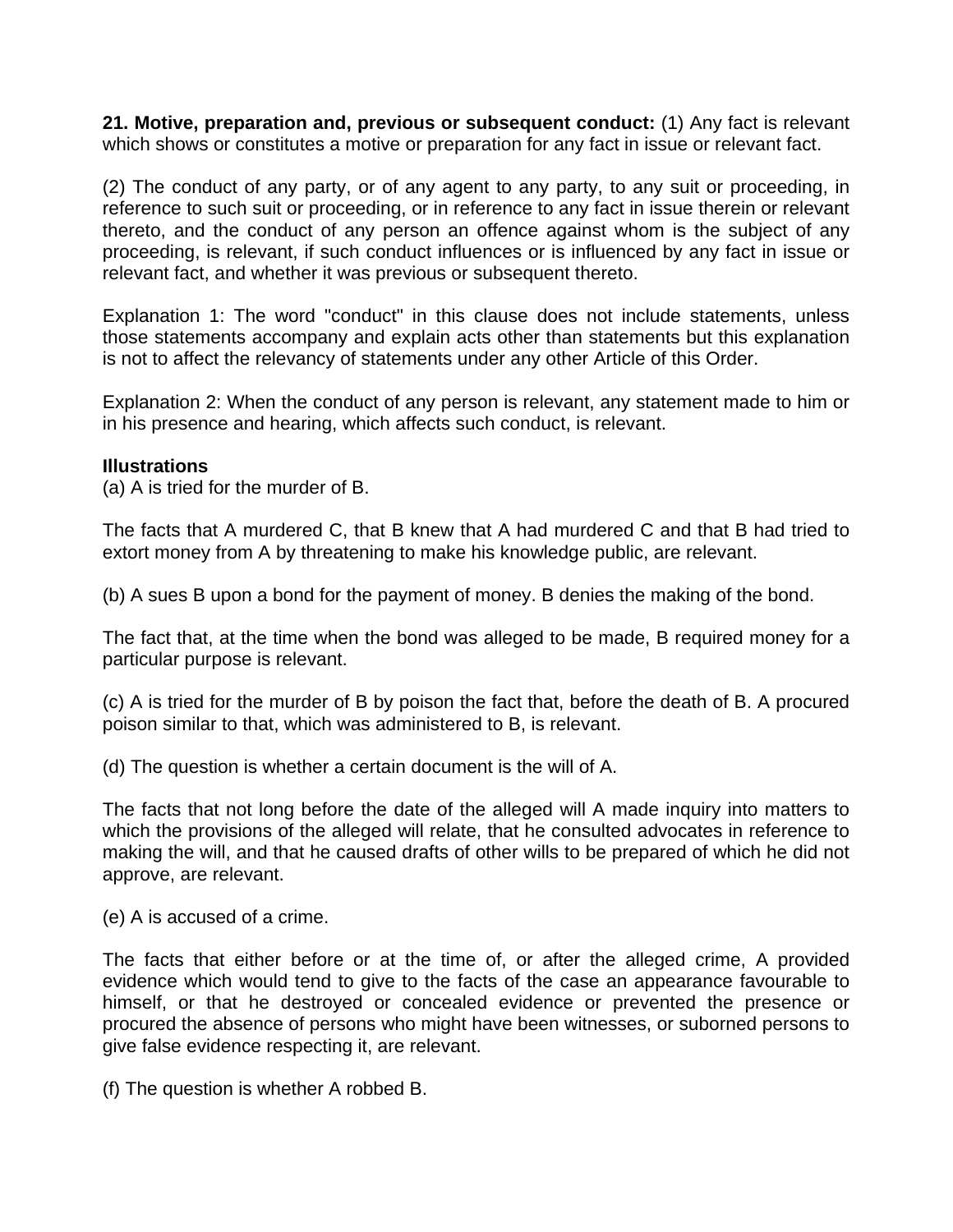The facts that, after B was robbed. C said in A's presence:

"the Police are coming to look for the man who robbed B", and that immediately afterwards A ran away, are relevant.

(g) The question is whether A owes B rupees 10,000.

The facts that A asked C to fend him money, and that D said to C in A's presence and hearing: "I advise you not to trust A, for he owes B 10,000 rupees", and that A went away without making any answer are relevant facts.

(h) The question is, whether A committed a crime.

The fact that A absconded after receiving a fetter warning him that inquiry was being made for the criminal, and the contents of the letter are relevant.

(i) A is accused of a crime.

The fact that, after the commission of the alleged crime he absconded, or was in possession of property or the proceeds of property acquired by the crime, or attempted to conceal things which were or might have been used in committing it, are relevant.

(j) The question is whether A was ravished.

The facts that shortly after the alleged rape, she made a complaint relating to the crime, the circumstances under which, and the terms in which, the complaint was made are relevant.

The fact that, without making a complaint, she said, that she had been ravished is not relevant as conduct under this Article though it may be relevant as a dying declaration under Article 49, paragraph (1), or as corroborative evidence under Article 153.

(k) The question is, whether A was robbed.

The fact that, soon after the alleged robbery, he made a complaint relating to the offence, the circumstances under which, and the terms in which, the complaint was made, are relevant.

The fact that he said he had been robbed without making any complaint, is not relevant, as conduct under this Article, though it may be relevant, as a dying declaration under Article 46, paragraph (1). or as corroborative evidence under Article 153.

**22. Facts necessary to explain or introduce relevant facts:** Facts necessary to explain or introduce a fact in issue or relevant fact, or which support or rebut an inference suggested by a fact in issue or relevant fact, or which establish the identity of anything or person whose identity is relevant, or fix the time or place at which any fact in issue, or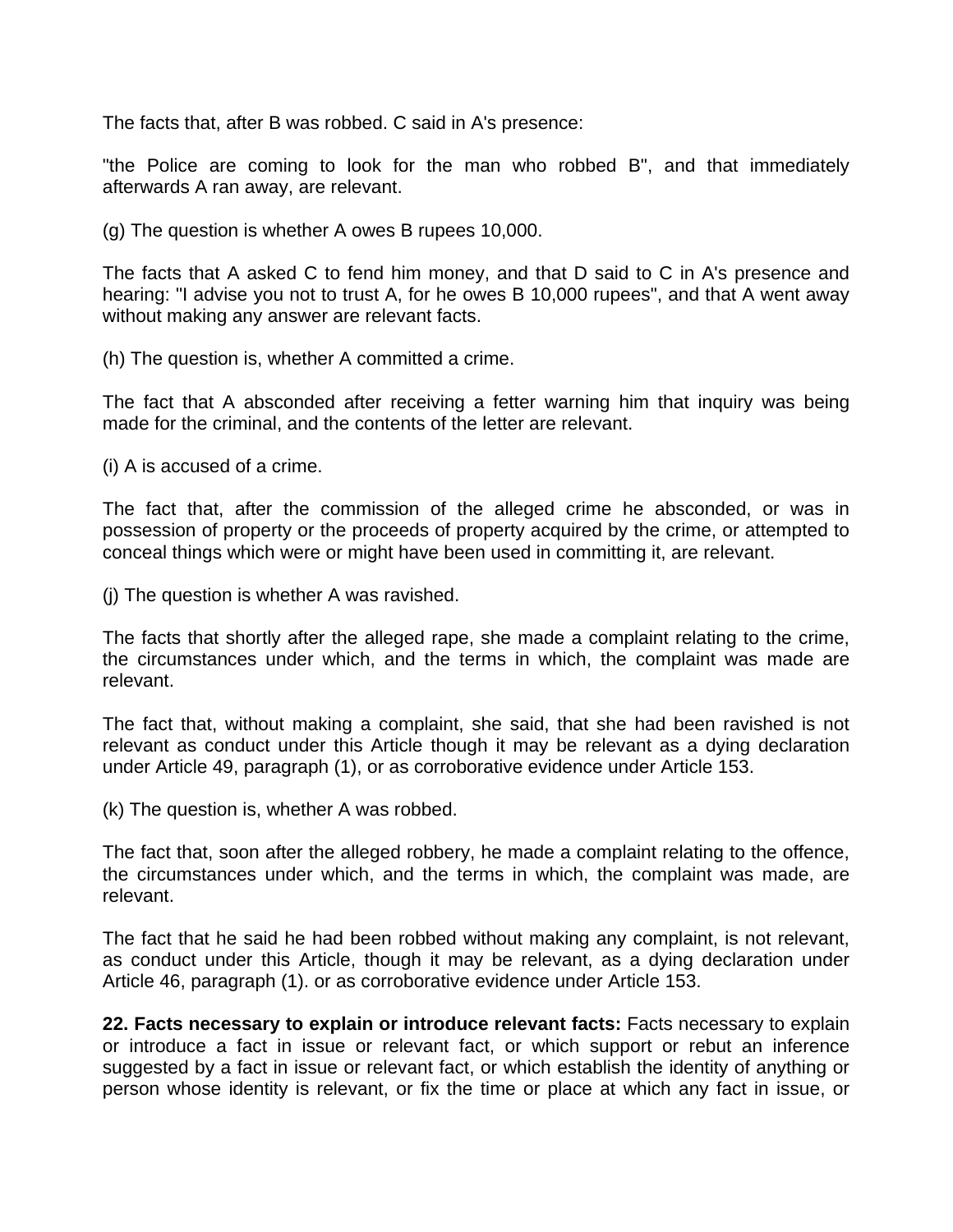relevant fact happened, or Which show the relation of parties by whom any such fact was transacted, are relevant in so far as they are necessary for that purpose.

#### **Illustrations**

(a) The question is, whether a given document is the will of A.

The state of A's property and of his family at the date of the alleged with may be relevant facts.

(b) A sues B for a libel imputing disgraceful conduct to A, B affirms that the matter alleged to be libellous is true.

The position and relations of the parties at the time when the libel was published may be relevant facts as introductory to the facts in issue.

The particulars of a dispute between A and B about a matter unconnected with the alleged libel are irrelevant, though the fact that there was a dispute may be relevant if it affected the relations between A and B.

(c) A is accused of a crime.

The fact that soon after the commission of the crime, A absconded from his house. Is relevant under Article 21, as conduct subsequent to and affected by facts in issue.

The fact that at the time when he left home he had sudden and urgent business at the place to which he went is relevant, as tending to explain the fact that he left home suddenly.

The details of the business on which he left are not relevant, except in so far as they are necessary to show that the business was sudden and urgent.

(d) A sues B for inducing C to break a contract of service made by him with A. C, on leaving A's service, says to A "I am leaving you because B has made me a better offer.". This statement is e relevant fact as explanatory of C's conduct, which is relevant as a fact in issue.

(e) A, accused of theft, is seen to give the stolen property to A, who is seen to give it to A's wife. B says, as he delivers it": "A says you are to hide this." B's statement Is relevant as explanatory of a fact which is part of the transaction.

(f) A is tried for a riot and is proved to have marched at the head of a mob. The cries of the mob are relevant as explanatory of the nature of the transaction.

**23. Things said or done by conspirator in reference to common design:** Where there is reasonable ground to believe that two or more persons have conspired together to commit an offence or an actionable wrong anything said, done or written by any one of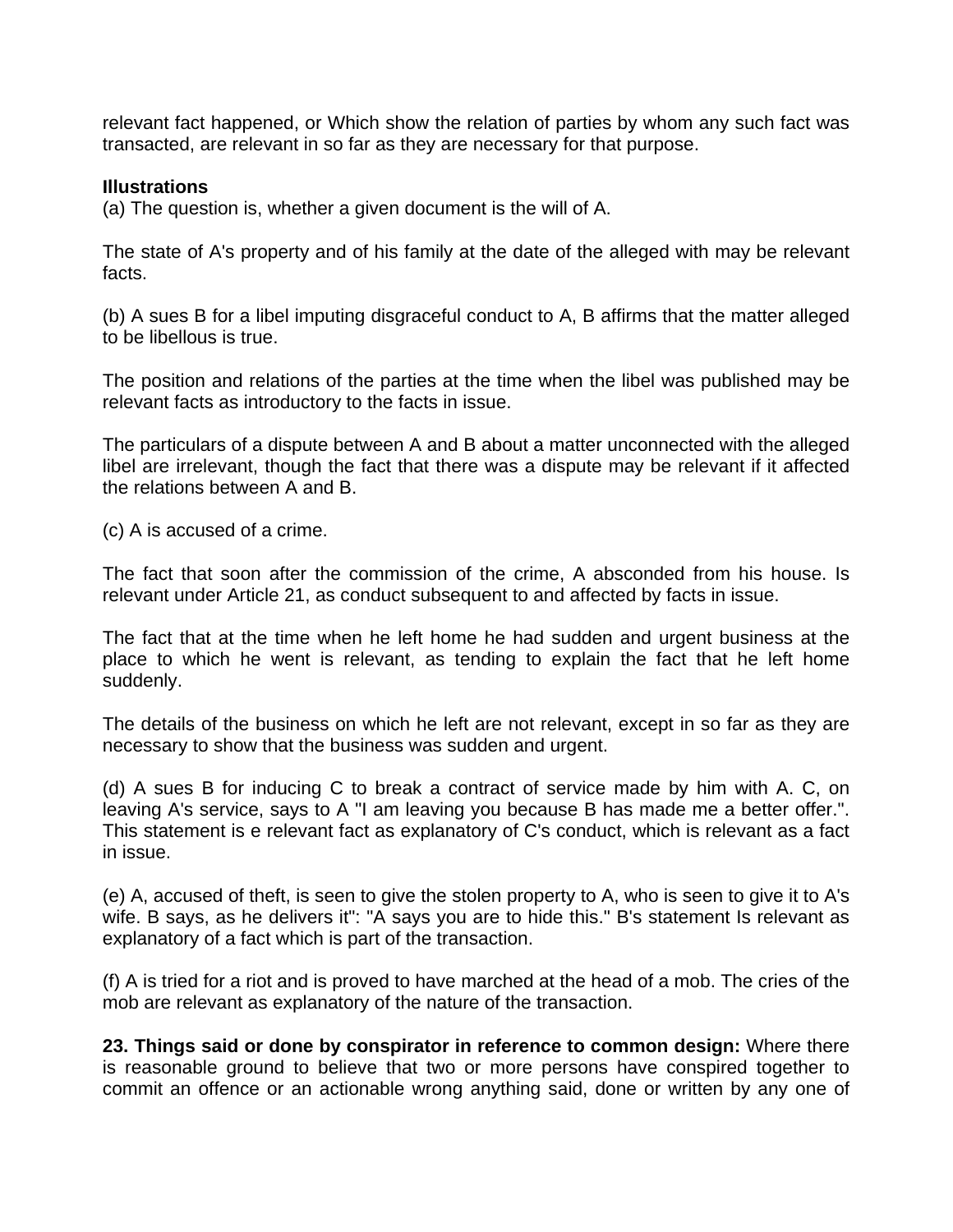such persons in reference to their common intention, after the time when such intention was first entertained by any one of them, is a relevant fact as against each of the persons believed to be so conspiring, as well for the purpose of proving the existence of the conspiracy, as for the purpose of showing that any such person was a party to it.

#### **Illustrations**

Reasonable ground exists for believing that A has joined in a conspiracy to wage war against Pakistan.

The facts that C procured arms in Europe for the purpose of the conspiracy, C collected money in Peshawar for a like object. D persuaded persons to join the conspiracy in Karachi. E published writings advocating the object in view at Multan and F transmitted from Lahore to G at Kabul the money which C had collected at Peshawar and contents of a letter written by H giving an account of the conspiracy are each relevant, both to prove the existence of the conspiracy, and to prove A's complicity in it, although he may have been ignorant of all of them, and although the persons by whom they were done were strangers to him and although they may have been taken place before he Joined the conspiracy or after he left it.

**24. When facts not otherwise relevant become relevant:** Facts not otherwise relevant are relevant—

(1) if they are inconsistent with any fact in issue or relevant fact;

(2) if by themselves or in connection with other facts they make the existence or nonexistence of any tacit m issue or relevant fact highly probable or improbable.

#### **Illustrations**

(a) The question it, whether A committed a crime at Peshawar on a certain day.

The fact that, on that day, A was at Lahore is relevant

The fact that, near the time when the crime was committed. A was at a distance from the place where it was committed, which would render it highly improbable, though not impossible, that he committed it is relevant

(b) The question is, whether A committed a crime,

The circumstances are such that the crime must have been committed either by,  $\sim$  B. C or D. Every fact which shows that the crime .could have been committed by no one else and that it was not committed by either B, C or D, is relevant.

**25. In suits for damages facts tending to enable Court to determine amount are relevant:** In suits in which damages are claimed, any fact which will enable the Court to determine the amount of damages which ought to be awarded, is relevant.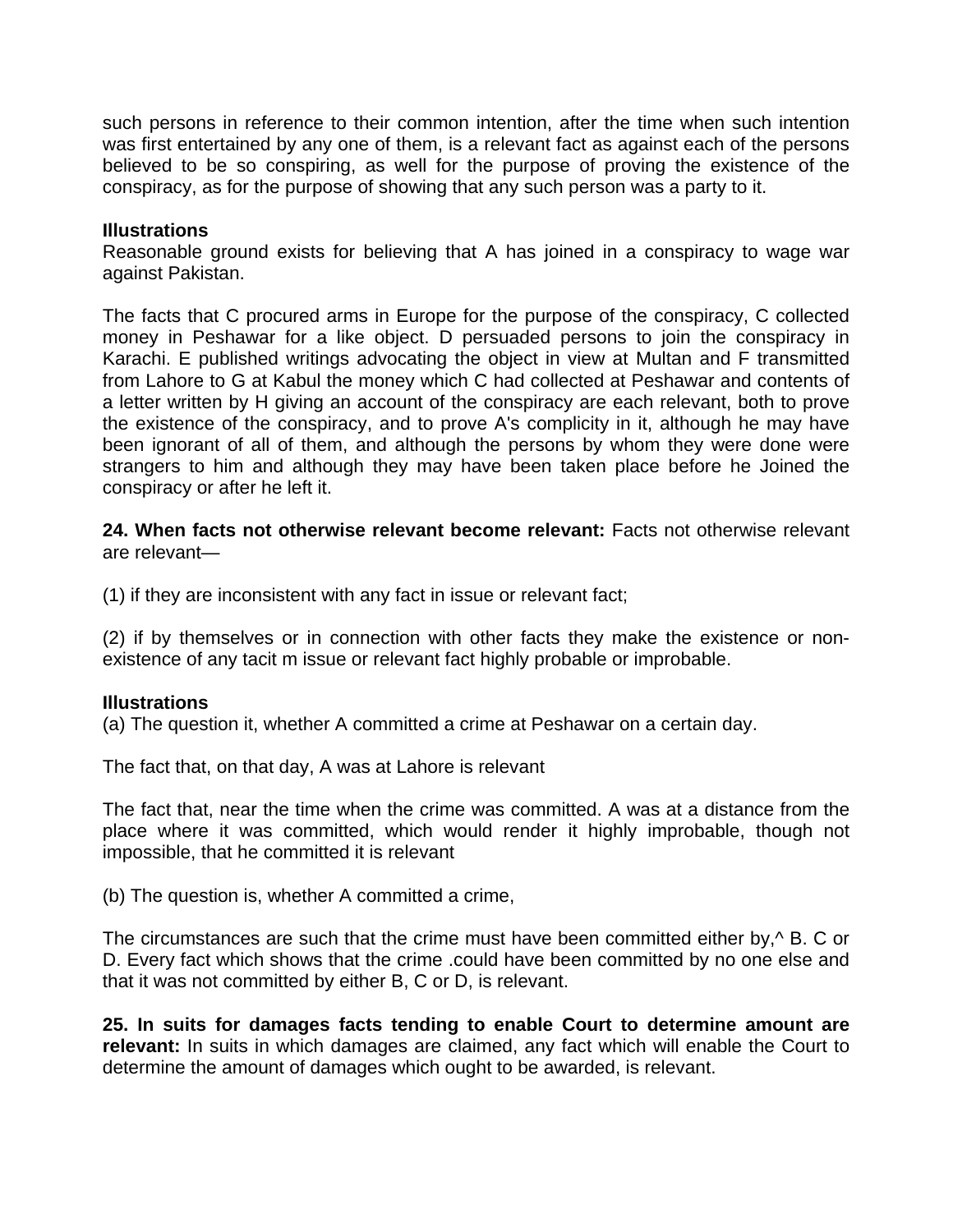**26. Facts relevant when right or custom is in question:** Where the question is as to the existence of any right or custom, the following facts are relevant: —

(a) any transaction by which the right or custom in question was created, claimed, modified, recognized, asserted or denied, or which was inconsistent with its existence ;

(b) particular instances in which the right or custom, was claimed, recognized or exercised, or in which its exercise was disputed, asserted or departed from.

#### **Illustrations**

The question is whether A has a right to a fishery. A deed conferring the fishery on A's ancestors, a mortgage of the fishery by A's father, a subsequent grant of the fishery by A's father, irreconcilable with mortgage, particular instances in which A's father exercised the right, or in which the exercise of the right was stopped by A's neighbours are relevant facts.

**27. Facts showing existence of state of mind, or of body, or bodily feeling:** Facts showing the existence of any state of mind, such as intention, knowledge, good faith, negligence, rashness, ill-will or good-will towards any particular person, or showing the existence of any state of body or bodily feeling, are relevant, when the existence of any such state of mind or body or bodily feeling is in issue or relevant.

Explanation 1: A fact relevant as showing the existence of a relevant state of mind must show that the state of mind exists, not generally, but in reference to the particular matter in question.

Explanation 2: But where, upon the trial of a person accused of an offence,. the previous commission by the accused of an offence is relevant within the meaning of this Article, the previous conviction of such person shall also be a relevant fact.

#### **Illustrations**

(a) A is accused of receiving stolen goods knowing them to be stolen. It is proved that he was in possession of a particular stolen article.

The fact that, at the same time, he was in possession of many other stolen articles Is relevant, as tending to show that he know each and all of the articles of which he was in possession to be stolen.

(b) A is accused of fraudulently delivering to another person a counterfeit coin which, at the time when he delivered it he knew to be counterfeit.

The fact that at the time of its delivery, A was possessed of a number of other pieces of counterfeit coin is relevant.

The fact that A had been previously convicted of delivering to another person as genuine a counterfeit coin knowing it to be counterfeit is relevant.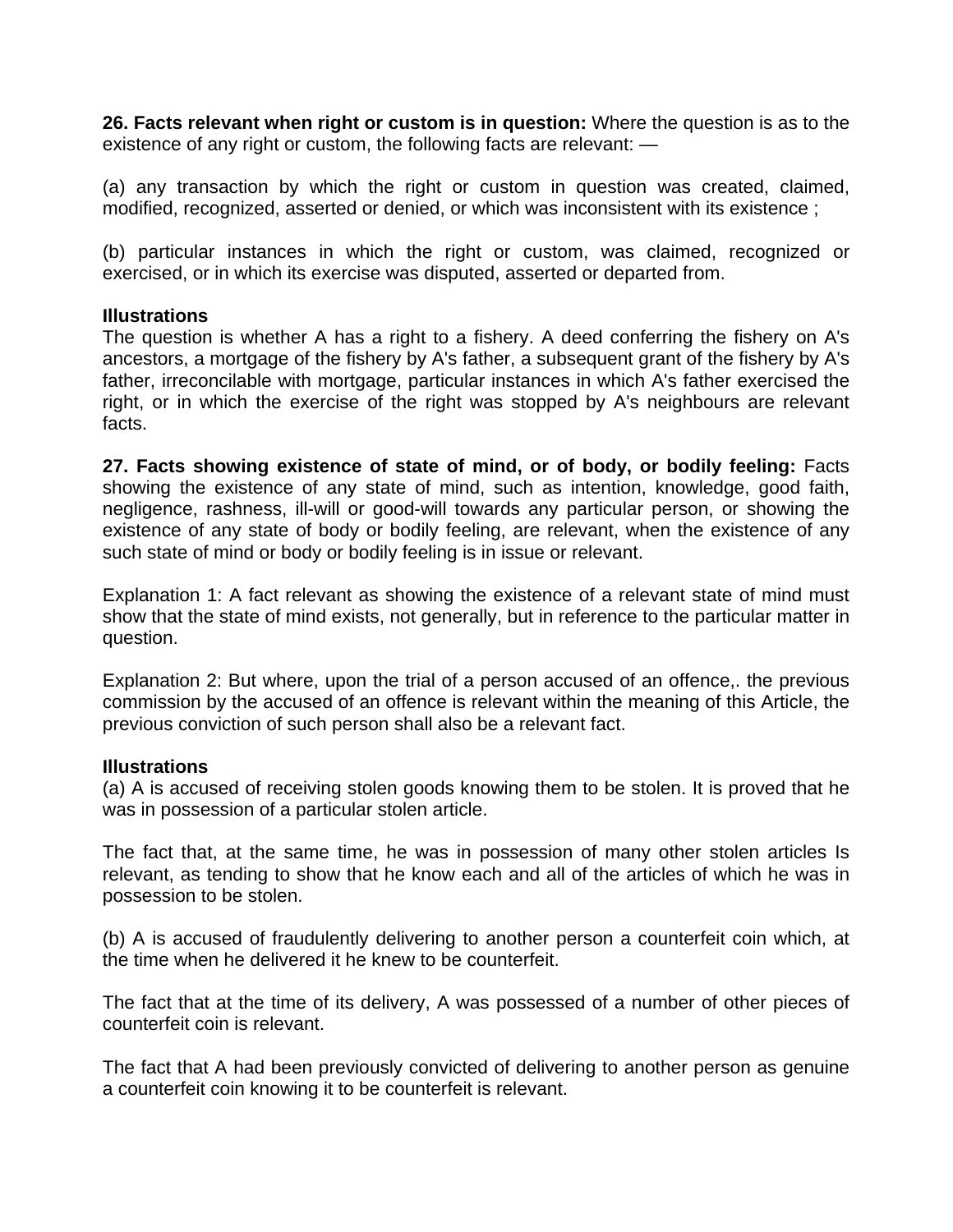(c) A sues B for damage done by a dog of B's which B knew to be ferocious.

The facts that the dog had previously bitten X, Y and Z, and that they had made complaints to B are relevant.

(d) The question is whether A, the acceptor of a bill of exchange, knew that the name of the payee was fictitious.

The fact that A had accepted other bills drawn in the same manner before they could have been transmitted to him by the payee if the payee had been a real person, is relevant as showing that A knew that the payee was a fictitious person.

(e) A is accused of defaming B by publishing an imputation intend to harm the reputation of B.

The fact of previous publications by A respecting B, showing ill-will on the part of A towards B is relevant, as proving A's intention to harm B's reputation by the particular publication in question.

The facts that there was no previous quarrel between A and B, and that A repeated the matter complained of as he heard it, are relevant, as showing that A did not intend to harm the reputation of B.

(f) A is sued by B for fraudulently representing to B that C, was solvent whereby B, being induced to trust C, who was insolvent, suffered loss.

The fact that at the time when A represented C to be solvent, C was supposed to be solvent by his neighbours and by persona dealing with him, is relevant, as showing that A made the representation in good faith.

(g) A is sued by B for the price of work done by B, upon a house of which A is owner, by the order of C. a contractor.

A's defence is that B's contract was with C.

The fact that A paid C for the work in question is relevant, as proving that A did, in good, faith, make over to C the management of the work in question, so that C was in a position to contract with B on C's own account, and not as agent for A.

(h) A is accused of the dishonest misappropriation of properly which he had found, and the question is whether, when he appropriated it, he behaved in good faith that the real owner could not be found.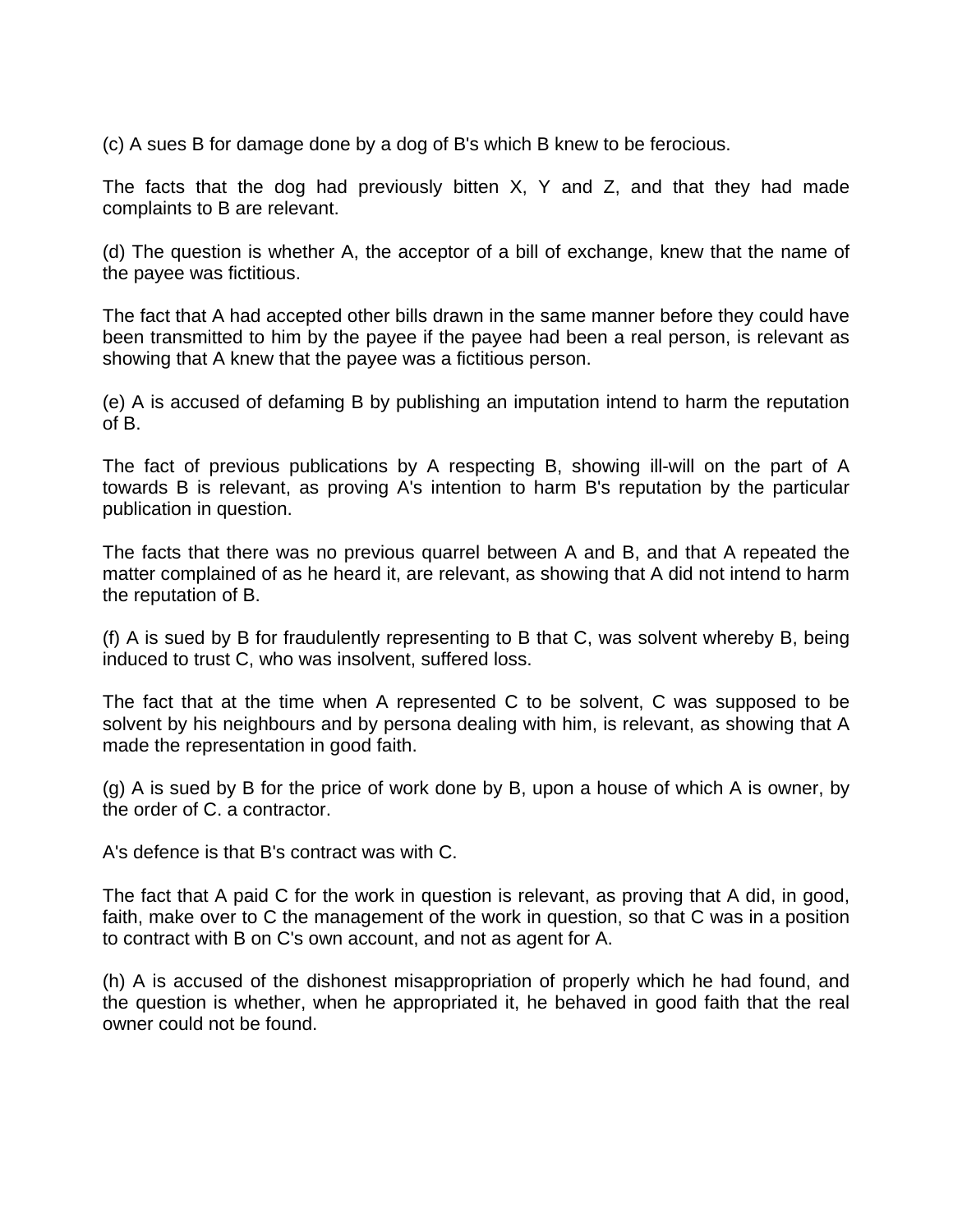The fact that public notice of the loss of the property had been given in the place where A was, is relevant, as showing that A did not in good faith believe that the real owner of the property could not be found.

The fact that A knew, or had reason to believe, that the notice was given fraudulently by C. who had heard of the loss of the property and wished to set up a false claim to it. Is relevant, as showing that the fact that A knew of the notice did not disprove A's good faith.

(i) A is charged with shooting at B with intent to kill him. In order to show A's intent the fact of A's having previously shot at B may be proved.

(j) A is charged with sending threatening letters to B. Threatening letters previously sent by A to B may be proved, as showing the intention of the letters.

(k) The question is, whether A has been guilty of cruelty towards B, his wife.

Expressions of their feeling towards each other shortly before or after the alleged cruelty are relevant facts.

(l) The question is whether A's death was caused by poison. Statements made by A during his illness as to his symptoms are relevant facts.

(m) The question is, what was the state of A's health at the time an assurance on his life was affected.

Statements made by A as to the state of his health at or near the time in question are relevant facts.

(n) A sues B for negligence in providing him with a carriage for hire not reasonably fit for use. Whereby A was injured.

The fact that B's attention was drawn on other occasions to the defect of that particular carriage Is relevant.

The fact that B was habitually negligent about the carriages, which he let to hire, is irrelevant.

(o) A is tried for the murder of B by intentionally shooting him dead.

The fact that A on other occasions shot at B is relevant as showing his intention to shoot B.

The fact that A was in the habit of shooting at people with Intent to murder them is irrelevant.

(p) A is tried for a crime.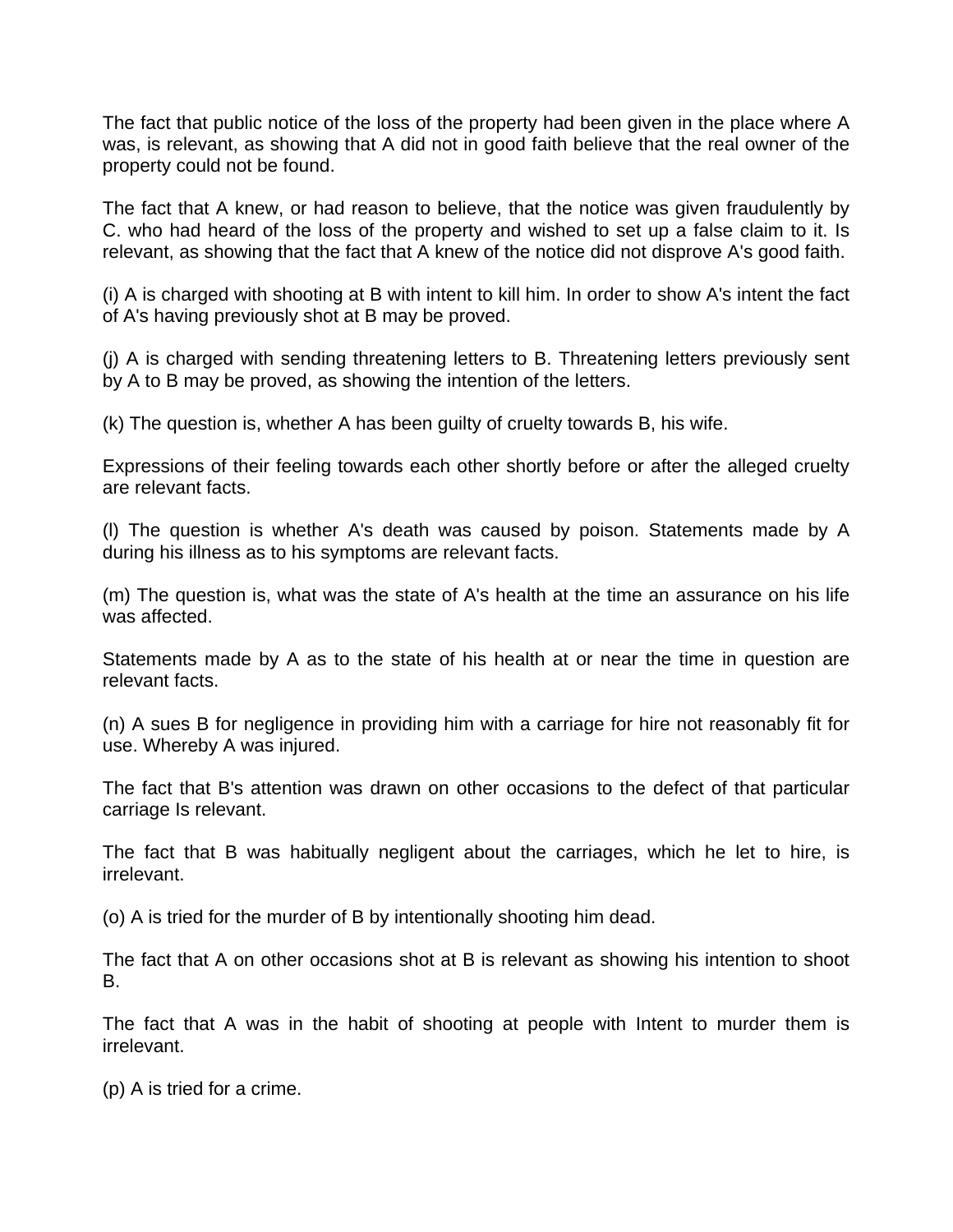The fact that he said something indicating an intention to commit that particular crime is relevant.

The fact that he said something indicating a general disposition to commit crimes of that class is irrelevant.

**28. Facts bearing on question whether act was accidental or intentional:** When there is a question whether an act was accidental or intentional, or done with a particular knowledge or intention, the fact that such act formed part of a series or similar occurrence; in each of which the person doing the act was concerned, is relevant.

#### **Illustrations**

(a). A is accused of burning down his house in order to obtain money for which it is insured.

The facts that A lived in several houses successively each of which he insured, in each of which a fire occurred, and after each of which fires A received payment from different insurance officers, are relevant, as tending to show that the fires were not accidental.

(b) A is employed to receive money from the debtors of B. It is A's duty to make entries in a book showing the amounts received by him. He makes an entry showing that on a particular occasion he received less than he really did receive.

The question is whether this false entry was accidental or intentional.

The facts that other entries made by A in the same book are false, and that the false entry is in each case in favour of A, are relevant.

(c) A is accused of fraudulently delivering to B a counterfeit rupee. The question is, whether the delivery of the rupee was accidental.

The facts that soon before or soon after the delivery to B, A delivered counterfeit rupees to C, 0 and E are relevant as showing that the delivery to B was not accidental.

**29. Existence of course of business when relevant:** When there is a question whether a particular act was done, the existence of any course of business, according to which it naturally would have been done, is a relevant fact.

#### **Illustrations**

(a) The question is whether a particular letter was despatched.

The fact that it was the ordinary course of business for all letters put in a certain place to be carried to the post, and that particular letter was put in that place are relevant.

(A) The question is, whether a particular letter reached A.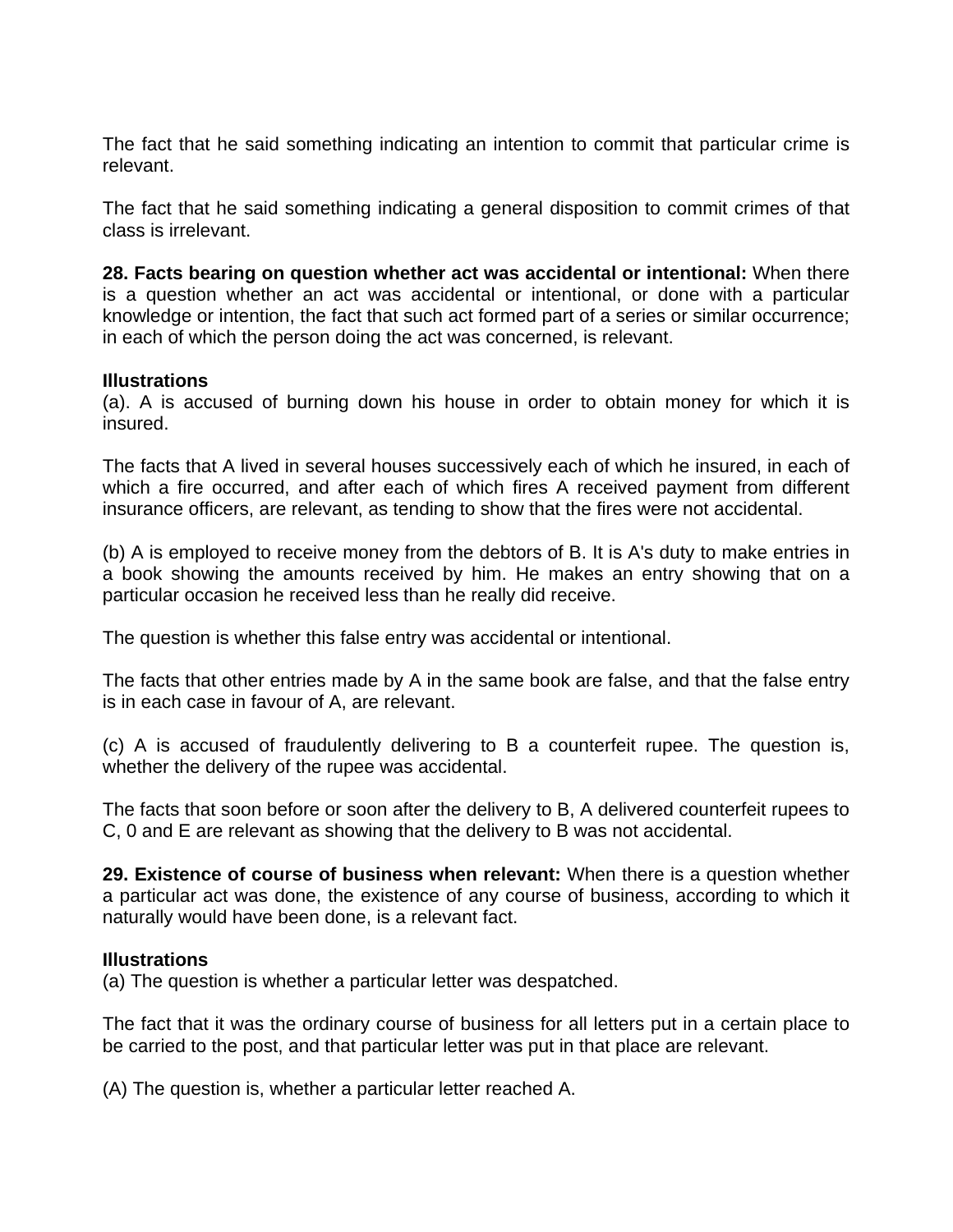The facts that it was posted in due course, and was not returned through the Dead Letter Office, are relevant,

### **ADMISSIONS**

**30. Admission defined:** An admission is a statement, oral or documentary which suggests any inference as to any fact in issue or relevant fact, and which is made by any of the persons and under the circumstances, hereinafter mentioned.

**31: Admission by party to proceeding or his agent, etc:** Statements made toy a party to the proceeding, or by an agent to any such party, whom the Court regards, under the circumstances of the case, as expressly or impliedly authorized by him to make them, are admissions.

(2) Statements made by parties to suits suing or sued in a representative character, are not admissions, unless they were made while the party making them held that character.

(3) Statements made by-

(a) persons who have any proprietary or pecuniary interest in the subject matter of the proceeding, and who make the statement in their character of persons so interest-

(b) persons from whom the parties to the suit have derived their interest in the subjectmatter of the suit,

are admissions if they are made during the continuance of the interest of the persons making the statements.

**32. Admission by persons whose position must be proved as against party to suit:** Statements made by persons whose position or liability it is necessary to prove as against any party to the suit, are admissions, if such statements would be relevant as against such persons in relation to such position or liability in a suit brought by pr against them, and if they are made whilst the person making them occupies such position or is subject to such liability.

#### **Illustrations**

A undertakes to collect rents for B. B sues A for not collecting rent due from C to B. A denies that rent was due from C to B. .

A statement by C that he owed B rent is an admission, and is relevant fact as against A, if A denies that C did owe rent to B.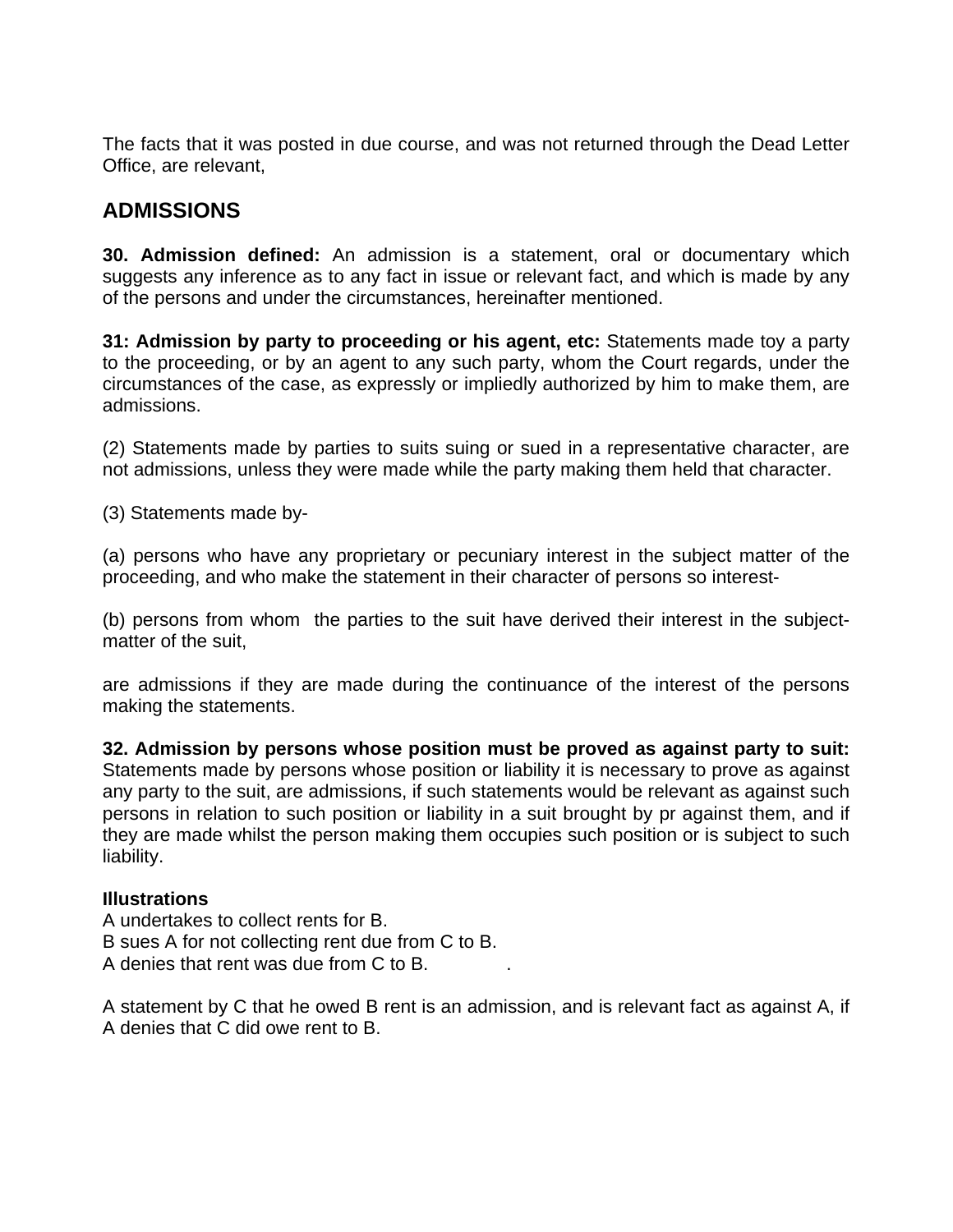**33. Admission by persons expressly referred to by party to suit:** Statements made by persons to whom a party to the suit has expressly referred for information in reference to matter in dispute are admission.

#### **Illustrations**

The question is, whether a horse sold by A to B is sound.

A says to B: "Go and ask C, C knows all about it." C's statement is an admission.

**34. Proof of admissions against persons making them and by or on this behalf:** Admissions are relevant and may be proved as against the person who makes them or his representative-in-interest; but they cannot be proved by or oh behalf of the person who makes them or by his representative in-interest, except in the following cases:  $-$ 

(1) An admission may be proved by or on behalf of the person making it, when it is of such a nature that if the person making it were dead, it would be relevant as between third persons under Article 46.

(2) An admission may be proved by or on behalf of the person making it, when it consist of a statement of the existence of any state of mind or body, relevant or in issue, made at or about the time when such state of mind or body existed, and is accompanied by conduct rendering its falsehood improbable.

(3) An admission may be proved by or on behalf of the person making it, if it is relevant otherwise than as an admission.

#### **Illustrations**

(a) The question between A and B is, whether a certain deed or is not forged. A affirms that it is genuine, B that it is forged.

A may prove a statement of B that the deed is genuine, and B may prove a statement by A that the deed is forged ; but A cannot prove a statement by himself that the deed is genuine, nor can B prove a statement by himself that the deed Is forged.

(b) A, the captain of a ship, is tried for casting her away.

Evidence is given to show that the ship was taken out of her proper course.

A produces a book kept by him in the ordinary course of his business showing observations alleged to have been taken by him from day to day and indicating that the ship was not taken out of her proper her proper course. A may prove these statements, because they would be admissible between third parties, if he were dead under Article 46 paragraph (2)

(c) A is accused of a crime committed by him at Peshawar.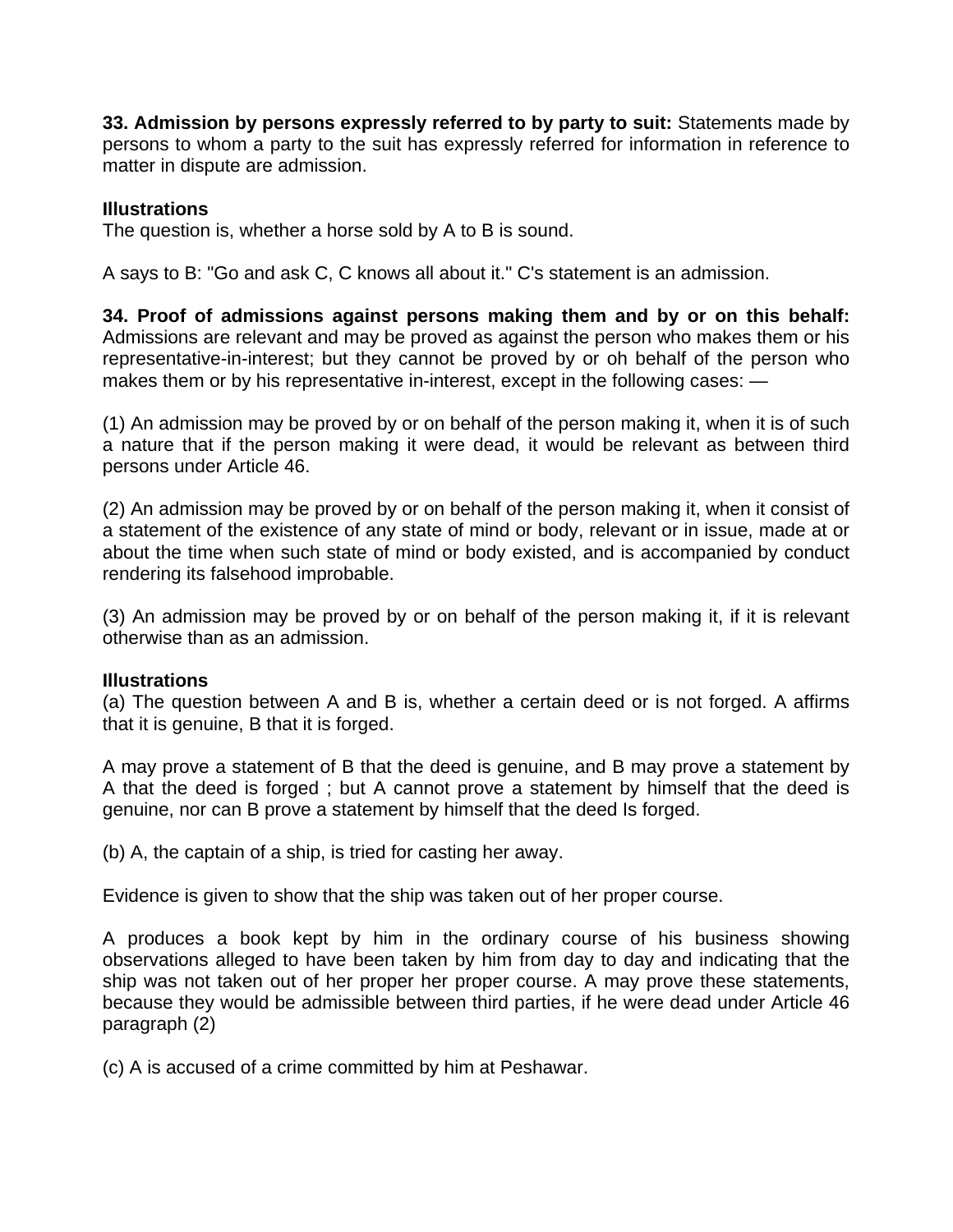He produces a letter written by him and dated at Lahore on that day, and bearing the Lahore post-marks of that day.

The statement in the date of the letter is admissible, because if a were dead, it would be admissible under Article 46, paragraph (2).

(d) A is accused of receiving stolen goods known them to be stolen.

He offers to prove that he refused to sell them below their value.

A may prove this statement, though they are admissible because they are explainatory of conduct influenced by facts in issue.

(e) A is accused of fraudulently having in his possession counterfeit coin which he knows to be counterfeit.

He offers to prove that he asked a skilful person to examine the coin as he doubted whether it was counterfeit or not and that that person did examine it and told him it was genuine.

A may prove these facts for the reasons stated in the last preceding Illustration.

**35. When oral admissions as to contents of documents are relevant:** Oral admissions as to the contents of a document are not relevant unless and until the party proposing to prove them shows that he is entitled to give secondary evidence of the contents of such document under the miles hereinafter contained, or unless the genuineness of a document produced is in question.

**36. Admissions in civil cases, when relevant:** In civil cases no admission is relevant if it is made either upon an express condition that evidence of it is not to be given, or under circumstances from which the Court can infer that the parties agreed together that evidence of it should not be given.

Explanation: Nothing in this Article shall be taken to exempt any advocate from giving evidence of any matter which he may be compelled to give evidence under Article 9.

**37. Confession caused by inducement, threat or promise, when irrelevant in criminal proceeding:** A confession made by an accused person is irrelevant in a criminal proceeding, if the making of the confession appears to the Court to have been caused by any inducement, threat or promise having reference to the charge against the accused person, proceeding from a person in authority and sufficient, in the opinion of the Court, to give the accused person grounds which would appear to him reasonable, for supposing that by making it he would gain any advantage or avoid any evil of a temporal nature in reference to the proceedings against him.

**38. Confession to police officer not to be proved:** No confession made to a police officer shall be proved as against a person accused of any offence.

**39. Confession by accused while in custody of police not to be proved against him:** Subject to Article 10, no confession made by any person whilst he is in the custody of a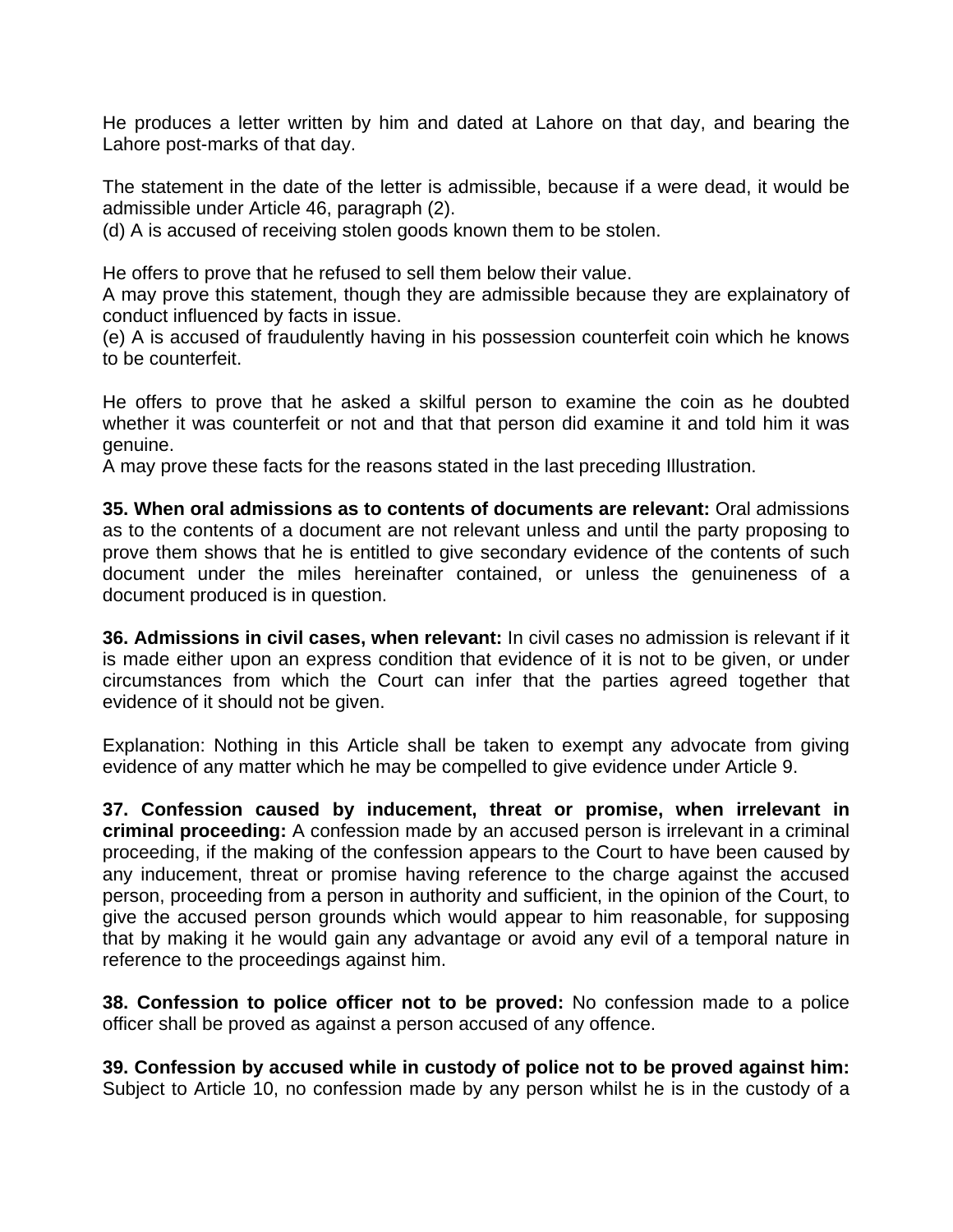police officer, unless it be made in the immediate presence of a Magistrate, shall be proved as against person.

Explanation: In this Article, "Magistrate" does not include the head of a village discharging magisterial function unless such headman is a Magistrate exercising the powers of a Magistrate under the Code of Criminal Procedure, 1898 (Act V of 1898).

**40. How much of information received from accused may be proved:** When any fact is deposed to as discovered in consequence of information received from a person accused of any offence, in the custody of a police-officer, so much of such information, whether it amounts to a confession or not, as relates distinctly to the fact thereby discovered, may be proved.

**41. Confession made after removal of impression caused by inducement, threat or promise, relevant:** such a confession as is referred to in Article 37 is made after the impression caused by any such inducement, threat or promise has, in the opinion of the Court, been fully removed, it is relevant.

**42. Confession otherwise relevant not to become irrelevant because of promise of secrecy, etc.:** If such confession is otherwise relevant, it does not become irrelevant merely because it was made under a promise of secrecy, or in consequence of a deception practised on the accused person for the purpose of obtaining it, or when he was drunk, or because it was made in answer to Questions when he need not have answered, whatever may have been the form of those questions, or because he was not warned that he was not bound to make such confession, and that evidence of it might be given against  $him:$ 

Provided that the provisions of this Article shall not apply to the trial of cases under the laws relating to the enforcement of Hudood.

**43. Consideration of proved confession affecting person making it and others jointly under trial for same offence:** When more persons than one are being tried jointly for the same offence and a confession made by one of such persons is proved,-

(a) such confession shall be proof against the person , making it and;

(b) the Court may take into consideration such confession as circumstantial evidence against such other person.

Explanation: "Offence'" as used in this Article, includes the abetment of or attempt to commit the offence.

**44. Accused persons to be liable to cross-examination:** All accused persons, including an accomplice, shall be liable to cross-examination.

#### **Illustrations**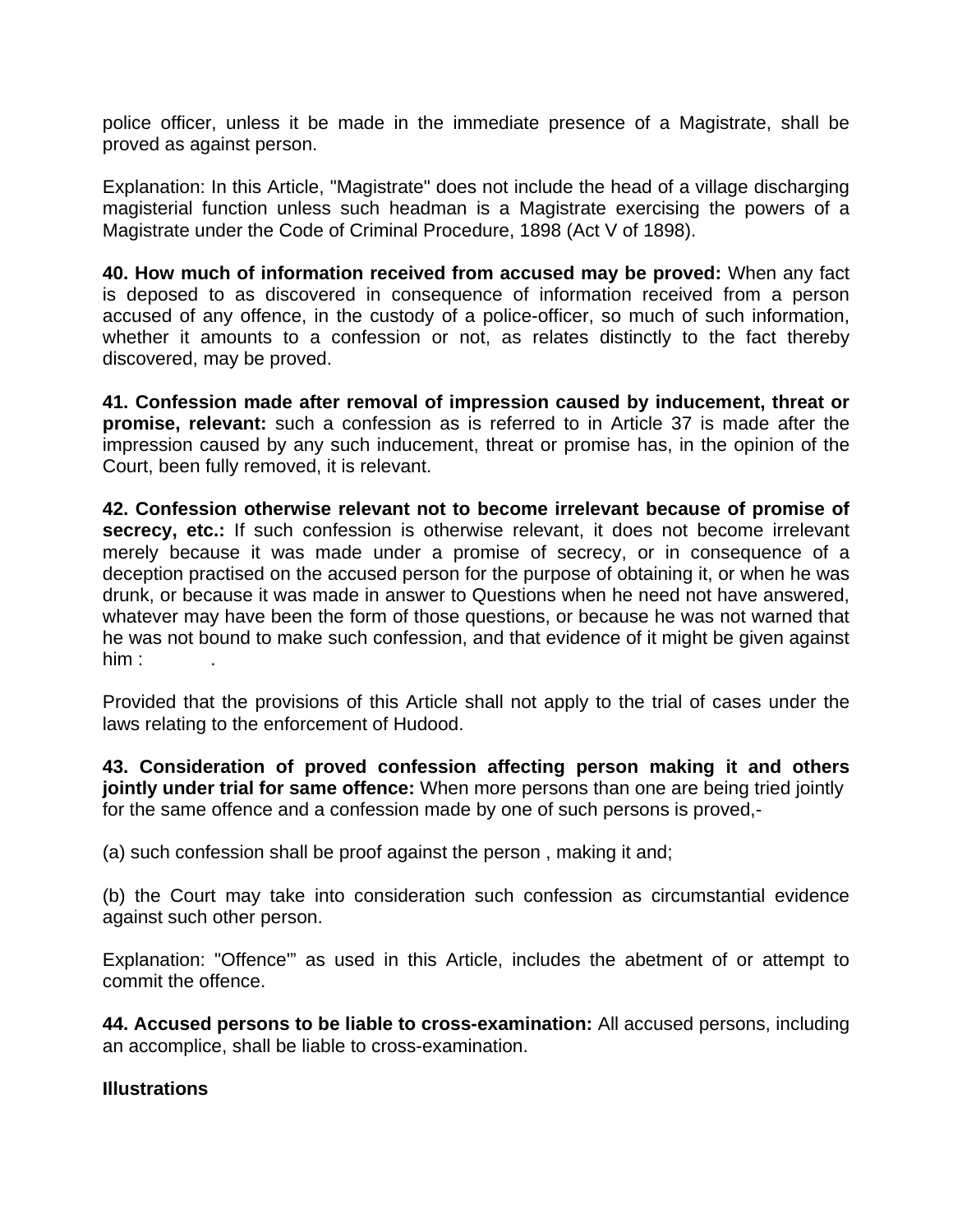(a) A and B are jointly tried for the murder of C. It is proved that A said: "B and I murdered C". The Court may consider the effect of this confession against B.

(b) A is on his trial for the murder of C. There is evidence to show that C was murdered by A and B and that B said: "A and I murdered C".

This statement may not be taken into consideration by the Court against A, as B is not being jointly tried.

**45. Admission not conclusive proof but may estop :** Admissions are not conclusive proof of the matters admitted but they may operate as estoppels under the provisions hereinafter contained.

### **STATEMENTS BY PERSONS WHO CANNOT BE CALLED AS WITNESSES**

**46. Cases in which statement of relevant fact by person who is dead or cannot be found, etc., is relevant:** Statements, written or verbal, of relevant facts made by a person who is dead, or who cannot, be found, or, who has become incapable of giving evidence, or whose attendance can not be procured without an amount of delay or expense which under the circumstances of the case appears to the Court unreasonable, are themselves relevant facts in the following cases:

**(1) When it relates to cause of death:** When the statement is made by a person as to the cause of his death, or as to any of the circumstances of the transaction which resulted in his death, in cases in which the cause of that person's death comes into question. Such statements are relevant whether the person who made them was or was not, at the time when they were made, under expectation of death, and whatever may be the nature of the proceeding in which cause of his death comes into question.

**(2) Or is made in course of business:** When the statement is made by such person in the ordinary course of business, and in particular when it consists of any entry or memorandum made by him in books kept in the ordinary course of business.. or in the discharge of professional duty; or of an acknowledgment Written or signed by him of the receipt of money, goods, securities or property of any kind; or of a document used in commerce written or signed by him ; or of the date of a letter or other document usually dated, written or signed by him.

**(3) Or against interest of maker:** When the statement is against the pecuniary or proprietary interest of the person making it, or when. if true, it would expose or would have exposed him to a criminal prosecution or to a suit for damages,

**(4) Or gives opinion as to public right or customs or matters of general interest :** When the statement gives the opinion of any such person, as to the existence of any public right or custom or matter of public or general interest, of the existence, of which it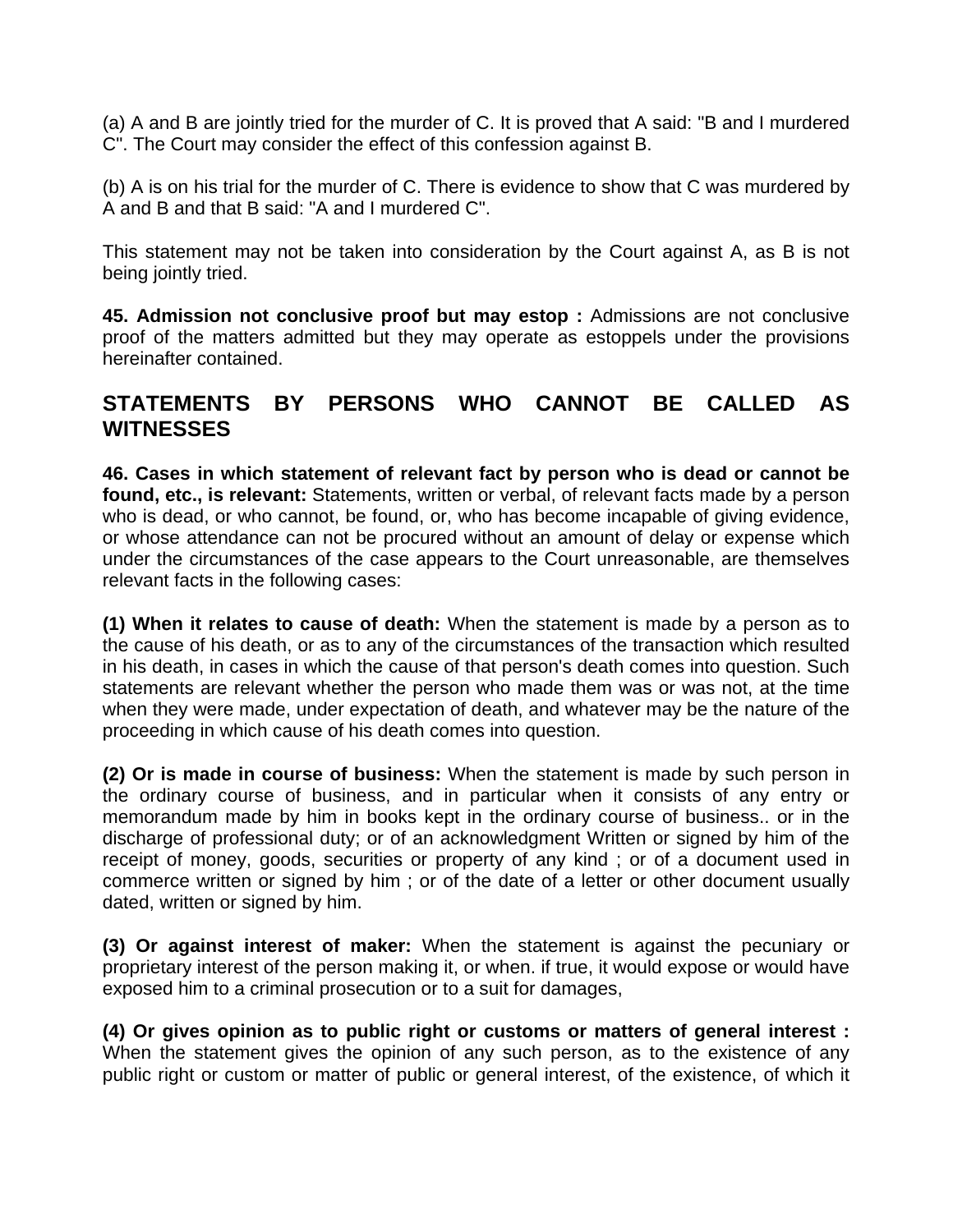existed, he would have been likely to be aware, and when such statement was made before any controversy as to such right, custom or matter has arisen.

**(5) Or relates to existence of relationship:** When the statement relates to the existence of any relationship by blood, marriage or adoption between persons as to whose relationship by blood marriage or adoption the person making the statement had special means of knowledge, and when the statement was made before question in dispute was raised.

**(6) Or is made in will or deed relating to family affairs:** When the statement relates to the existence of any relationship by blood, marriage or adoption between persons deceased, and is made in any will or deed relating to the affairs of the family to which any such deceased person belonged, of in any family pedigree, or upon any tombstone, family portrait or other things on which such statements are usually made and when such statement was made before the question in dispute was raised.

**(7) Or In document relating to transaction mentioned in Article 26, paragraph (a):** When the statement is contained in any deed, will or other document which relates to any such transaction as is mentioned in Article 26, paragraph (a).

**(8) Or is made by several persons and expresses feelings relevant to matter in question:** When the statement was made by a number of parsons, and expressed feelings or impressions on their part relevant to the matter in question;

#### **Illustrations**

(a) The question is, whether A was murdered by B, or A dies of Injuries received in a transaction in the course of which she was ravished. The question is, whether she was ravished by B, or

The question is, whether A was killed by B under such circumstances that a suit would lie against B by A's widow.

Statements made by A as to the cause of his or her death, referring respectively to the murder, the rape and the actionable wrong under consideration are relevant facts,

(b) The question is as to the date of A's birth.

 An entry in the diary of a deceased surgeon regularly kept in the course of business stating that on a given day, he attended A's mother and delivered her of a son, is a relevant fact.

(c) The question is, whether A was in Peshawar on a given day.

 A statement in the diary of a deceased solicitor, regularly kept in the course of business, that on a given day the solicitor attended A at a place mentioned, in Peshawar, for the purpose, of conferring with him upon specified business, is a relevant fact.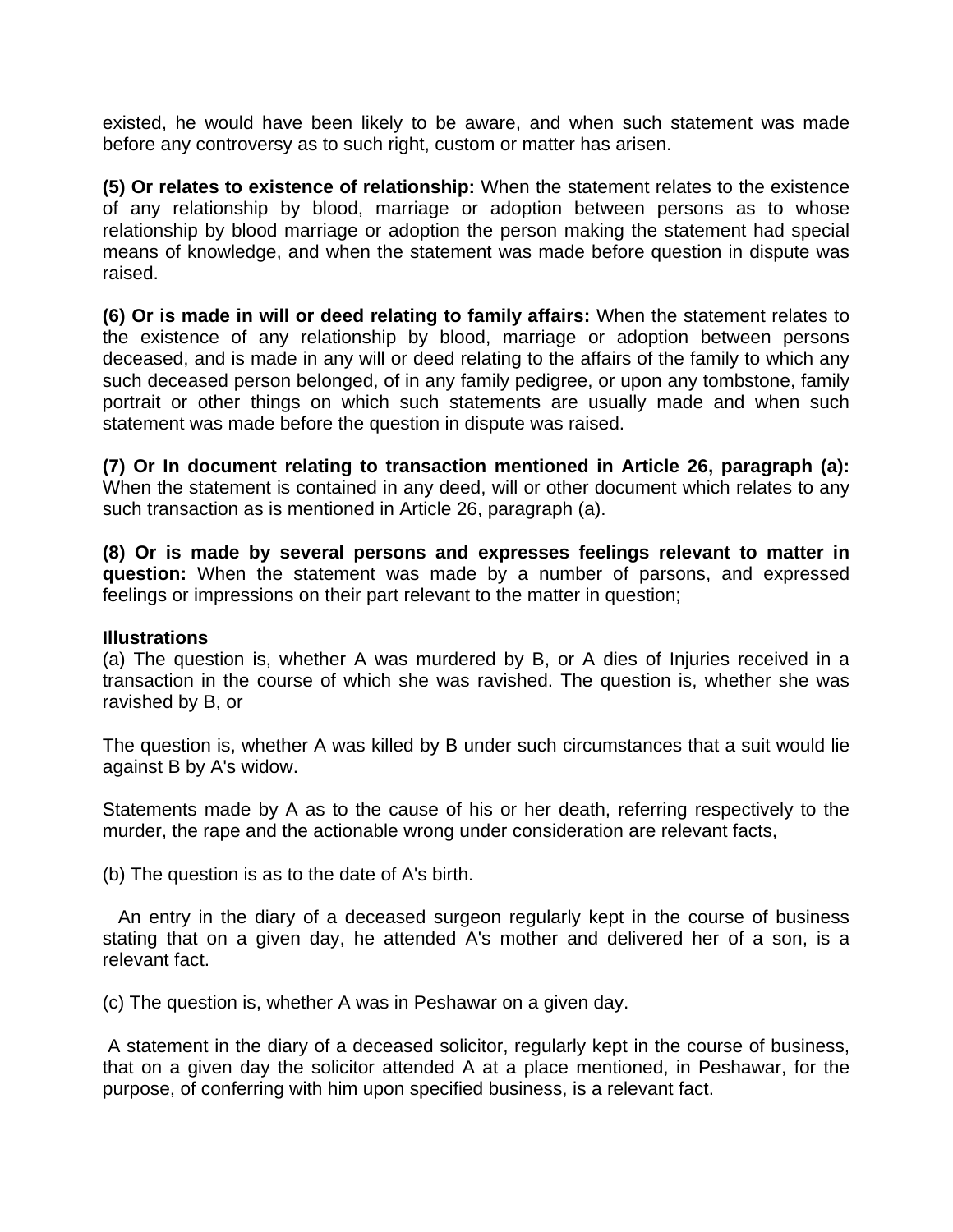(d) The question is whether a ship sailed from Karachi harbour on a given day.

A letter written by a deceased member of a merchant's firm by which she was chartered to their correspondents in London, to whom the cargo was consigned, stating that the ship sailed on a given day from Karachi harbour is a relevant fact.

(e) The question is whether rent was paid to A for certain land.

 A letter from A's deceased agent to A saying that he had received the rent on A's account and held it at A's order, is a relevant fact.

(f) The question is, whether A end B were legally married,

The statement of a deceased clergyman that he married them under such circumstances, that the celebration would be a crime is relevant.

(g) The question is whether A, a person who cannot be found, wrote a letter on a certain day. The fact that a letter written by him is dated on that day is relevant.

(h) The question is, what was the cause of the wreck of a ship.

A protest made by the Captain, whose attendance cannot be procured is a relevant fact.

(i) The question is, whether a given road is a public way.

A statement by A, a deceased headman of the village, that the road was public, is a relevant fact.

(j) The question is, what was the price of grain on a certain day in a particular market. A statement of the price, made by a deceased, banya in the ordinary course of his business, is a relevant fact.

(k) The question is whether A, who is dead, was the father of B.

A statement by A that B was his son is a relevant fact.

(l) The question is, what was the date of the birth of A.

A letter from A's deceased father to a friend, announcing the birth of A on a given day, is a relevant fact.

(m) The question is, whether and when, A and B were married.

An entry in a memorandum-book by C, the deceased father of B, of his daughter's marriage with A on a given date, is a relevant fact.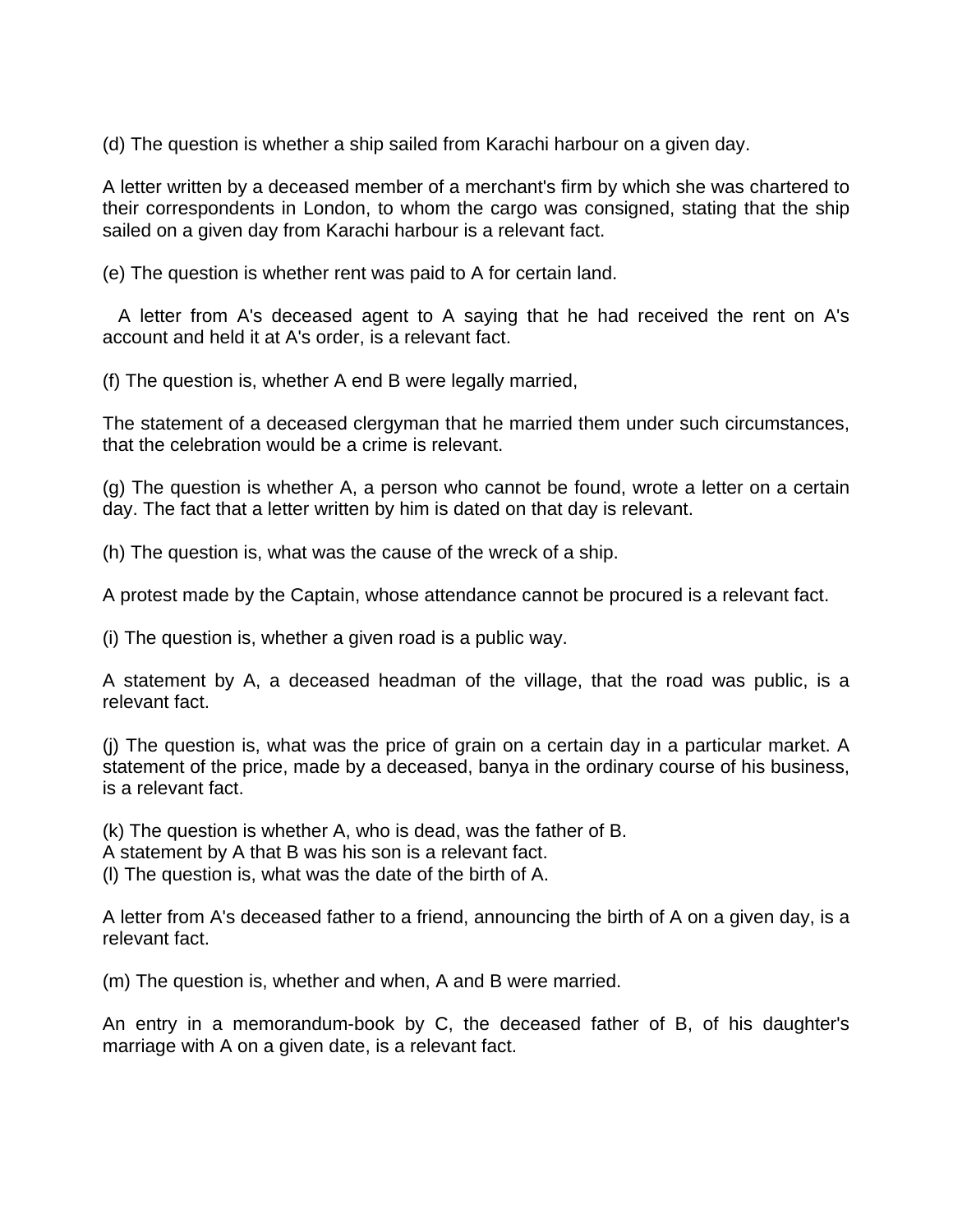(n) A sues B for a libel expressed in a painted caricature expose in a shop window. The question is as to the similarity of the caricature and its libellous character. The remarks on a crowd of spectators on these points may be proved.

**47. Relevancy of certain evidence for proving, in subsequent proceeding, the truth of facts therein stated:** Evidence given by a witness in a judicial proceeding or before any person authorised by law to take it, is relevant for the; purpose of proving, in a subsequent judicial, proceeding or in a later stage of the same judicial proceeding, the truth of the facts which it states, when the witness is dead or cannot be found, or is incapable of giving evidence, or is kept out of the way by the adverse party, or if his presence cannot be obtained without an amount of delay or expense which, under the circumstances of the case, the Court considers unreasonable

Provided that—

the proceeding was between the same parties or their representatives-in-interest;

the adverse party in the first proceeding had the right and opportunity to cross-examine ;

the questions in issue were substantially the same in the first as in the second proceeding.

Explanation: A criminal trial or inquiry shall be deemed to be a proceeding between the prosecutor and the accused within the meaning of this Article.

### **STATEMENTS MADE UNDER SPECIAL CIRCUMSTANCES**

**48. Entries in books of account when relevant:** Entries in books of accounts regularly kept in the course of business are relevant whenever they refer to a matter into which the Court has to enquire, but such statements shall not alone be sufficient evidence, to charge-any person with liability.

#### **Illustrations**

A sues B for Rs. 1,000, and dhows entries in his account books showing B to be indebted to him to this amount The entries are relevant, but are not sufficient without other evidence, to prove the debt.

**49. Relevancy of entry in public record made in performance of, duty:** An entry in any public or other official book, register or record, stating a fact in issue or relevant fact, and made by a public servant in the discharge of his official duty, or by any other person in performance of a duty specialty enjoined by the law of the country in which such book, register or record is kept, is itself a relevant fact.

**50. Relevancy of statements in maps, charts and plans:** Statements of facts in issue or relevant facts made in published maps or charts generally offered for public sale or in maps or plans made under the authority of The Federal Government or any Provincial Government, as. to matters usually represented or stated in such maps, charts or plans, are themselves relevant facts.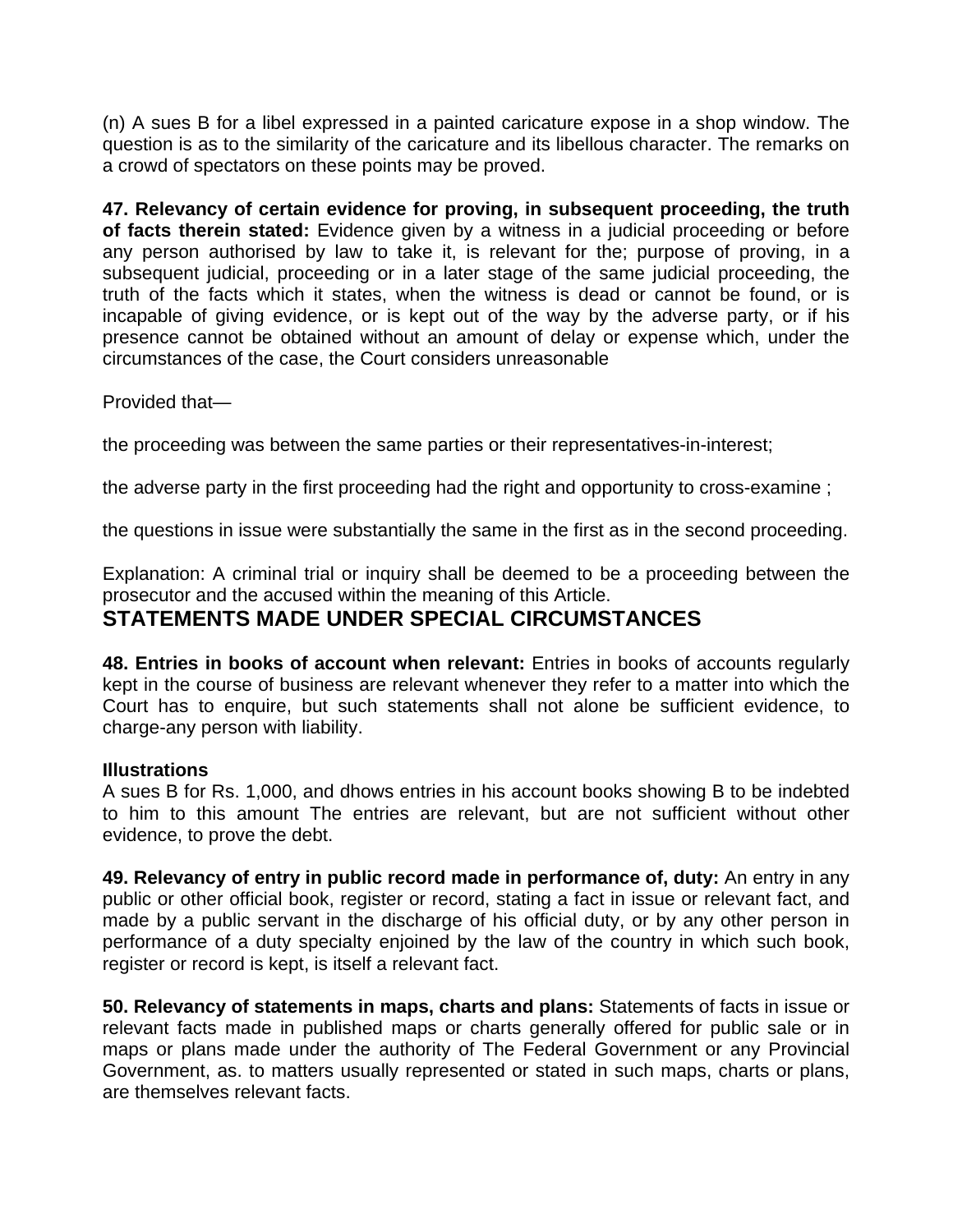**51. Relevancy of statements as to fact of public nature, contained in certain Acts or notifications:** When the Court has to form an opinion as to the existence of any fact of a. public nature, any statement of it, made in a recital contained in any Act of the Central Legislature or of any other legislative authority in Pakistan or in a Government notification appearing In the official Gazette is a relevant fact.

**52. Relevancy of statements as to any law contained in law-books:** When the Court has to form an opinion as to a law of any country any statement of such law contained in a book purporting to be printed or published under the authority, of the Government of such country and to contain any such law, and any report of a ruling of the Courts of such country contained in a book purporting to be a report of such rulings, is relevant.

### **HOW MUCH OF A STATEMENT IS TO BE PROVED**

**53. What evidence to be given when statement forms part of a conversation, document, book or series of letters or papers:** When any statement of which evidence is given forms part of a longer statement, or of a conversation or part of an isolated document, or is contained in a document which forms part of a book or of a connected series of letters or papers, evidence shall be given of so much and no more of the statement, conversation, document, book or series of letters or papers as the Court considers necessary in that particular case to the full understanding of the nature and effect of the statement, and of the circumstances under which it was made.

### **JUDGMENTS OF COURTS OF JUSTICE WHEN RELEVANT**

**54. Previous Judgments relevant to bar a second suit or trial:** The existence of any judgment, order or decree which by taw prevents any Court from taking cognisance of a suit or holding a trial, is a relevant fact when the question is whether such Court ought to take cognisance of such suit or to hold such trial.

**55. Relevancy of certain judgments in probate etc., jurisdiction:** A final judgment, order on decree of a competent Court in the exercise of probate matrimonial admiralty or insolvency jurisdiction, which confers upon or takes away from any person any legal character, or which declares any person to be entitled to any such character, or to be entitled to any specific thing, not as against any specified person but absolutely, is relevant when the existence of any such Legal character, or the title of any such person to any such thing, is relevant.

Such judgment, order or decree is conclusive proof—

that any legal character which it confers accused, at the time when such judgment, order or decree came into operation ;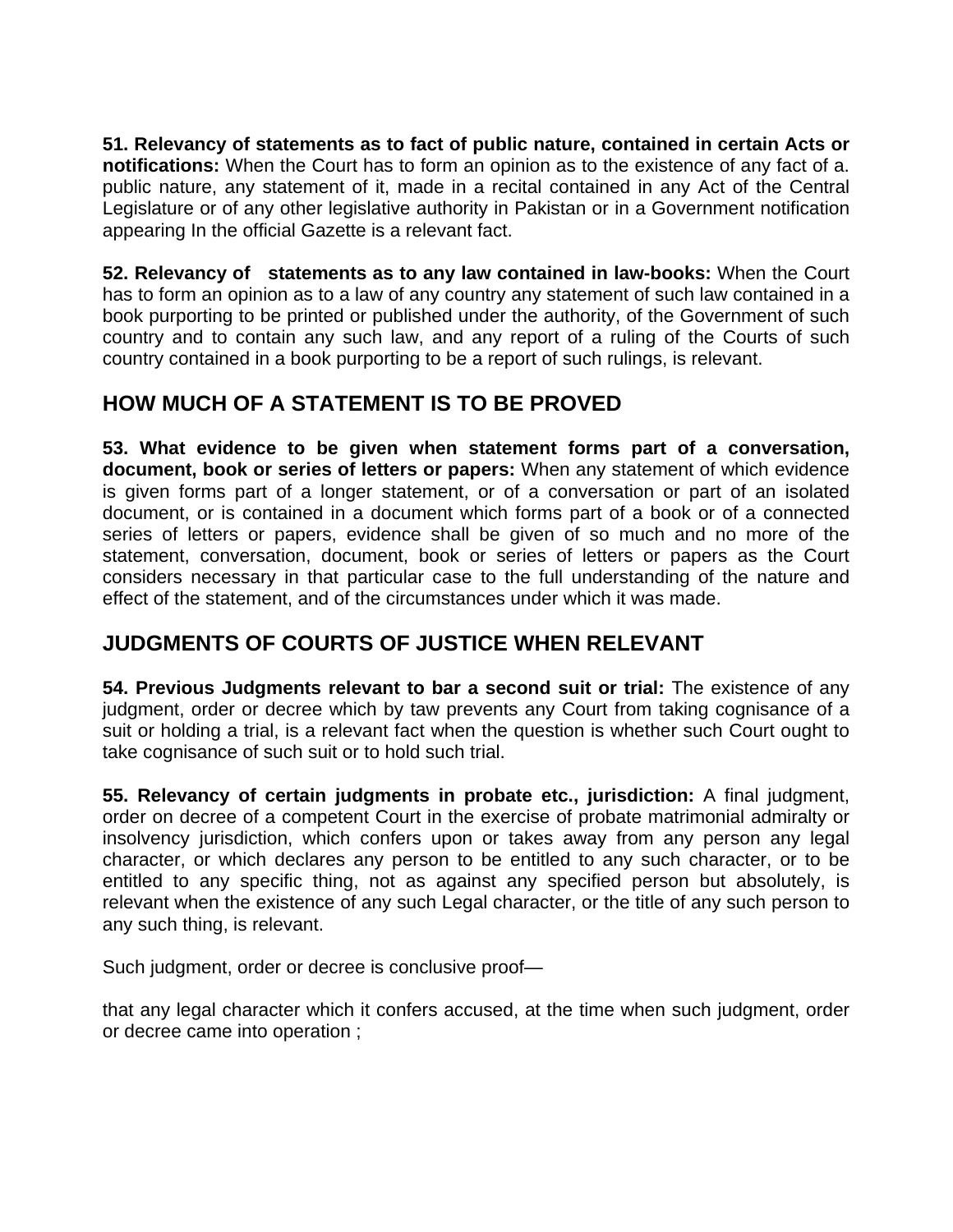that any legal character, to which it declares any such person to be entitled, accrued to that parson at the time when such Judgment, order or decree declares it to have accused to that person;

that any legal character which It takes away from any such person ceased at the time from which such judgment, order or decree declared that it had ceased or should cease;

and that anything to which it declares any person to be so entitled was the property of that person at the tune from which such judgment, order or decree declares that it had been or should be his property.

**56. Relevancy and effect of judgments, orders or decrees, other than those mentioned in Article 55:** Judgments, orders, or decrees other than those mentioned m Article 55 are relevant if they relate to matters of, a public nature relevant to the enquiry ; but such judgments, orders or decrees are not conclusive proof of that which they state.

#### **Illustrations**

A sues B for trespass or his land, B alleges tile existence of a public right of way over the land, which A denies.

The existence of a decree in favour of the defendant, in a suit by A against C for a trespass on the same land in which C alleged the existence of the same right of way, is relevant, but it Is not conclusive proof that the right of way exists.

**57. Judgments, etc., other than those mentioned in Articles 54 to 56, when relevant:** Judgments, orders or decrees, other than those mentioned in Articles 54, 55 and 56 are irrelevant, unless the existence of such judgment order or decree is a fact in issue or is relevant under some other provision of this Order.

#### **Illustrations**

(a) A and B separately sue C for a libel which reflects upon each of them, C in each case says that the matter alleged to be libellous is true, and the circumstances are such that it Is probably true In each case, or in neither.

A obtains a decree against C for damages oh the ground that C failed to make out his justification, the Tact is irrelevant as between B and C.

(b) A prosecutes B for adultery with C, A's wife. B denies that C is A's wife but the Cowl convict B of adultery

Afterwards, C is prosecuted for bigamy in marrying B during A's lifetime. C says that she never was A's wife.

The judgment against B is irrelevant as against C,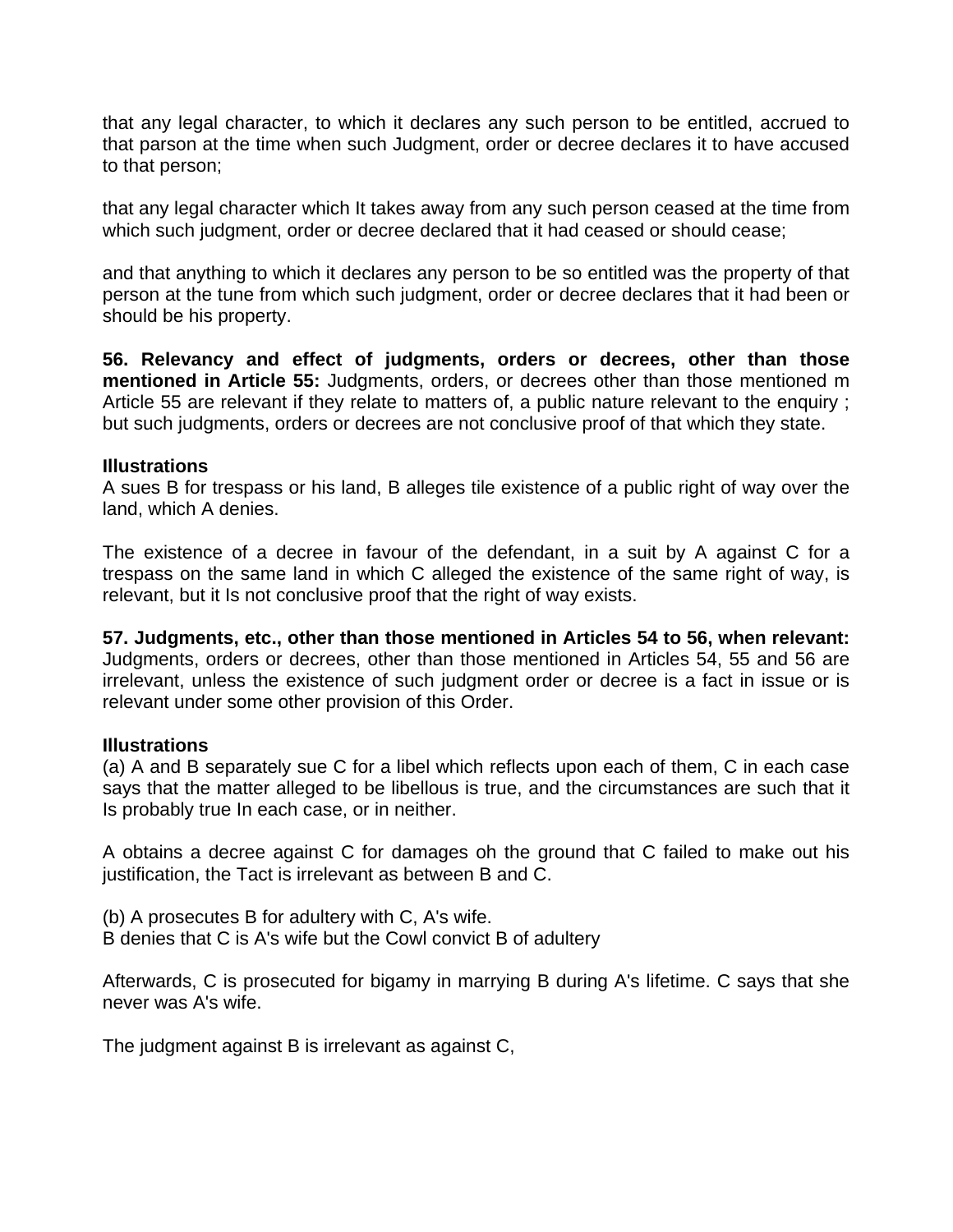© A prosecutes B for stealing a cow from him, B Is convicted A afterwards sues C for the cow which B had sold to him before his conviction. As between A and C. the judgment against B is irrelevant.

(d) A has obtained a decree for the possession of land against B. C, B's son, murders A in consequence.

The existence of the judgment is relevant, as showing motive for a crime.

(e) A is charged with theft and with having been previously convicted of theft. The previous conviction is relevant as a fact in issue.

(f) A is tried for the murder of B. The fact that B prosecuted A for libel and that A was convicted and sentenced, is relevant and under Article 21 as showing the motive for the fact in issue.

**58. Fraud or collusion in obtaining judgment, or incompetence of court may be proved:** Any party to a suit or other proceeding may show that any judgment, order or decree which is relevant under Articles 54, 55 or 56, and which has bean proved by the adverse party, was delivered by a Court not competent to deliver it, or was obtained by fraud or collusion.

### **OPINION OF THIRD PERSONS WHEN RELEVANT**

**59. Opinions of experts:** When the Court has to form an opinion upon a point of foreign law, or of science/or art, or as to identity Of hand-writing or finger impressions; the opinions upon that point of persons specially skilled in such foreign law science or art, or in questions as to identity of hand-writing or finger impressions-are relevant facts.

Such persons are called experts.

#### **Illustrations**

(a) The question is, whether the death of A was caused by poison The opinion of experts as to the symptoms produced by the poisoned which A is supposed to have died, are relevant.

(6) The question is, whether A, at the time of doing a certain act, was by reason of unsoundness of mind, incapable of knowing the nature of the apt, or that he was doing what was either wrong or contrary to law.

Thee opinions of experts upon the question whether the symptoms exhibited by A commonly show unsoundness of mind, and whether such unsoundness of mind usually renders persons incapable of knowing the nature of the acts which they do, or of knowing that what they do either wrong or contrary to law are relevant.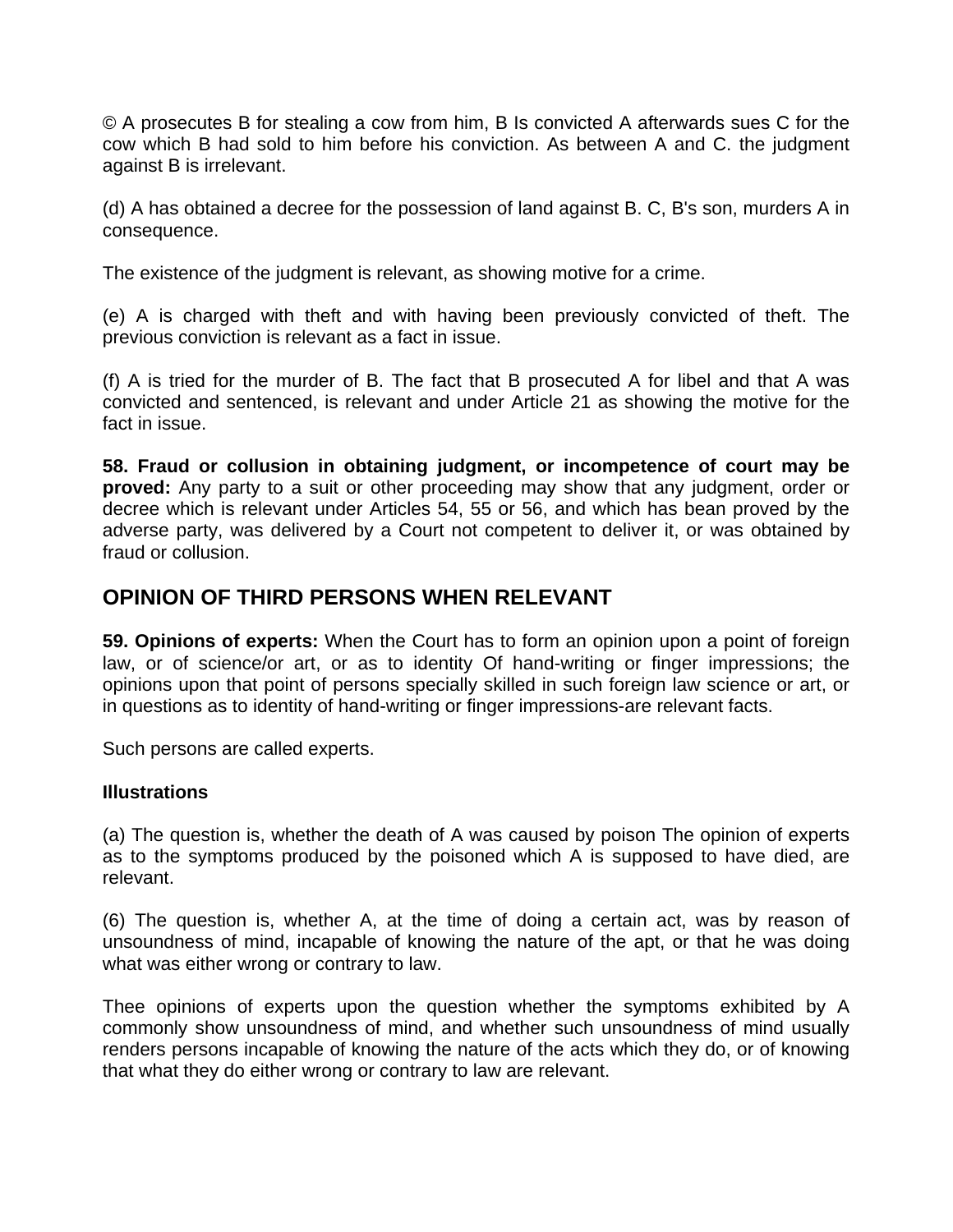(c) The question is whether a certain document was written by A, Another document is produced which is proved or admitted to have been written by A.

The opinions of experts on the question whether the two documents were written by the same person or by different persons are relevant.

**60. Facts bearing upon opinions of experts:** Facts not otherwise relevant, are relevant if they support or are inconsistent with the opinions of experts, when such opinion are relevant.

#### **Illustrations**

(a) The question is, whether A was poisoned by a certain poison The fact that other persons, who were poisoned by that poison, exhibited certain symptoms which experts affirm or deny to be the symptoms that poison, is relevant.

(b) The question is, whether an obstruction to a harbour is caused by a certain sea wall.

The fact that other harbours similarly situated in other respects, but where there were no such sea-walls, began to be obstructed at about the same time, is relevant.

**61. Opinion as to hand-writing when relevant:** When the Court has to form an opinion as to the person by whom any document was written or signed, the opinion of any parson acquainted with the hand-writing of the person by whom it is supposed to be written or signed that it was or it was not written or signed by that person, is relevant fact.

Explanation: A person is said to be acquainted with the hand-writing of another person when he has seen that person write, or when he has received documents purporting to be written by that person in answer to documents written by himself or under his authority and addressed to that person, or when, in the ordinary course of business, documents purporting to be written by that person have been habitually submitted to him.  $\blacksquare$ 

#### **Illustrations**

The question is whether a given letter is m the handwriting of A, a merchant in London. B is a merchant in Peshawar, who has written letters addressed to A and received letters purporting to be written by him, C is B's clerk, whose duty it was to examine and file B's correspondence. D is B's broker, to whom B habitually submitted the letters purporting to be written by A for the purpose of advising him thereon.

The opinion of B, C and D on the question whether the letter is in the handwriting of A are relevant though neither B, C or D ever saw A write.

**62. Opinion as to existent of right or custom, when relevant:** When the Court has to form an opinion as to the existence of any general custom or right, the opinion, as to the existence of such custom or right, of persons who would be likely to know of its existence if it existed, are relevant.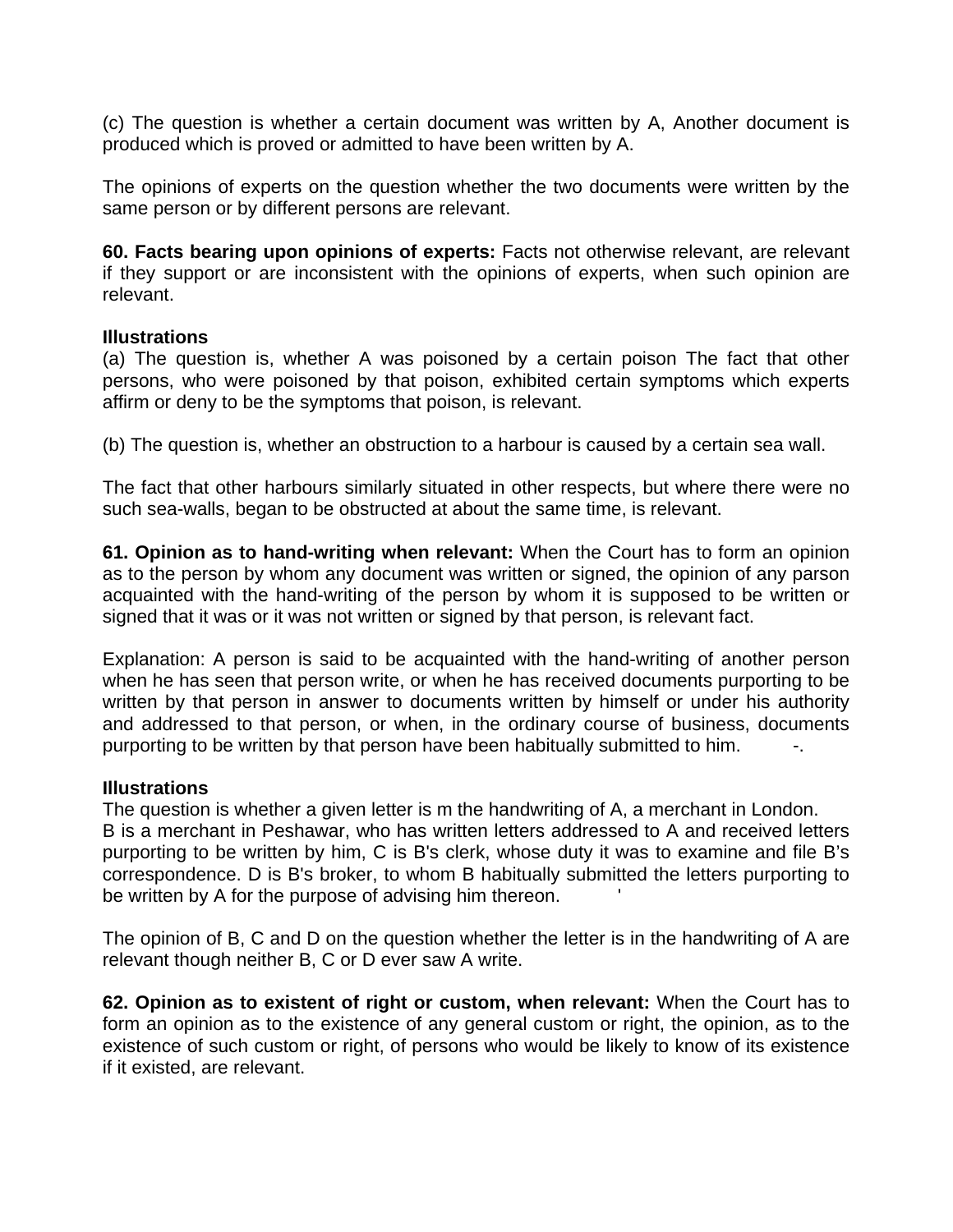Explanation: the expression "general custom or right" includes customs or rights common to any considerable class of persons.

#### **Illustrations**

The right of the villagers of a particular village to use the water of a particular well is a general right within the meaning of this Article.

**63. Opinion as to usages, tenets, etc., when relevant:** When the Court has to form an opinion as to—

the usages and tenets of any body of man or family,

the constitution and government of any religious or charitable foundation, or

the meaning of words or terms used in particular districts or by particular classes of people,

the opinions of persons haying special means of knowledge thereon, are relevant facts.

**64. Opinion on relationship when relevant:** When the Court has to form an opinion as to the relationship of one person to another, the opinion, expressed by conduct, as to the existence .of such relationship, of any person who, as a member of the family or otherwise, has special means of knowledge on the subject, is a relevant fact:

Provided that such opinion shall not be sufficient to prove a marriage in proceedings under the Divorce Act 1869 (IV of 1869), or in prosecutions under Section 494 or 495 of the Pakistan Penal Code (Act XIV of 1860).

#### **Illustrations**

(a) The question is whether A and B were married.

The fact they were usually received and treated by their friends as husband and wife, it relevant.

(b) The question is, whether A was the legitimate son of B. The fact that A was always treated as such by members of the family is relevant.

**65. Grounds of opinion when relevant:** Whenever the opinion of any living person is relevant, the grounds on which such opinion is based are also relevant.

#### **Illustrations**

An expert may give an account of experiments performed by him for the purpose of forming his opinion.

### **CHARACTER WHEN RELEVANT**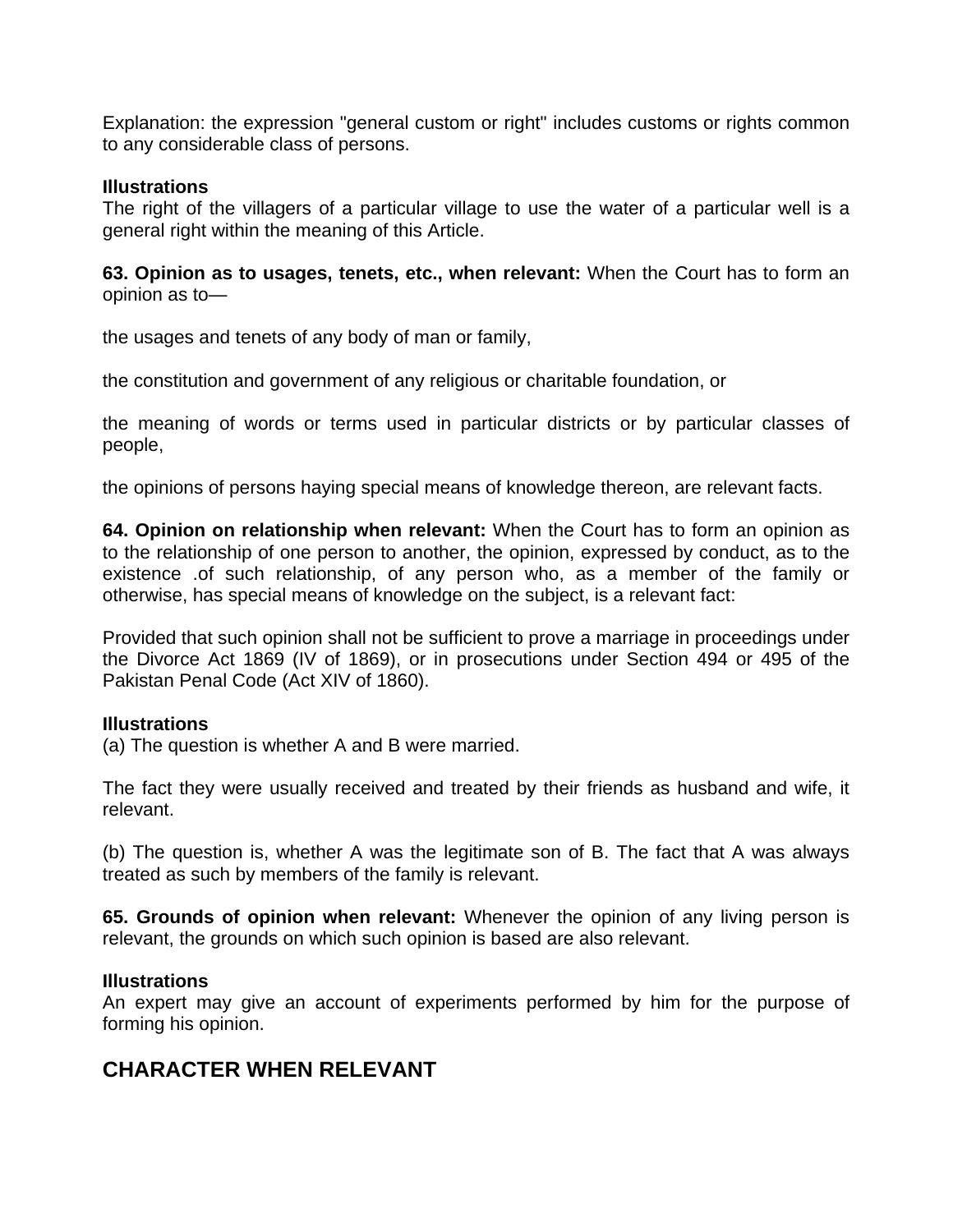**66. In civil cases character to prove conduct imputed irrelevant:** In civil cases the fact that the character of any person concerned is such as to render probable or improbable any conduct imputed to him is irrelevant, except in so far as such character appears from facts otherwise relevant.

**67. In criminal cases previous good character relevant:** In criminal proceedings the fact that the person accused is of a good character is relevant.

**68. Previous bad character not relevant, except in reply:** In criminal proceedings the fact that the accused person has a bad character is irrelevant, unless evidence has been given that he has a good character, in which case it become relevant.

Explanation 1: This Article does not apply to cases in which the bad character of any person is itself a fact in issue.

Explanation 2: A previous conviction is relevant as evidence of bad character.

**69. Character as affecting damages:** In civil cases the fact that the character of any person is such as to affect the amount of damages, which he ought to receive, is relevant.

Explanation: In Articles 66, 67, 68 and 69, the word "character" includes both reputation and disposition; but except as provided in Article 68, evidence may be given only of general reputation and general disposition, and not of particular acts by which reputation or disposition were shown.

# **CHAPTER IV**

### **OF ORAL EVIDENCE**

**70. Proof of facts by oral evidence:** All facts, except the contents of documents, may be proved by oral evidence.

**71. Oral evidence must be direct:** Oral evidence must, in all cases whatever be direct, that is to say—

If it refers to a fact, which could be seen, it must be the evidence of a witness who says he saw it;

If it refers to a fact, which could be heard, it must be the evidence of a witness who says he heard it;

If it refers to a fact, which could be perceived by any other sense or in any other manner, it must be the evidence of a witness who says he perceived it by that sense or in that manner;

If it refers to an opinion or to the grounds on which that opinion is held, it must be the evidence of the person who holds that opinion on those grounds: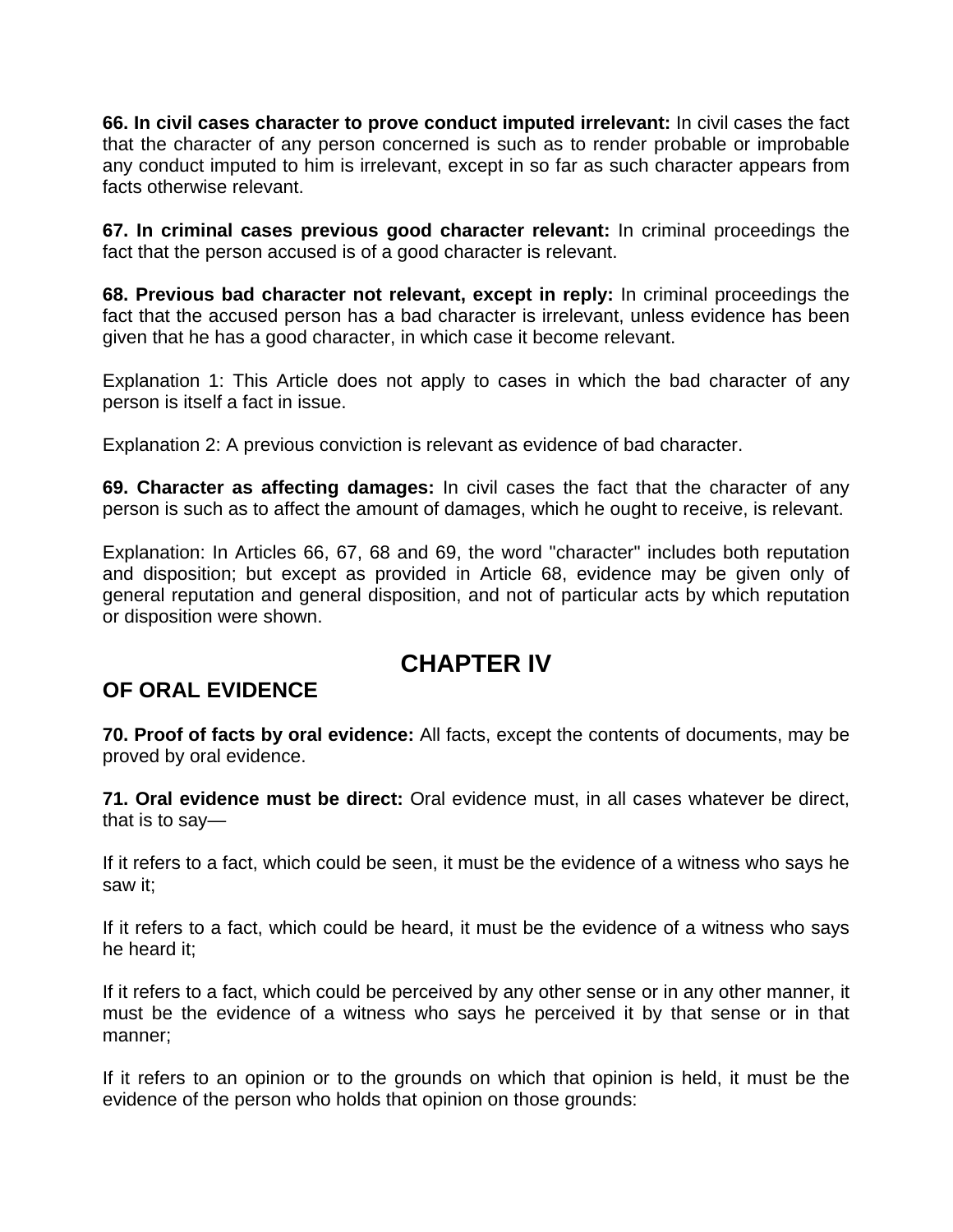Provided that the opinions of experts expressed in any treaties commonly offered for sale and the grounds on which such opinions are held, maybe proved by the production of such treaties if the author is dead, or cannot be found, or has become incapable of giving evidence, or cannot be called as a witness without an amount of delay or expense which the Court regards as unreasonable:

Provided further that, if oral evidence refers to the existence or condition of any material thing other than a document, the Court may, if it thinks fit, require the production of such material thing for its inspection:

Provided further that, if a witness is dead, or can not be found or has become incapable of giving evidence, or his attendance cannot be procured without an amount of delay or expense which under the circumstances of the case the Court regards as unreasonable, a party shall have the right to produce, "shahada ala al-shahadah" by which a witness can appoint two witnesses to depose on his behalf, except in the case of Hudood.

### **CHAPTER V OF DOCUMENTARY EVIDENCE**

**72. Proof of contents of documents:** The contents of documents may be proved either by primary or by secondary evidence.

**73. Primary evidence:** "Primary evidence" means the document itself produced for the inspection of the Court.

Explanation 1: Where a document is executed in several parts, each part is primary evidence of the document.

Where a document is executed in counterpart, each counterpart being executed by one or some of the parties only, counterpart is primary evidence as against the parties executing it.

Explanation 2: Where a number of documents are all made by one uniform process, as in the case of printing, Lithography or photography, each is primary evidence of the contents of the rest; but where they are all copies of a common original they are not primary evidence of the contents of the original

#### **Illustrations**

A person is shown to have been in possession of a number of placards, all printed at one time from one original. Any one of the placards is primary evidence of the contents of any other, but no one of them is primary evidence of the contents of the original.

**74. Secondary evidence:** "Secondary evidence means and includes—

(1) certified copies given under the provisions hereinafter contained ;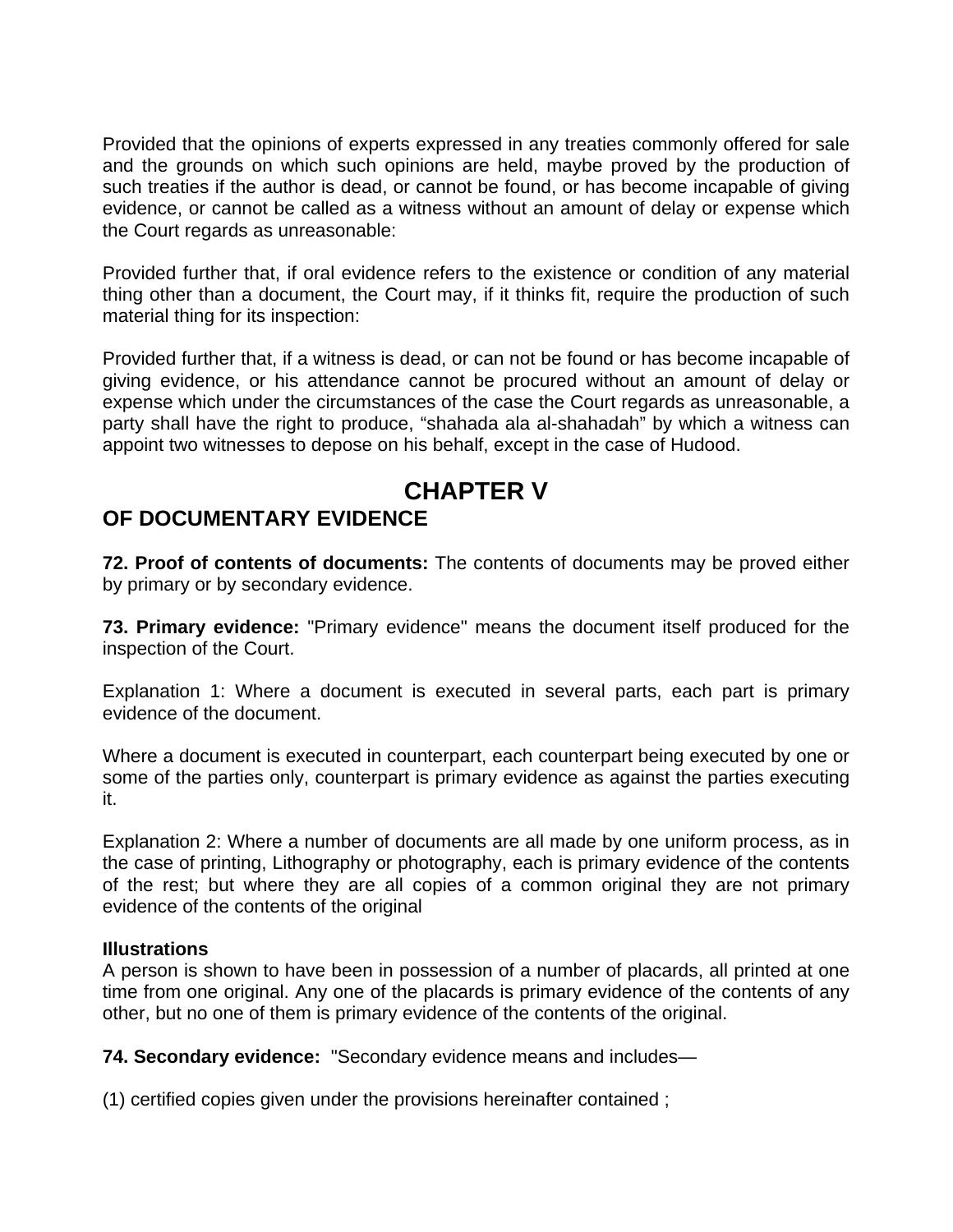(2) copies made from the original by mechanical process which is themselves insure the accuracy of the copy, and copies compared with such copies ;

(3) copies made from or compared with the original.

(4) counterparts of documents as against the parties who did not execute them ;

(5) oral accounts of the contents of a document given by some person who has himself seen it.

#### **Illustrations**

(a) A photograph of an original is secondary evidence of its contents though the two have not been compared if it is proved that the thing photographed was the original.

(b) A copy, compared with a copy of a letter made by a copying machine is secondary evidence of the contents of the letter, if it is shown that the copy made by the copying machine was made from the original.

(c) A copy transcribed from a copy, but afterwards compared with the original, is secondary evidence; but the copy not so compared is not secondary evidence of the original, although the copy from which it was transcribed was compared with the original.

(d) Neither an oral account of a copy compared with the original, nor

an oral account of a photograph or machine-copy of the original, is secondary evidence of the original.

**75. Proof of documents by primary evidence:** Documents must be proved by primary evidence except in the cases hereinafter mentioned.

**76. Cases in which secondary evidence relating to documents may be given:** Secondary evidence may be given of the existence, condition or contents of a document in the following cases: —

(a) when the original is shown or appears to be in the possession or power of the person against whom the document is sought to be proved, or of any person out of reach of, or not subject to, the process of the Court, or of any person legally bound to produce it, and when after the notice mentioned in Article 77 such person does not produce it;

(b) when the existence, condition or contents of the original have been proved to be admitted in writing by the person against whom it is proved or by his representative-ininterest;

(c) when the original has been destroyed or lost, or when the party offering evidence of its contents cannot, for any other reason not arising from his own default or neglect, produce it in reasonable time ;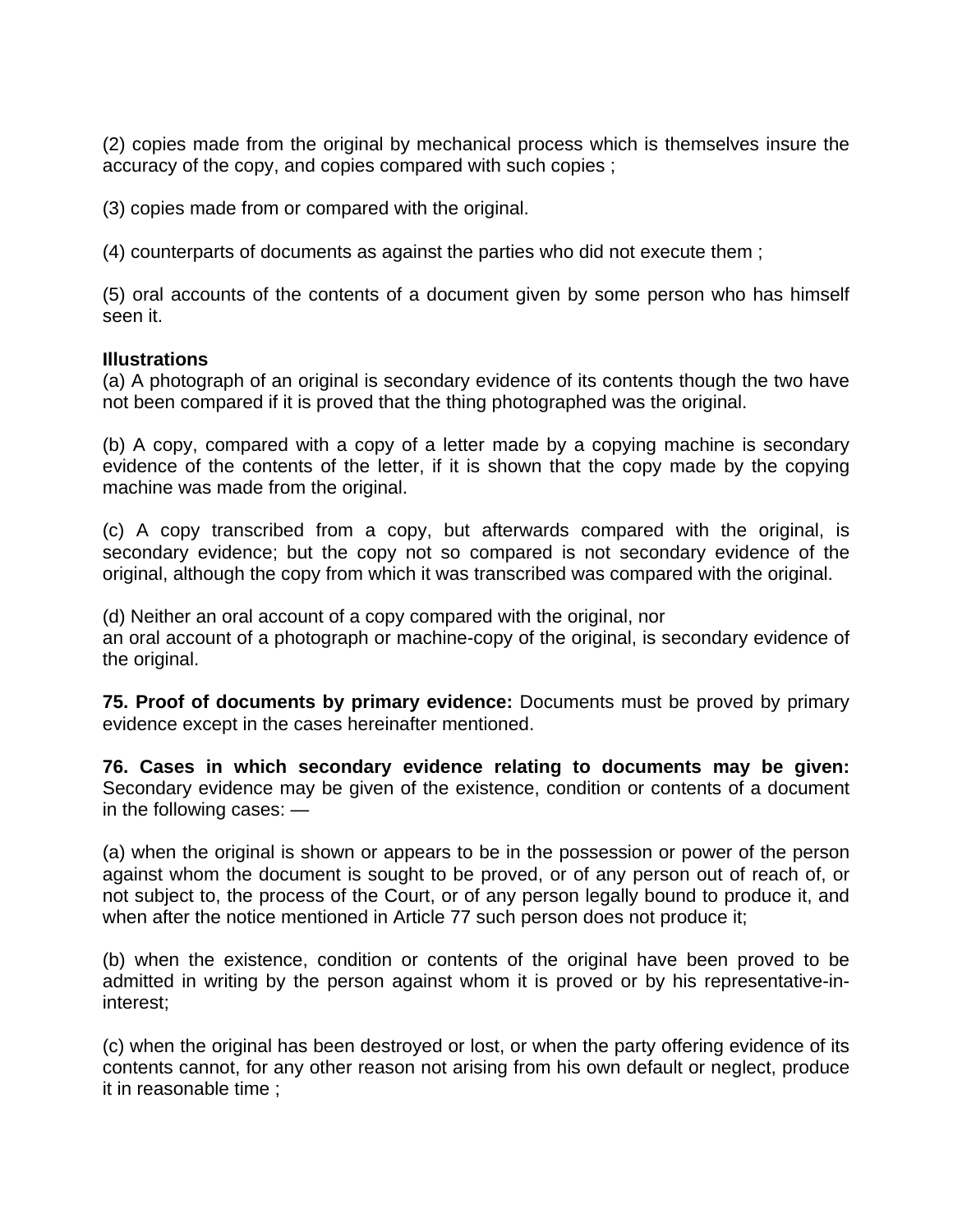(d) when, due to the volume or bulk of the original, copies thereof have been made by means of microfilming or other modern devices ;

(e) when the original is of such a nature as not to be easily movable ;

(f) when the original is public document within the meaning of Article 85 ;

(g) when the original is a document of which a certified copy is permitted by this Order, or by any other law in force in Pakistan, to be given in evidence ;

(h) when the originals consist of numerous accounts or other documents which cannot conveniently be examined in Court, and the fact to be proved is the general result of the whole collection ;

(i) when an original document forming part of a judicial record is not available and only a certified copy thereof is available, certified copy of that certified copy shall also be admissible as a secondary evidence.

In cases (a), (c), (d) and (e), any secondary evidence of the contents of the document is admissible.

In case (b), the written admission is admissible.

In case (f) or (g), certified copy of the document, but no other kind of secondary evidence, is admissible.

In case (h), evidence may be given as to the general result of the documents by any person who has examined them and who is skilled in the examination of such document.

**77. Rules as to notice to produce:** Secondary evidence of the contents of the documents referred to in Article 76, paragraph (a), shall not be given unless the party proposing to give such secondary evidence has previously given to the party in whose possession or power the document is, or to his advocate, such notice to produce it as is prescribed by Law and, if no notice is prescribed by law, then such notice as the Court considers reasonable under the circumstances of the case:

Provided that such notice shall not be required in order to render secondary evidence admissible in any of the following cases, or in any other ease in which the Court thinks fit to dispense with it: —

(1) when the document to be proved is itself a notice ;

(2) when, from the nature of the case, the adverse party must know that he will be required to produce it;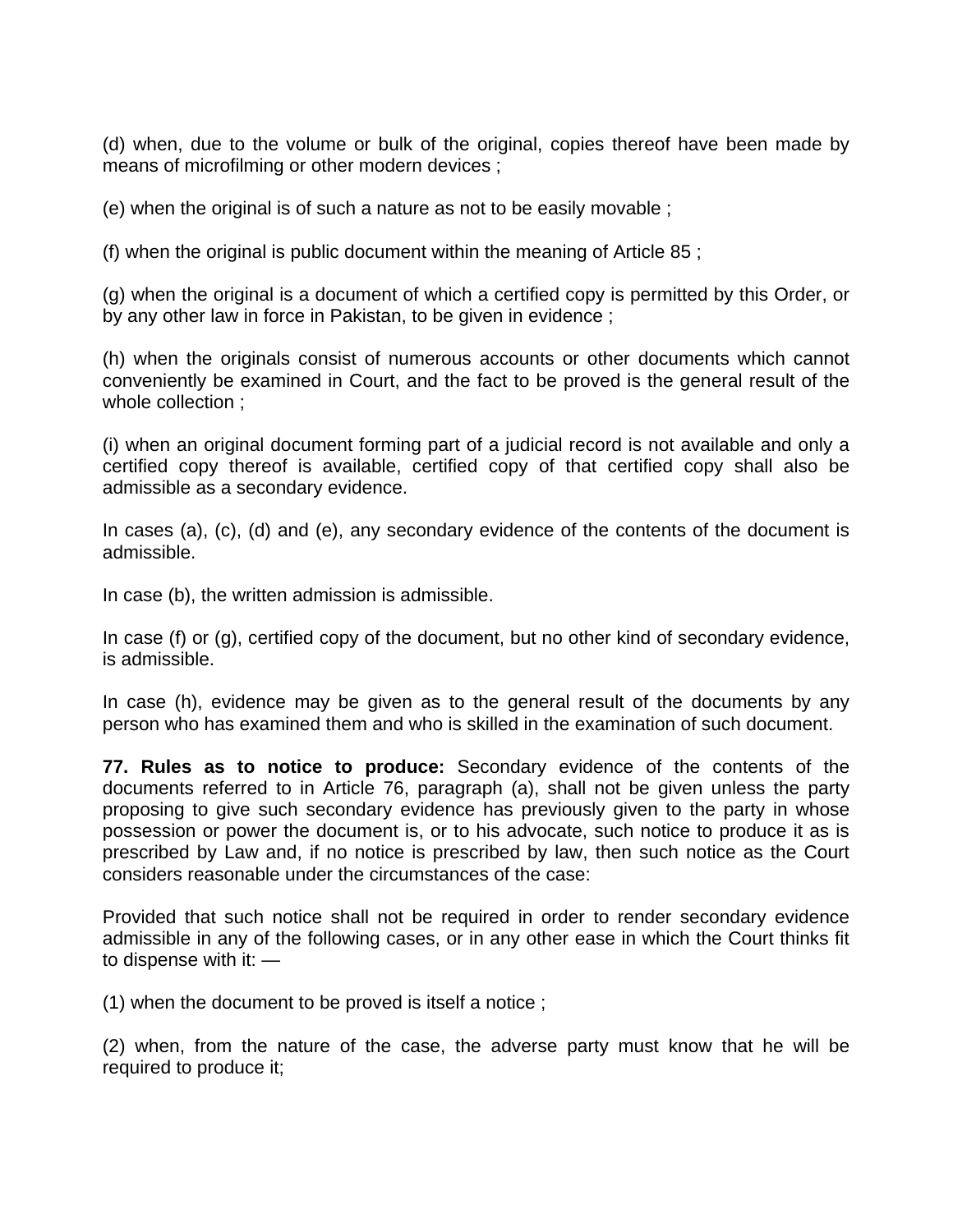(3) when it appears or is proved that the adverse party has obtained possession of the original by fraud or force ;

(4) when the adverse party or his agent has the original in Court ;

(5) when the adverse party or his agent has admitted the loss of the document ;

(6) when the person in possession of the document is out of reach of, or not subject to, the process of the Court.

**78. Proof of signature and handwriting of person alleged to have signed or written document produced:** If a document is alleged to be signed or to have been written wholly or in part by any person, the signature or the handwriting of so much of the document as is alleged to be in that person's handwriting must be proved to be in his handwriting.

**79. Proof of execution of document required by law to be attested:** If a document is required by law to be attested, it shall not be used as evidence until two attesting witnesses ot least have been called for the purpose of proving its execution, if there be two attesting witnesses alive, and subject to the process of the Court and capable of given Evidence.

Provided that it shall not be necessary to call an attesting witness in proof of the execution of any document, not being a will, which has been registered in accordance with the provisions of the Registration Act, 1908 (XVI of 1908), unless its execution by the person by whom it purports to have been executed is specifically denied.

**80. Proof where no attesting witness found:** If no such attesting witness can be found, it must be proved that the witnesses have either died or cannot be found and that the document was executed by the person who purports to have done so.

**81. Admission of execution by party to attested document:** The admission of a party to an attested document of its execution by himself shall be sufficient proof of its execution as against him, though it be a document required by law to be attested.

**82. Proof when attesting witness denies the execution:** If the attesting witness denies or does not, recollect the execution of the document, its execution may be proved by other evidence.

**83. Proof of document not required by law to be attested:** An attested document not required by law to be attested may be proved as if it was unattested.

**84. Comparison of signature, writing or seal with others admitted or proved:** (1) In order to ascertain whether a signature, writing or seal is that of the person by whom it purports to have been written or made any signature writing or seal admitted or proved to the satisfaction of the Court to have been written or made by that person may be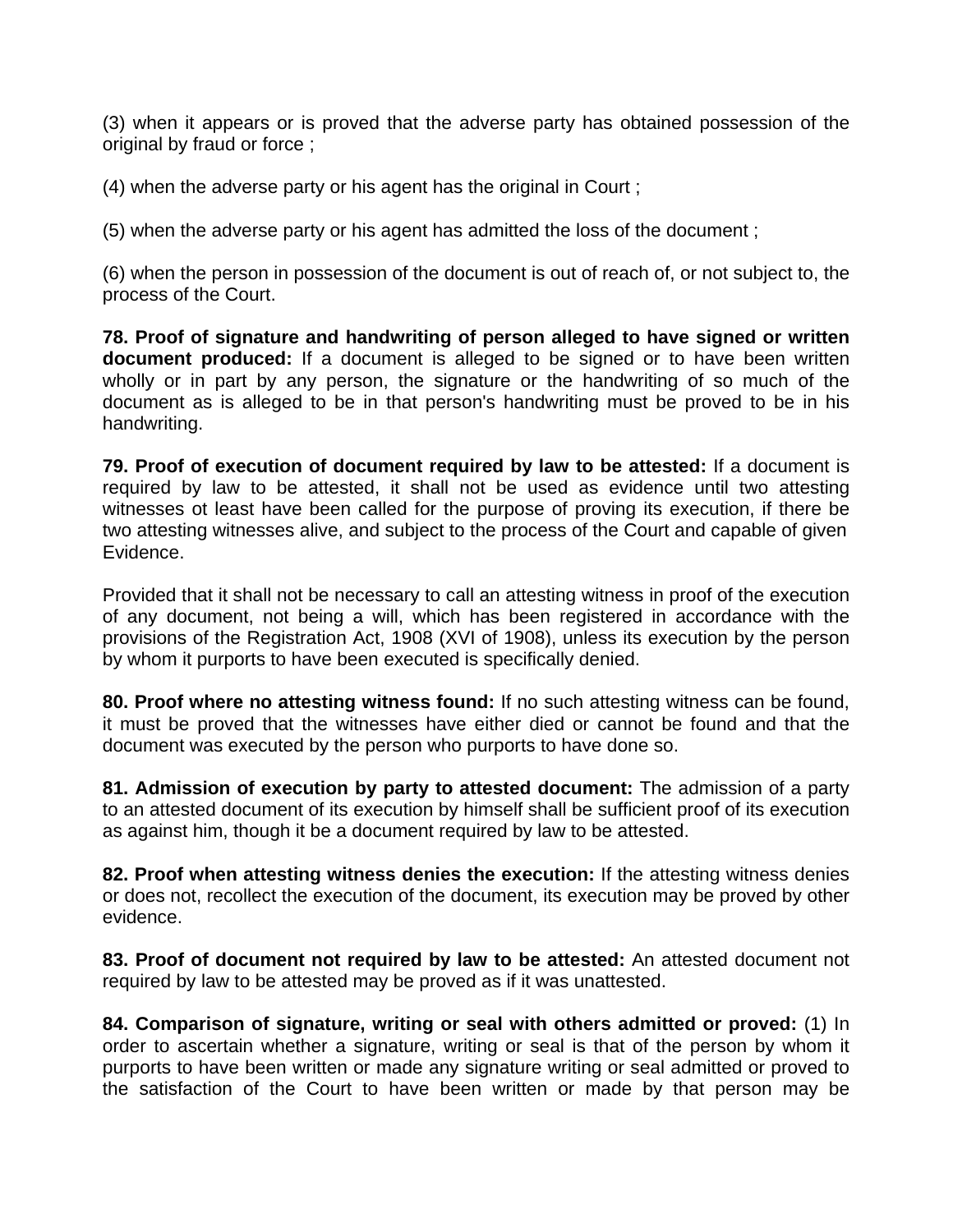compared with the one which is to be proved, although that signature, writing or seal has not been produced or proved for any other purpose.

(2) The Court may direct any person present in Court to write any words or figures for the purpose of enabling the Court to compare the words or figures so written with any words or figures alleged to have been written by such person.

(3) This Article applies also, with any necessary modifications, to finger-impressions.

**85. Public documents:** The following documents are public documents: —

(1) documents forming the acts or records of the acts :

(i) of the sovereign authority ;

(ii) of official bodies and tribunals, and

(iii) of public officers, legislative, Judicial and executive of any part of Pakistan or of a foreign country.

(2) public records kept in Pakistan of private documents.

(3) documents forming part of the records of judicial proceedings ;

(4) documents required to be maintained by a public servant under any law ; and

(5) registered documents the execution whereof is not disputed.

**86. Private documents:** All other documents are private.

**87. Certified copies of public documents:** Every public officer having the custody of a public document, which any person has a right to inspect, shall give that person on demand a copy of it on payment of the legal fees therefore, together with a certificate written at the foot of such copy that it is a true copy of such document or part thereof, as the case may be, and such certificate shall be dated and subscribed by such officer with his name and his official title, and shall be sealed, whenever such officer is authorized by law to make use of a seal, and such copies so certified shall be called certified copies.

Explanation: Any officer, who, by the ordinary course of official duty, is authorized to deliver such copies, shall be deemed to have the custody of such documents within the meaning of this Article.

**88. Proof of documents by production of certified Copies:** Such certified copies may be produced in proof of the contents of the public documents or parts of the public documents of which they purport to be copies.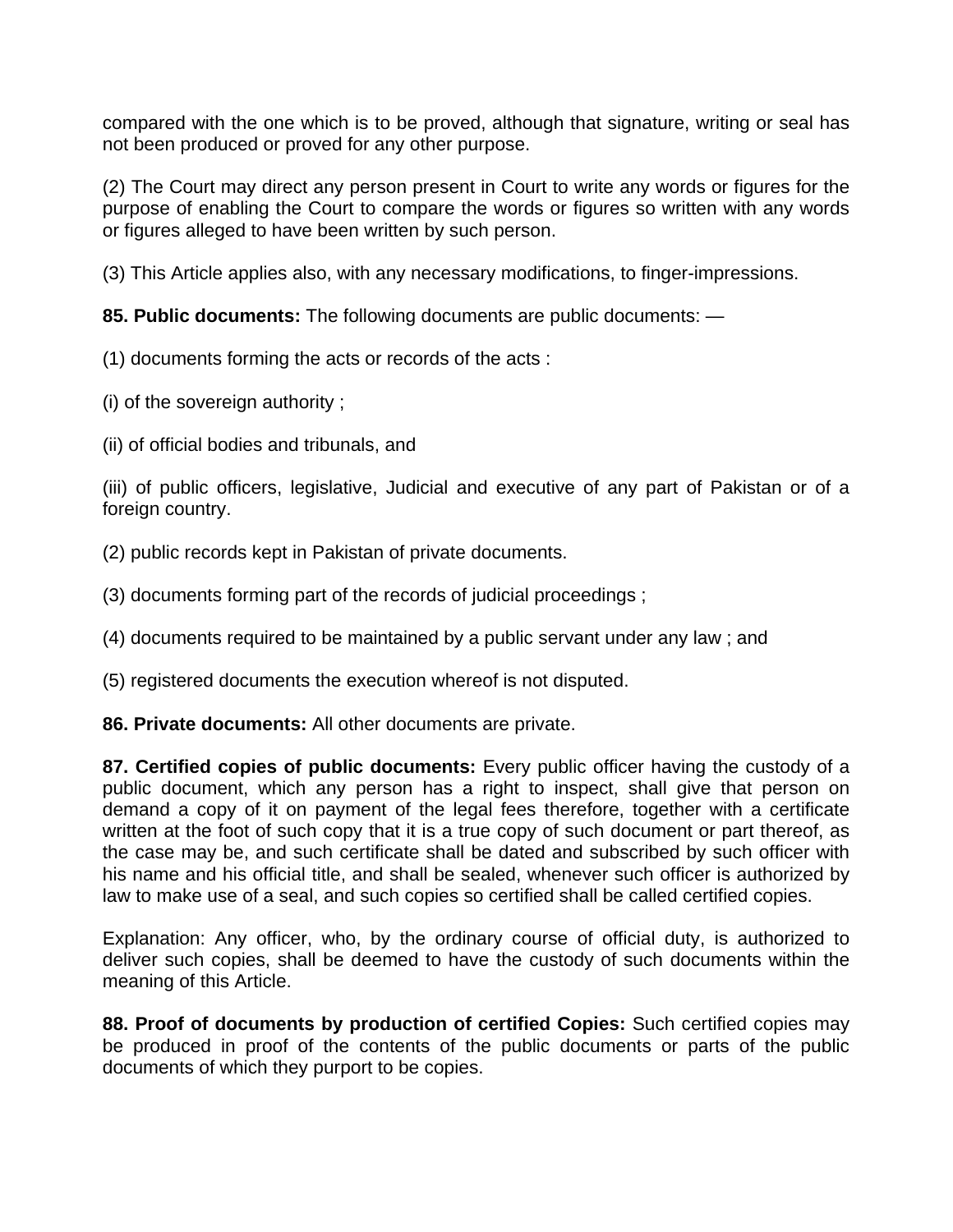**89. Proof of other public documents:** The following public documents may be proved as follows: —

(1) Acts orders or notifications of the Federal Government in any of its departments, or of any Provincial Government or any department of any Provincial Government—by the records of the departments, certified by the heads of those departments respectively, or by any document purporting to be printed by order of any such Government;

(2) the proceedings of the Legislatures,—by the Journal of those bodies respectively, or by published Acts or abstracts, by copies purporting to be printed by order of the Government concerned ;

(3) the Acts of the Executive or the proceedings of the Legislature of a foreign country, by journals published by their authority, or commonly received in that country as such or by a copy certified under the seal of the country or sovereign or by a recognition thereof in some Federal Act;

(4) the proceedings of a municipal body in Pakistan,—by a copy of such proceedings, certified by the legal keeper thereof, or by a printed book purporting to be published by the authority of such body ;

(5) public documents of any other class in a foreign country,—by the original, or by a copy certified by the legal keeper thereof, with a certificate under the seal of a notary public, or of a Pakistan Consul or diplomatic agent, that the copy is duly certified by the officer having the legal custody of the original, and upon proof of the character of the document according to the law of foreign country.

### **PRESUMPTION AS TO DOCUMENTS**

**90. Presumption as to genuineness of certified copies:** (1) The Court shall presume every document purporting to be a certificate, certified copy or other document, which is by law declared to be admissible as evidence of any particular fact and which purports to be duly certified by any officer of the Federal Government or a Provincial Government to be genuine:

Provided that such document is substantially in the form and purports to be executed in the manner directed by law in that behalf.

(2) The Court shall also presume that any officer by whom any such document purports to be signed or certified, held when he signed it, the official character which he claims in such document.

**91. Presumption as to documents produced as record of evidence:** Whenever any document is produced before any Court, purporting to be a record or memorandum of the evidence, or of any part of the evidence, given by a witness in a judicial proceeding Or before any officer authorized by law to take such evidence or to be a statement or confession by any prisoner or accused person, taken in accordance with law, and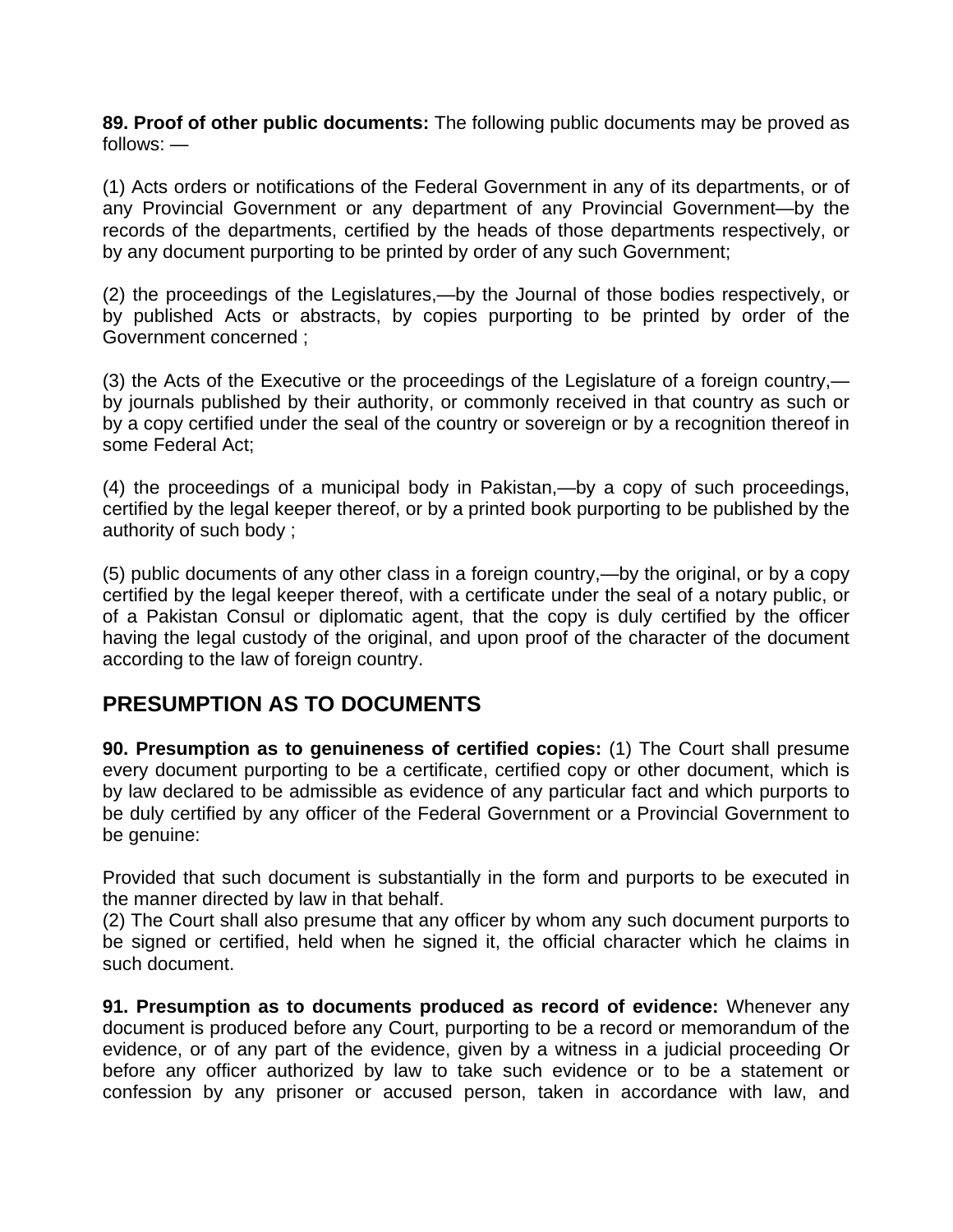purporting to be signed by any Judge or Magistrate or by any such officer as aforesaid, the Court shall presume—

that the document is genuine; that any statements as to the circumstances under which it was taken, purporting to be made by the person signing it are true and that such evidence, statement or confession was duly taken.

**92. Presumption as to genuineness of documents kept under any law:** The Court shall presume the genuineness of every document purporting to be a document directed by any law to be kept by any person, if such document is kept substantially in the form required by law and is produced from proper custody.

**93. Presumption as to maps or plans made by authority of Government:** The Court shall presume that map or plans purporting to be made by the authority of the Federal Government or any Provincial Government were so made, and are accurate; but maps or plans made for the purposes of any cause must be proved to be accurate.

**94. Presumption as to collections of laws and reports of decision:** The Court shall presume the genuineness of every book purporting to be printed or published under the authority of the Government of any country, and to contain any of the law of that country, and of every book purporting to contain reports of decisions of the Courts of such country.

**95. Presumption as to powers-of-attorney:** The Court shall presume that every document purporting to be a power-of -attorney, and to have been executed before, and authenticated by, a notary public, or any Court, Judge, Magistrate, Pakistan Consul or Vice-Consul, or representative of the Federal Government, was so executed and authenticated.

**96. Presumption as to certified copies of foreign judicial records:** (1) The Court may presume that any document purporting to be a certified copy of any judicial record of any country not forming part of Pakistan is genuine and accurate, if the document purports to be certified in any manner which is certified by any representative of the Federal Government in or for such country to be the manner commonly in use in that country for the certification of copies of Judicial records.

(2) An officer who with respect to any territory or place not forming part of Pakistan, is a political Agent therefore, as defined in Section 3, clause (40), of the General Clauses Act, 1897(X of 1897) shall for the purposes of clause (1), be deemed to be a representative of the Federal Government in or for the country comprising that territory or place.

**97. Presumption as to books, maps and charts:** The Court may presume that any book to which it may refer for information on matters of public or general interest, and that any published map or chart, the statements of which are relevant facts and which is produced for its inspection, was written and published by the person, and at the time and place, by whom or at which it purports to have been written or published.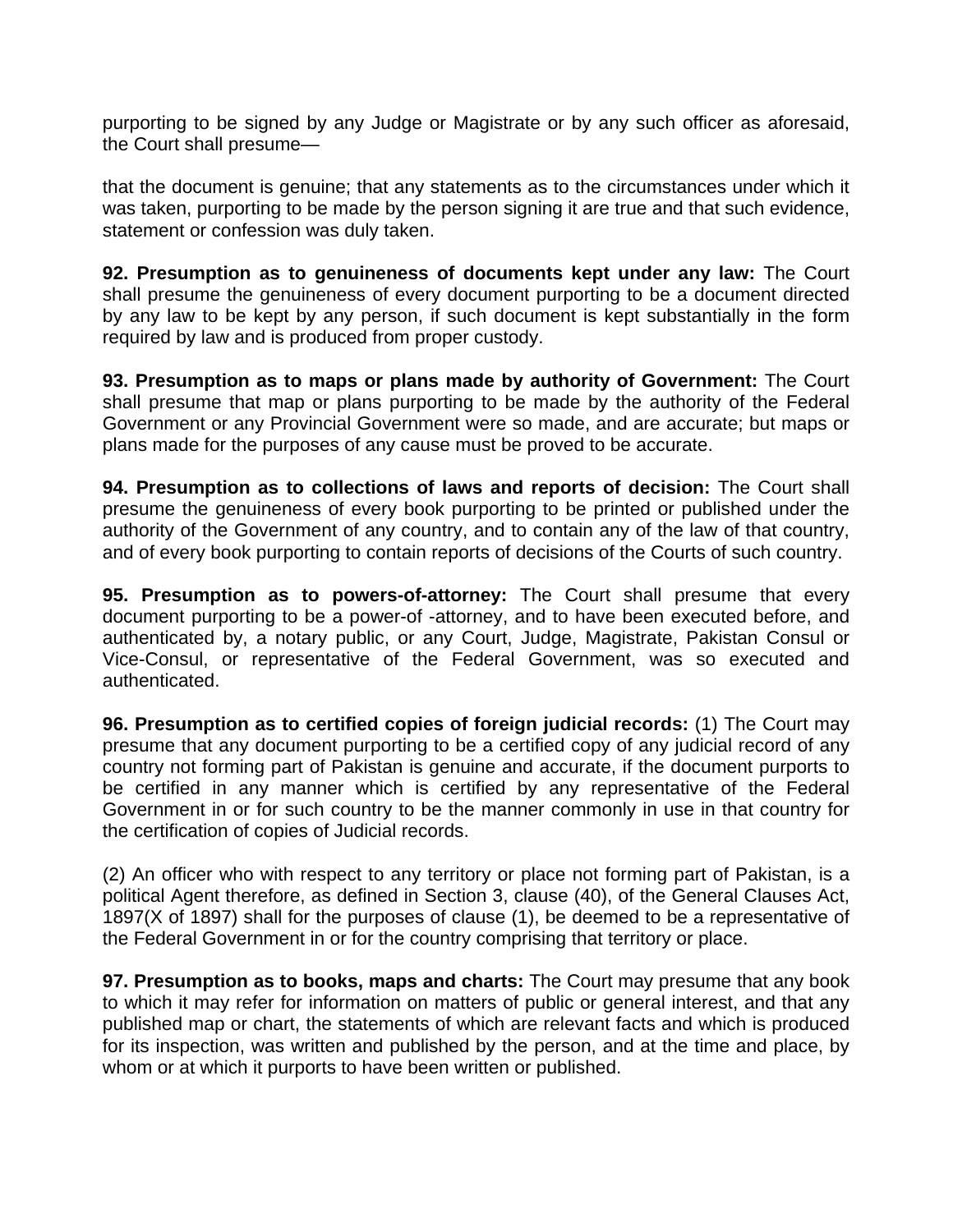**98. Presumption as to telegraphic messages:** The Court may presume that message, forwarded from a telegraph office to the person to whom such message purports to be addressed, corresponds with a message delivered for transmission at the office from which the message purports to be sent; but the Court shall not make any presumption as to the person by whom such message was delivered for transmission.

**99. Presumption as to due execution, etc., of document not produced:** The Court shall presume that every document called for and not produced after notice to produce was attested, stamped and executed in the manner required by law.

**100. Presumption as to documents thirty years old:** Where any document, purporting or proved to be thirty years old, is produced from any custody which the Court in the particular case considers proper, the Court may presume that the signature and every other part of such document, which purports to be in the handwriting of any particular person, is in that person's handwriting, and in the case of a document executed or attested, that it was duly executed and attested by the persons by whom it purports to be executed and attested.

Explanation: For the purposes of this Article and Article 92, documents are sold to be in proper custody if they are in the place in which, and under the care of the person with whom, they would naturally be, but no custody is improper if it is proved to have had, a legitimate origin, or if the circumstances of the particular case are such as to render such an origin probable.

#### **Illustrations**

(a) A has been in possession of landed property for a long time. He produces from his custody deeds relating to the land, showing his titles to it. The custody is proper.

(b) A produce deeds relating to landed property of which he is the mortgage. The mortgagor is in possession. The custody is proper.

(c) A, a connection of B, produces deeds relating to lands in B's possession which were deposited with him by B for safe custody. The custody is proper.

**101. Certified copies of documents thirty years old:** The provisions of Article 100 shall apply to such copy of a document referred to in that Article as is certified in the manner provided in Article 87 and is not less than thirty years old, and such certified copy may be produced in proof of the contents of the document or part of the document of which purports to be a copy.

# **CHAPTER VI**

### **OF THE EXCLUSION OF ORAL BY DOCUMENTARY EVIDENCE**

**102. Evidence of terms of contracts, grants and other disposition of property reduced to form of document:** When the terms of a contract, or of a grant, or of any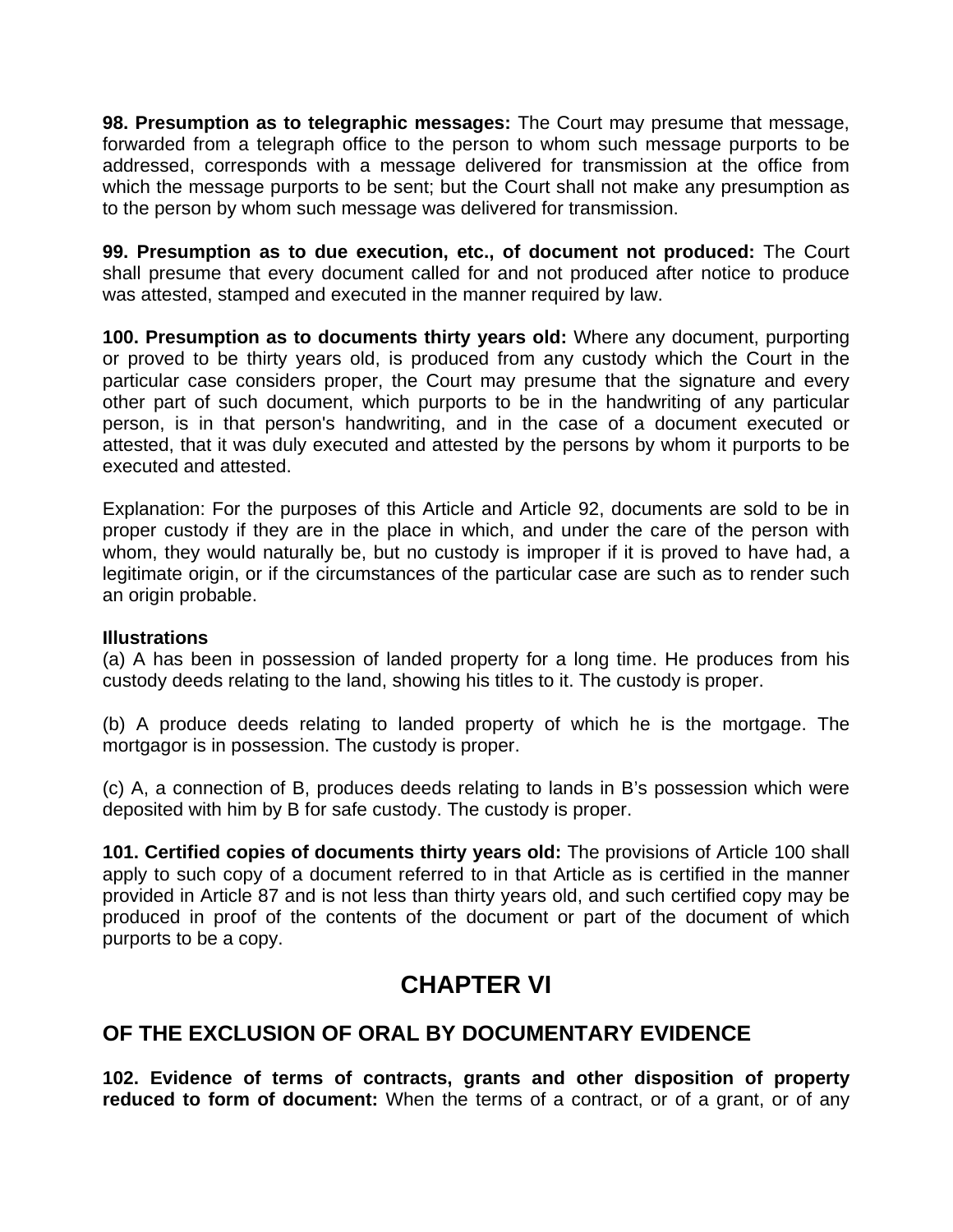other disposition of property, have been reduced to the form of a document, and in all cases in which any matter is required by law to be reduced to the form of a document, no evidence shall be given in proof of the terms of such contract, grant or other disposition of property, or of such matter, except the document itself, or secondary evidence of its contents in cases in which secondary evidence is admissible under the provisions hereinbefore contained.

Exception 1: When a public officer is required by law to be appointed in writing, and when it is shown that any particular person has acted as such officer, the writing by which he is appointed need not be proved.

Exception 2: Wills admitted to probate in Pakistan may be proved by the probate.

Explanation 1: This Article applies equally to cases in which the contracts, grants or dispositions of property referred to are contained in one document and to cases in which they are contained in more documents that one.

Explanation 2: Where there are more originals than one, one original only need be proved.

Explanation 3: The statement, in any document whatever, of a fact other than the facts referred to in this Article, shall not preclude the admission of oral evidence as to the same fact.

#### Illustrations

 (a) If a contract be contained in several letters, all the letters in which it is contained must be proved.

(b) If a contract is contained in a bill of exchange, the bill of exchange must be proved.

(c) If a bill of exchange is drawn in a set of three, one only deed be proved.

(d) A contracts, in writing with B, for the delivery of indigo upon certain terms. The contract mentions the fact that B had paid A the price of other indigo contracted for verbally on another occasion.

Oral evidence is offered that no payment was made for the other indigo. The evidence is admissible.

(e) A gives B a receipt for money paid by B. Oral evidence is offered of the payment. The evidence is admissible.

**103. Exclusion of evidence of oral agreement:** When the terms of any such contract, grant or other disposition of property, or any matter required by law to be reduced to the form of a document, have been proved according to the last Article, no evidence of any oral agreement or statement shall be admitted, as between the parties to any such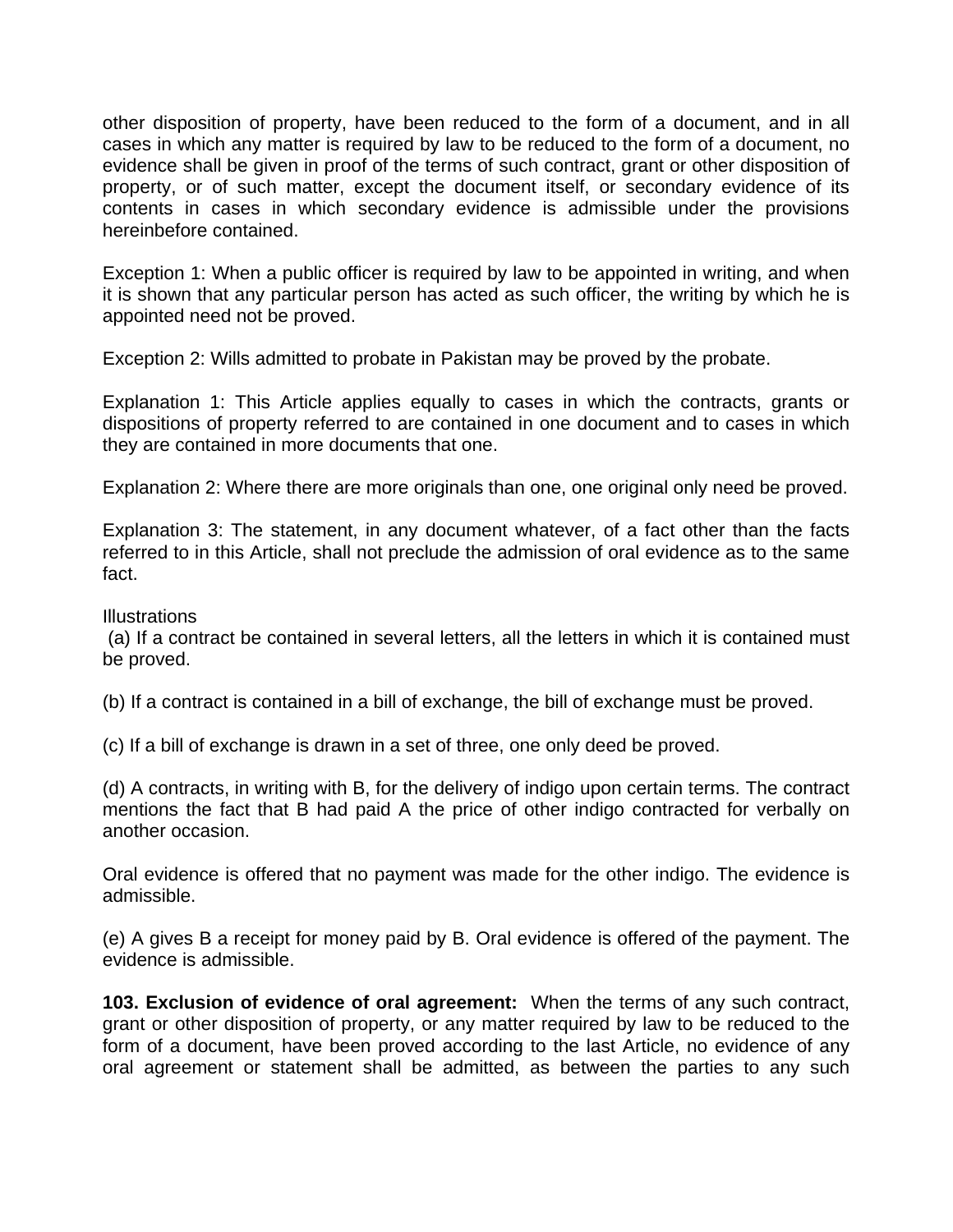instrument or their representatives-in-interest, for the purpose of contradicting, varying, adding to or subtracting from, its terms :

Proviso (1); Any fact may be proved which would invalidate any document, or which would entitle any person to any decree or order relating thereto; such as fraud, intimidation illegality, want of due execution, want of capacity in any contracting party, want or failure of consideration, or mistake in fact or law.

Proviso (2): The existence of any separate oral agreement as to any matter on which a document is silent, and which is not inconsistent with its terms may be proved. In considering whether or not this proviso applies, the Court shall have regard to the degree of formality of the document.

Proviso (3): The existence of any separate oral agreement constituting a condition precedent to the attaching of any obligation under any such contract, grant or disposition of property may be proved.

Proviso (4): The existence of any distinct subsequent oral agreement to rescind or modify any such contract, grant, or disposition of property, may be proved, except in cases in which such contract, grant or disposition of property is by law required to be in writing, or has been registered according to the law in force for the time being as to the registration of documents.

Proviso (5): Any usage or custom by which incidents not expressly mentioned in any contract are usually annexed to contracts of that description, may be proved:

Provided that the annexing of such incident would not be repugnant to, or inconsistent with the express terms of the contract.

Proviso (6): Any fact may be proved which shows in what manner the language of a document is relied to existing facts.

#### **Illustrations**

(a) A policy of insurance is affected on goods "in ships from Karachi to London". The goods are shipped in a particular ship, which is last. The fact that that particular ship was orally excepted from the policy cannot be proved.

(b) A agrees absolutely in writing to pay B, Rs. 1,000 on the first March, 1984. The fact that at the same time, an oral agreement was made that the money should not be paid till the thirty-first March cannot be proved.

(c) An estate called "the Khanpur Estate" is sold by a deed, which contains a map of the property sold. The fact that land not included in the map had always been regarded as part of the estate and was meant to pass by the deed cannot be proved.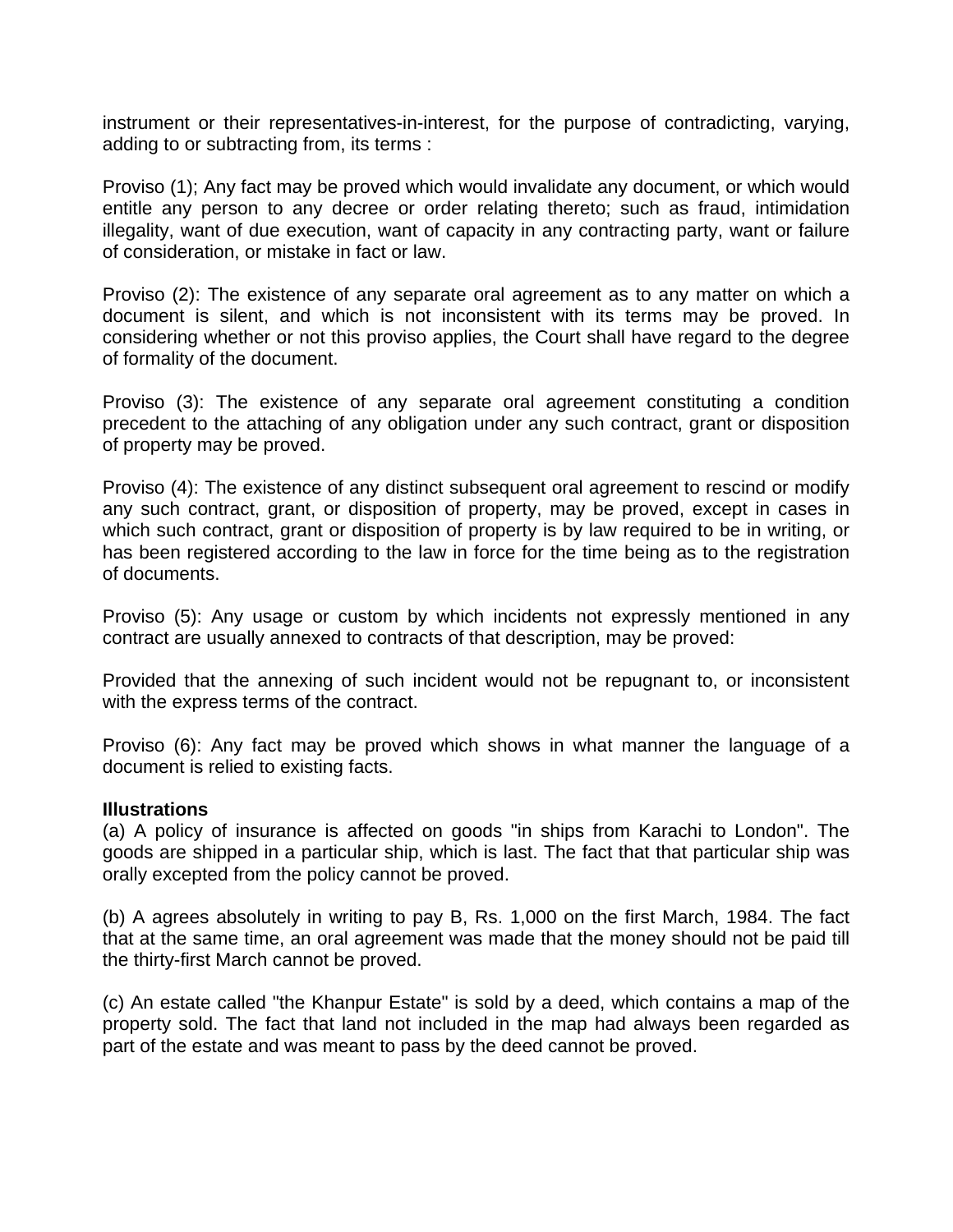(d) A enters into a written contract with B to work certain mines the property of B, upon certain terms. A was induced to do so by a misrepresentation of B's as their value. This fact may be proved.

(e) A institutes a suit against B for the specific performance of a contract, and also prays that the contract may be reformed as to one of its provisions, as that provision was inserted in it by mistake. A may prove that such a mistake was made as would by law entitle him to have the contract reformed.

(f) A orders goods of B by a letter in which nothing is said as to the time of payment, and excepts the goods on delivery. B sues A for the price. A may show that the goods were supplied on credit for a term still unexpired.

(g) A sells B a horse and verbally warrants him sound. A gives B a paper in these words "Bought of a horse for Rs. 500". B may prove the verbal warranty.

(h) A hires lodging of B, and gives a card on which is written "Rooms, Rs. 200 a month." A may prove a verbal agreement that these terms were to include partial board.

A hires lodging of B for a year, and regularly stamped agreement, drawn up by an advocate, is made between them. It is silent on the subject of board. A may not prove that board was included in the terms verbally.

(i) A applies to B for a debt due to A by sending a receipt for the money. B keeps the receipt and does not send the money. In a suit for the amount A may prove this.

(j) A and B make a contract in writing to take effect upon the happening of a certain contingency. The writing is left with B, who sues A upon it. A may show the circumstances under which it was delivered.

**104. Exclusion of evidence against application of document to existing facts:** When language used in a document is plain in itself, and when it applied accurately to existing facts, evidence may not be given to show that it was not meant to apply to such facts.

#### **Illustrations**

A sells to B by deed, "my Estate at Rangpur, containing 100 bighas". A has an Estate at Rangpur containing 100 bighas. Evidence may not be given of the fact that the Estate meant to be sold was one situated at a different place and of a different size.

**105. Evidence as to document unmeaning in reference to existing facts:** When language used in a document is plain in itself, but is unmeaning in reference to existing facts evidence may be given to show that it was used in a peculiar sense.

#### **Illustrations**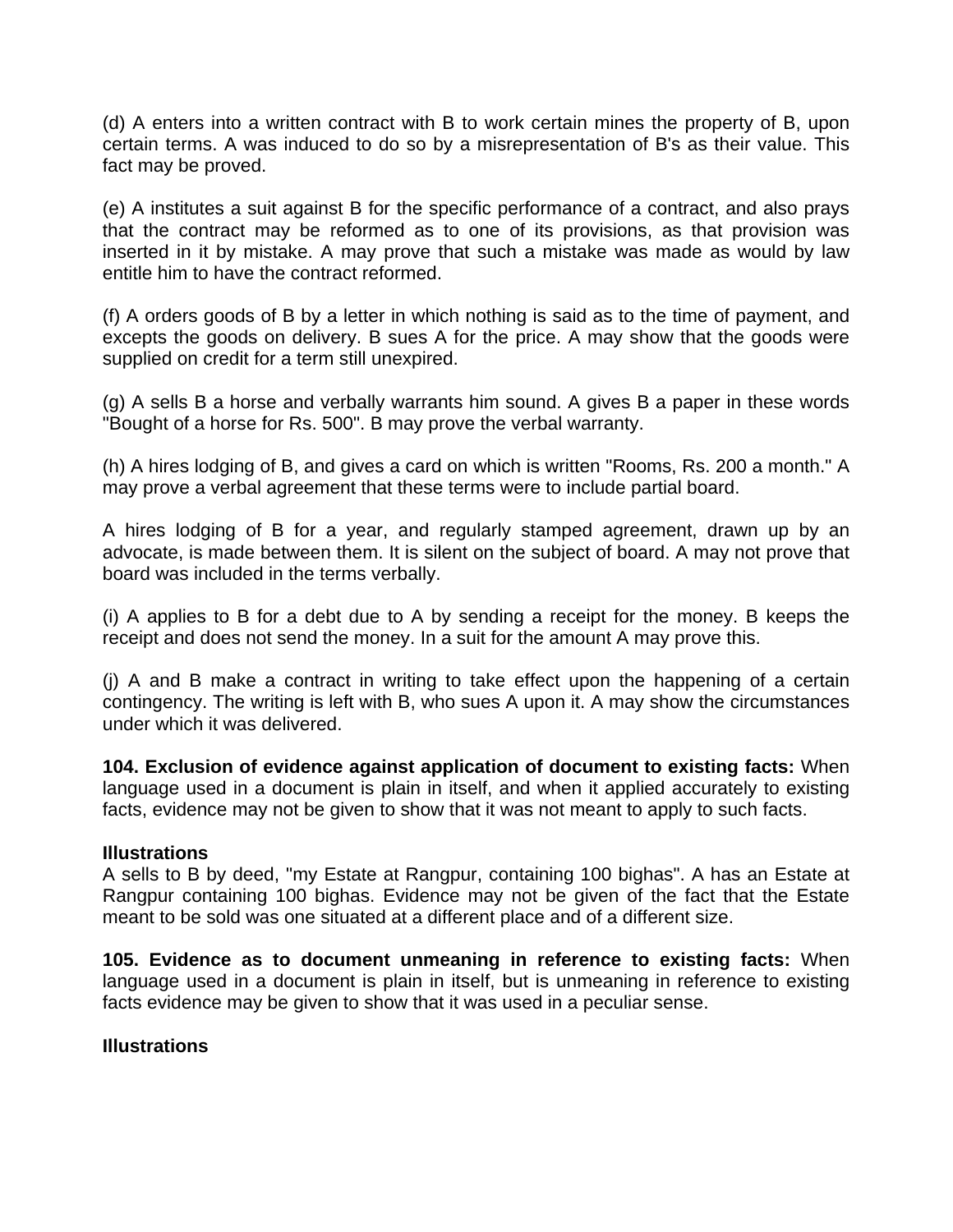A sells to B by deed, "my house in Karachi". A had no house In Karachi, but it appears that he had a house at Keamari of which B had been in possession since the execution of the deed.

These facts may be proved to show that the deed related to the house at Keamari.

**106. Evidence as to application of language which can apply to one only of several persons:** When the facts are such that the language used might have been meant to apply to any one, and could not have been meant to apply to more than one, of several persons or things, evidence may be given of facts which show which of those persons or things it was intended to apply to.

#### **Illustrations**

(a) A agrees to sell to B, for Rs. 1,000, "my white horse". A has two white horses. Evidence may be given of facts which shows which of them was meant.

(b) A agrees to accompany B to Hyderabad. Evidence may be given of facts showing whether Hyderabad in the Dekkhan or Hyderabad Sind was meant.

**107. Evidence as to application of language to one of two sets of facts to neither of which the whole correctly applies:** When the language used applies partly to one set of existing facts, and partly to another set of existing facts, but the whole of it does not apply correctly to either evidence may be given to show to which of the two it was meant to apply.

#### **Illustrations**

A agrees to sell to B "my land at X in the occupation of Y". A has land at X, but not in the occupation of Y, and he had land in the occupation of Y, but it is not at X. Evidence may be given of facts; which he meant to sell.

**108. Evidence as to meaning of illegible character etc.:** Evidence may be given to show the meaning of illegible or not commonly intelligible characters, of foreign, obsolete technical, local and provincial expressions, of abbreviation and of words used in a peculiar sense.

#### **Illustrations**

A, a sculptor, agrees to sell to B, " All may mods."

A has both models and modelling tools. Evidence may be given to show which he meant to sell.

**109. Who may give evidence of agreement varying terms of document :** Persons who are not parties to a document, or their representatives-in-interest, may give evidence of any facts tending to show a contemporaneous agreement varying the terms of the document.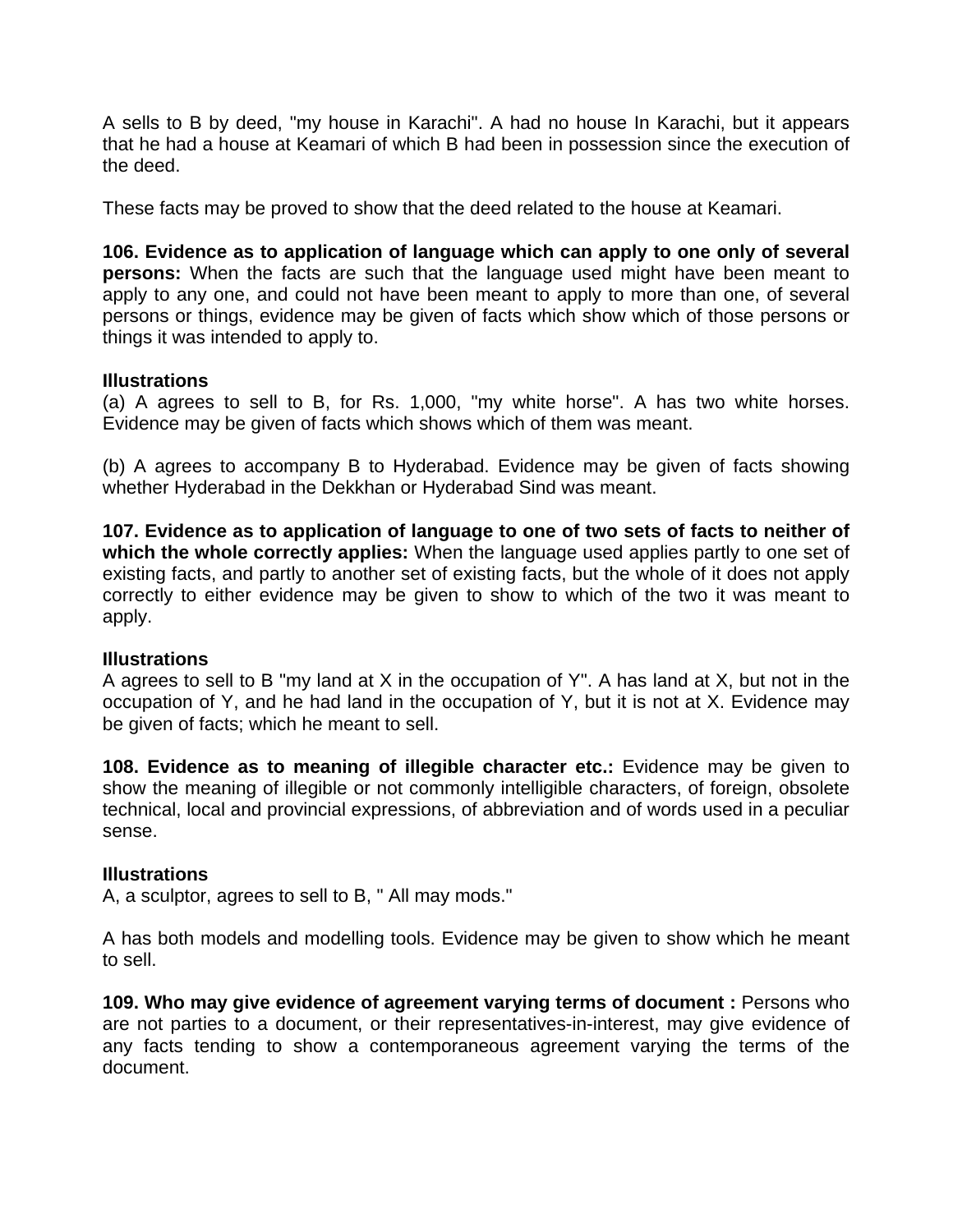#### **Illustrations**

A and B make a contract in writing that B shall sell A certain cotton, to be paid for on delivery. At the same time they make an oral agreement that three months credit shall be given to A. This could not be shown as between A and B, but it might be shown by C, if it affected his interest.

**110. Saving of provisions of Succession Act relating to wills:** Nothing in this Chapter contained shall be taken to affect any of the provisions of the Succession Act, 1925 (XXXIX of 1925) as to the construction of wills.

# **PART II**

# **ON PROOF**

### **CHAPTER VII FACTS WHICH NEED NOT BE PROVED**

**111. Fact Judicially noticeable need not be proved:** No fact of which the Court will take judicial notice need be proved.

**112. Facts of which Court must take judicial notice:** (1) The Court shall take judicial notice of the following facts: —

(a) All Pakistan laws;

(b) Articles of War for the Armed Forces;

(c) The course of proceeding of the Central Legislature and any Legislature established under any law for the time being in force in Pakistan;

(d) The seals of all the Courts in Pakistan and of all Courts out of Pakistan established by the authority of the Federal Government or the Government representative, the seals of Court of Admiralty and Maritime Jurisdiction and of Notaries Public and all seals which any person is authorised to use by any Act or Regulation having the force of law in Pakistan ;

(e) The accession to office, names, titles, functions and signatures of the persons filling for the time being any public office in Pakistan, if the fact of their appointment to such office is notified in the official Gazette;

(f) The existence, title and national flag of every State of Sovereign recognised by the Federal Government;

(g) The divisions of time, the geographical divisions of the world, and public festivals, facts and holidays notified in the official Gazette;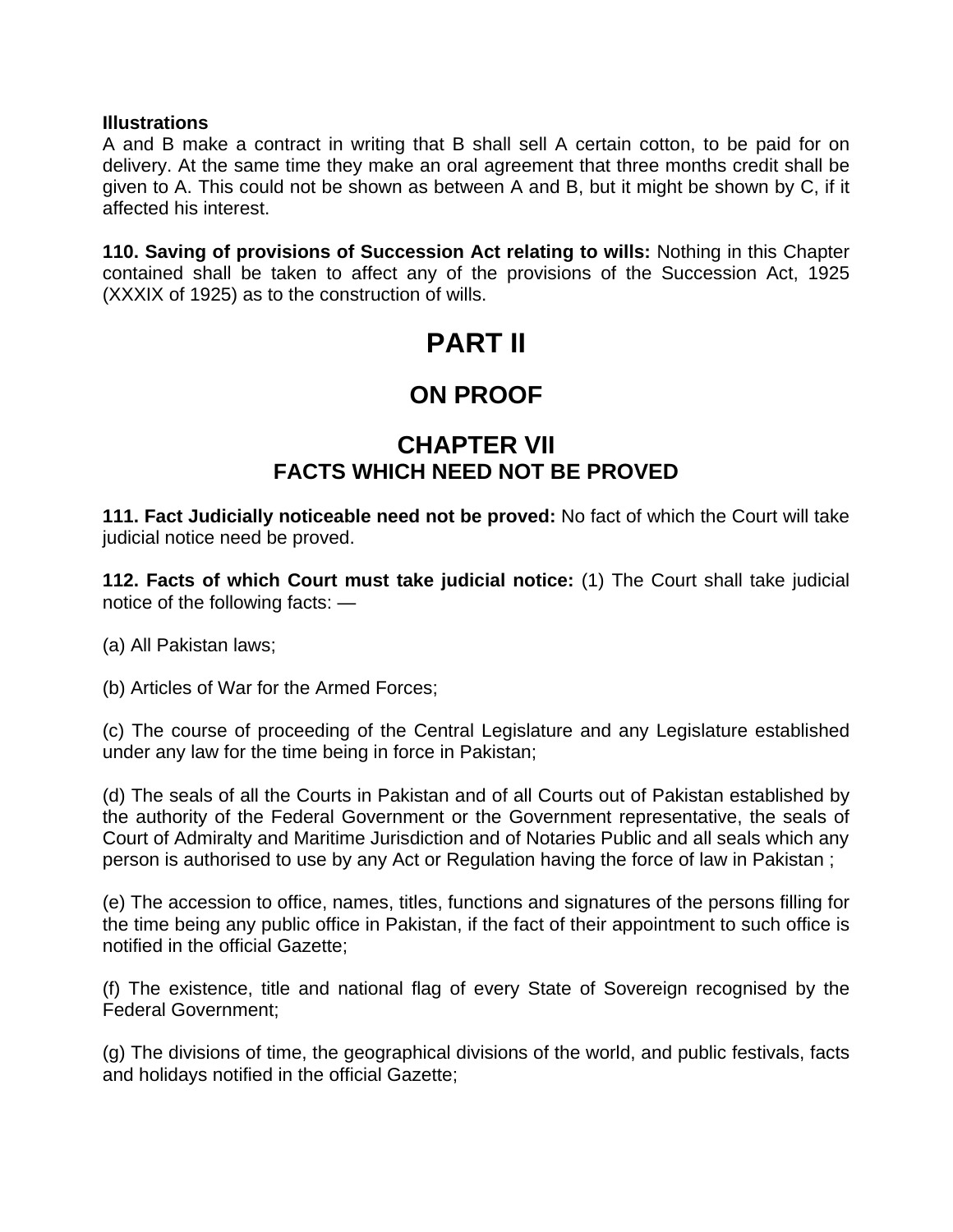(h) The territories under the dominion of Pakistan;

(i) The commencement, continuance and termination of hostilities between Pakistan and any other State or body of persons;

(j) The names of the members and officers of the Court and of their deputies and Subordinate officers and assistants, and also of all officers acting in execution of its process, and of all advocates and other persons authorized by law to appear or act before it;

(k) The rule of the road on land or at sea.

(2) In all cases referred to in clause (1), and also on all matters of public history, literature, science or art, the Court may resort for its aid to appropriate books or documents of reference.

(3) If the Court is called upon by any person to take judicial notice of any fact, it may refuse to do so unless and until such person produces any such book or document as it may consider necessary to enable it to do so.

**113. Facts admitted need not be proved:** No fact need be proved in any proceeding which the parties thereto or their agents agree to admit at the hearing, or which before the hearing, they agree to admit by any writing under their hands, or which by any rule or pleading in force at the time they are deemed to have admitted by their pleadings:

Provided that the Court may in its discretion, require the facts admitted to be proved otherwise than by such admissions.

### **CHAPTER VIII ESTOPPEL**

**114. Estoppel:** When one person has by his declaration, act or omission, intentionally caused or permitted another person to believe a thing to be true and to act upon such belief, neither he nor his representative shall be allowed, in any suit or proceeding between himself and such person or his representative, to deny the truth of that thing.

#### **Illustrations**

A intentionally and falsely leads B to believe that certain land belongs to A, and thereby induces B to buy and pay for it.

The land afterwards becomes the property of A, and A seeks to set aside the sale on the ground that, at the time of the sale, he had no title. He must not be allowed to prove his want of title.

**115. Estoppel of tenant and of licensee of person in possession:** No tenant of immovable property, or person claiming through such tenant, shall, during the continuance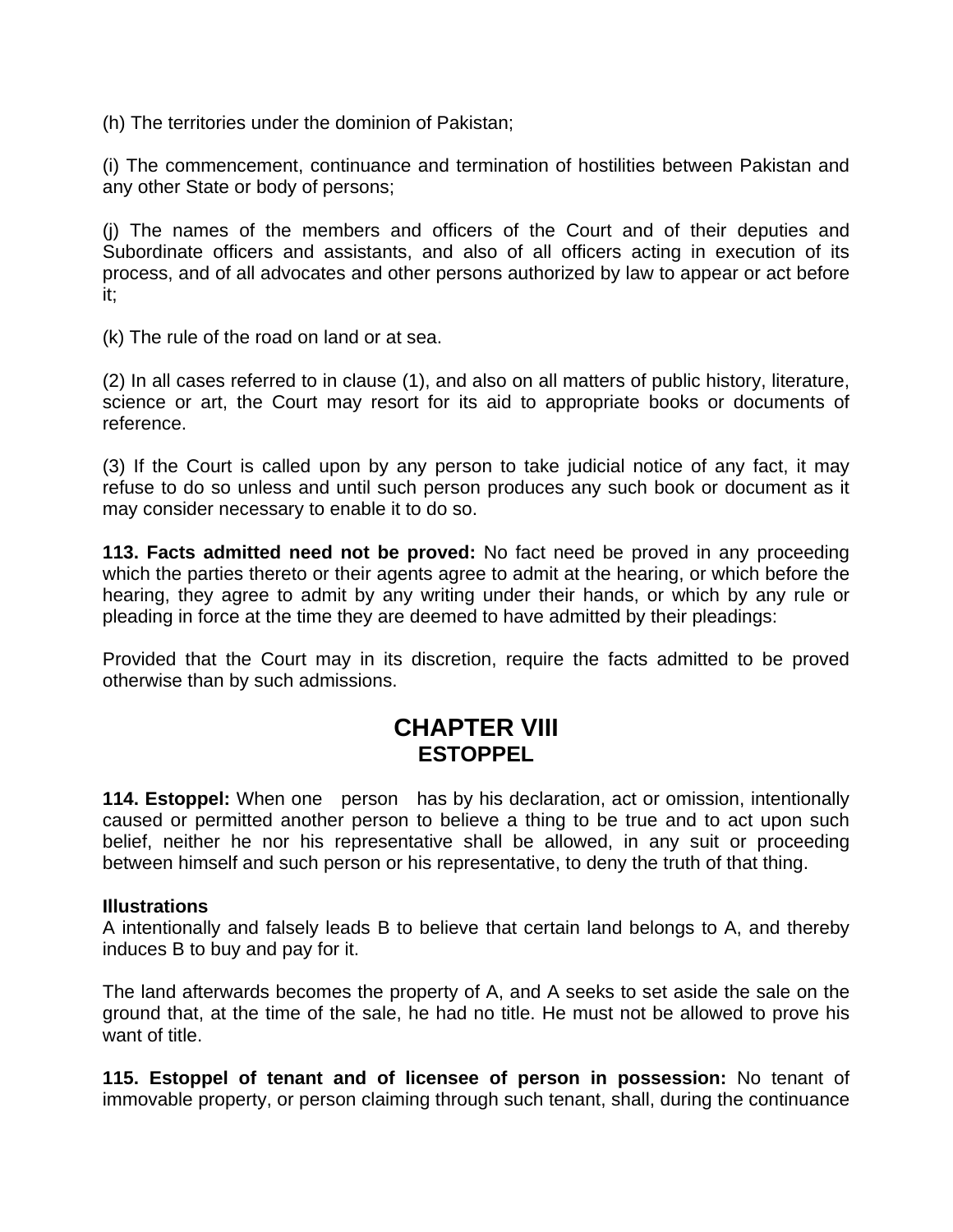of the tenancy, be permitted to deny that the landlord of such tenant had, at the beginning of the tenancy, a title to such immovable property; and no person who came upon any immovable property by the license of the person in possession

thereof shall be permitted to deny that such person had a title to such possession at the time when such license was given.

**116. Estoppel of acceptor of bill of exchange bailee or licensee:** No acceptor of a bill of exchange shall be permitted to deny that the drawer had authority to draw such bill or to endorse it; nor shall any bailee or licensee be permitted to deny that his bailor or licenser had at the lime when the bailment or license commenced, authority to make such bailment or grant such license.

Explanation 1: The acceptor of a bill of exchange may deny that the bill was really drawn by the person by whom it purports to have been drawn.

Explanation 2: If a bailee delivers the goods bailed to a person other than the bailor, he may prove that such person had a right to them as against the bailor.

# **PART III**

# **PRODUCTION AND EFFECT OF EVIDENCE**

# **CHAPTER IX**

### **OF THE BURDEN OF PROOF**

**117. Burden of proof:** (1) Whoever desires any Court to give judgment as to any legal right or liability dependent On the existence of facts which he asserts, must prove that those facts exist.

(2) When a person is bound to prove the existence of any fact, it is said that the burden of proof lies on that person.

#### **Illustrations**

(a) A desired a Court to give Judgment that B shall be punished for a crime which A says B has committee.

A must prove that B has committed the crime.

(b) A desires a Court to give judgment that he is entitled to certain land in the possession of B by reason of facts, which he asserts, and which B denies to be true.

A must prove the existence of those facts.

**118. On whom burden of proof lies:** The burden of proof in a suit or proceeding lies on that person who would fail if no evidence at all were given on either side.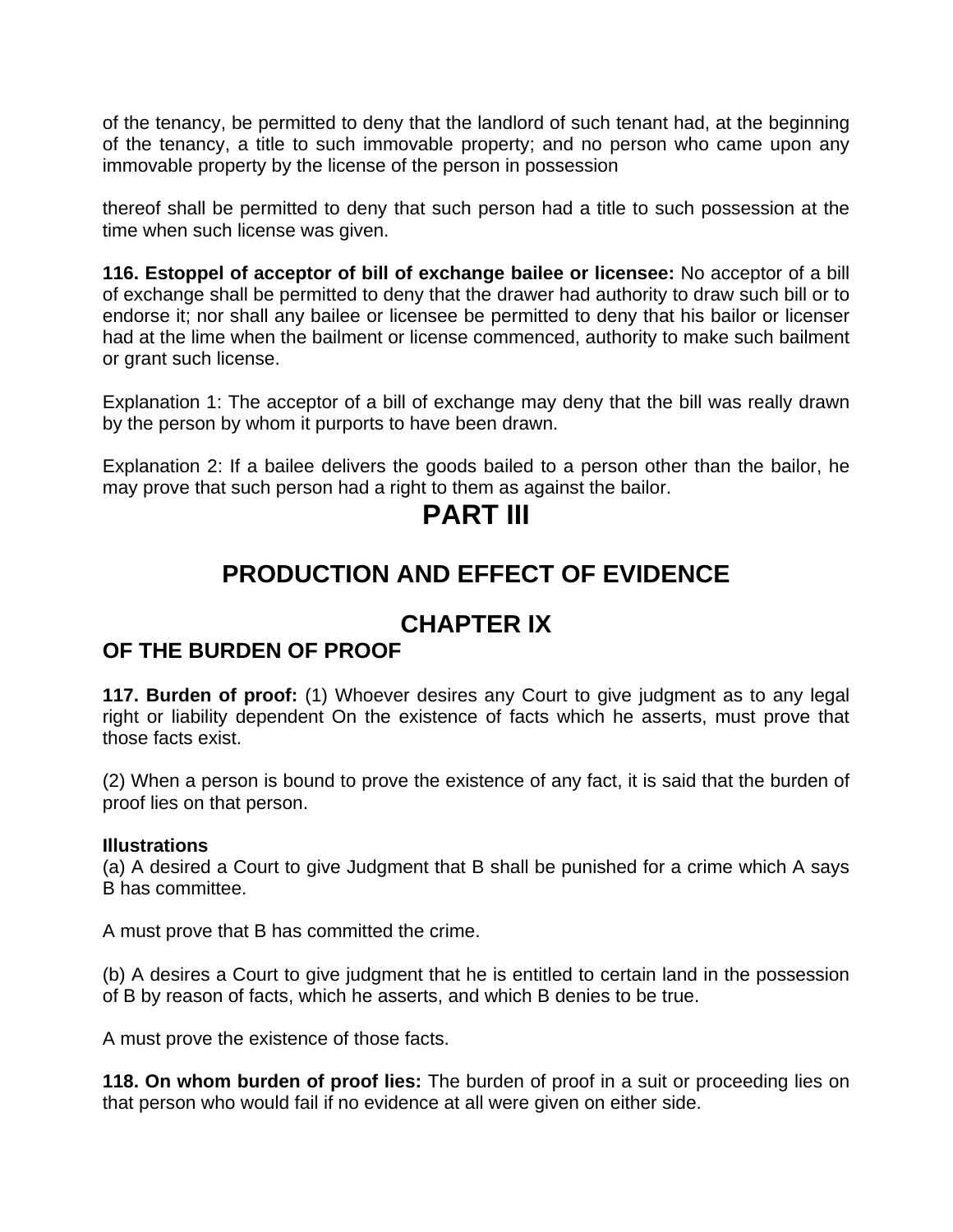#### **Illustrations**

(a) A sues B for land of which B is in possession, and which, as A asserts was left to A by the will of C, B's father.

If no evidence were given on either side, B would be entitled to retain his possession.

Therefore the burden of proof is on A. (b) A sues B for money due on a bond.

The execution of the bond is admitted, but B says that it was obtained by fraud, which A denies.

lf no evidence were given on either aide, A would succeed as the bond is not disputed and the fraud is not proved.

Therefore the burden, of proof is on B.

**119. Burden of proof as to particular fact:** The burden of proof as to any particular fact lies on that person who wishes the Court to believe in its existence, unless it is provided by any law that the proof of that fact shall lie on any particular person.

#### **Illustrations**

(a) A prosecutes B for theft, and wishes the Court to believe that B admitted the theft, to C. A must prove the admission.

(b) B wishes the Court to believe that at the time in question, he was elsewhere. He must prove it.

**120. Burden of proving fact to be proved to make evidence admissible:** The burden of proving any fact necessary to be proved in order to enable any person to give evidence of any other fact is on the person who wishes to give such evidence.

#### **Illustrations**

(a) A wishes to prove a dying declaration by B, A must prove B's death.

(b) A wishes to prove, by secondary evidence, the contents of a lost document.

A must prove that the document has been lost.

**121. Burden of proving that case of accused comes within exceptions:** When a person is accused of any offence the burden of proving the existence of circumstances bringing the case within any of the General Exceptions in the Pakistan Penal Code (Act XLV of 1860), or within any special exception or proviso contained in any other part of the same Code, or in any law defining the offence, is upon him, and the Court shall presume the absence of such circumstances.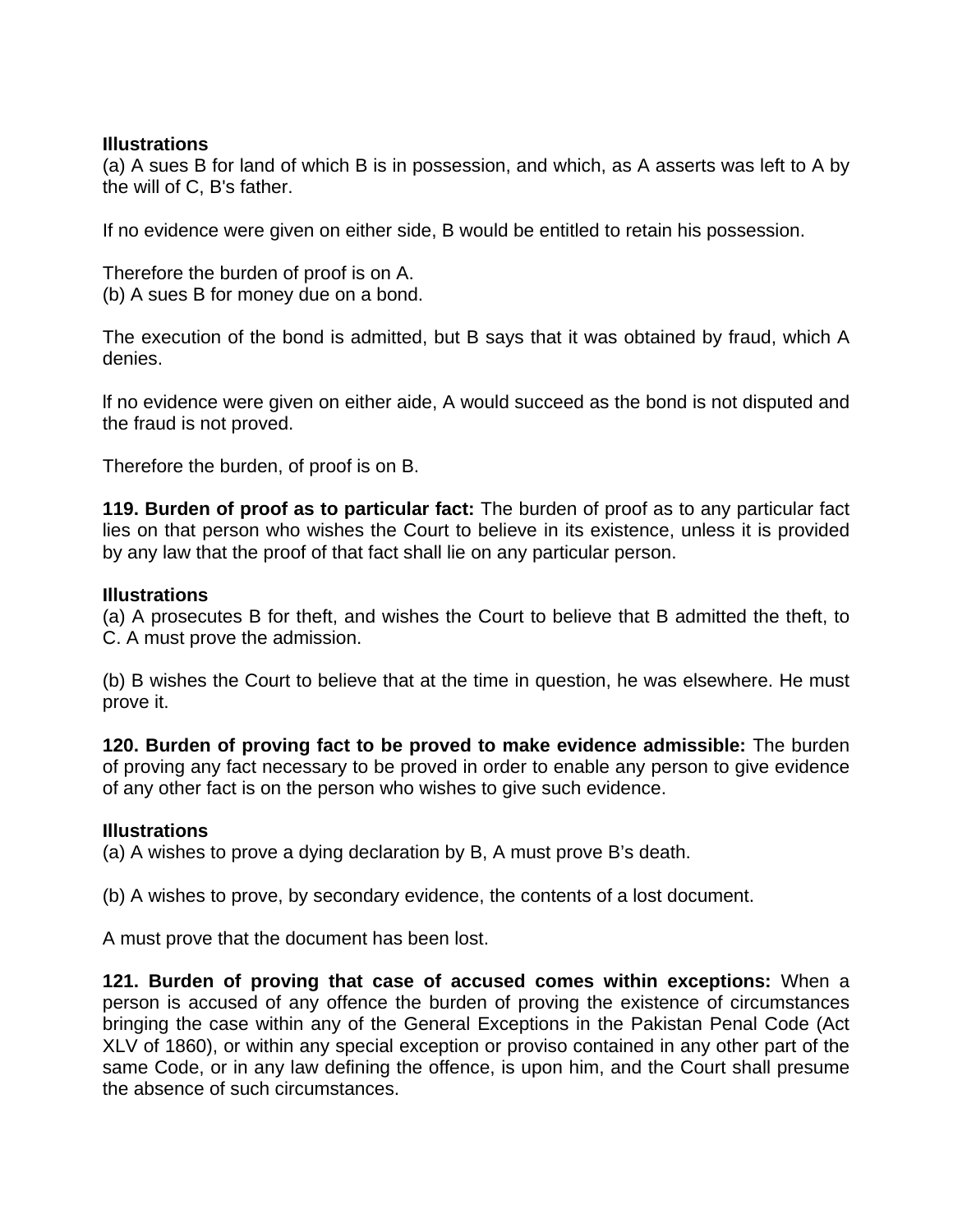#### **Illustrations**

(a) "A" accused of murder, alleges that by reason of unsoundness of mind, he did not know the nature of the act.

The burden of proof is on A.

(b) A, accused of murder, alleges that, by grave and sudden provocation, he was deprived of the power of self-control.

The burden of proof is on A.

(c) Section 325 of the Pakistan Penal Code (Act XLV of 1860) provides that whoever, except in the case provided for by Section 335 voluntarily causes grievous hurt, shall be subject to certain punishments.

A is charged with voluntarily causing grievous hurt under Section 325.

The burden of proving the circumstances bringing the case under Section 336 lies on A.

**122. Burden of proving fact especially within knowledge:** When any fact is especially within the knowledge of any person, the burden of proving that fact is upon him

#### **Illustrations**

(a) When a person does an act with some intention other than that which the character and circumstances of the act suggest, the burden of proving that intention is upon him.

(b) A is charged with travelling on a railway without a ticket. The burden of proving that he had a ticket is on him.

**123. Burden of proving death of person known to have been alive within thirty years:** Subject to Article 124, when the question is whether a man is alive or dead and it is shown that he was alive within thirty years, the burden of proving that he is dead is on the person who affirms it.

**124. Burden of proving that person is alive who has not been heard of for seven years:** When the question is whether a man is alive or dead, and it is proved that he has not been heard of for seven years by those who would naturally have heard of him if he had been alive, the burden of proving that he is alive is shifted to the person who affirms it.

**125. Burden of proof as to relationship in the cases of partners, landlord and tenant, principal and agent:** When the question is whether persons are partners landlord and tenant, or principal and agent, and it has been shown that they have been acting as such. the burden of proving that they do not stand, or have ceased to stand, to each other in those relationships respectively is on the person who affirms it.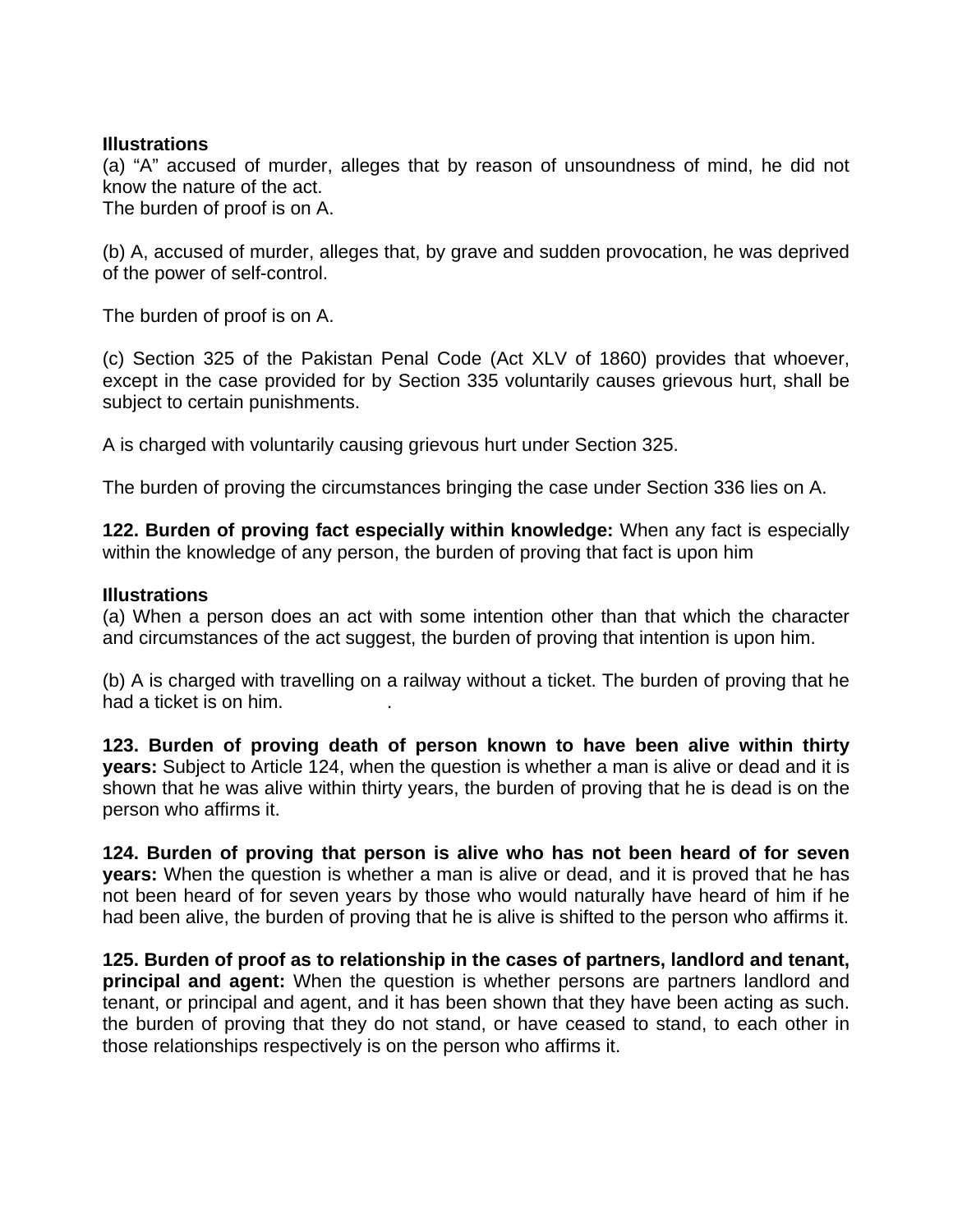**126. Burden of proof as to ownership:** When the question is whether any person is owner of anything of which he is shown to be in possession, the burden of proving that he is not the owner is on the person who affirms that he is not the owner.

**127. Proof of good faith in transactions where one party is in relation of active confidence:** When there is a question as to the good faith of a transaction between parties, one of whom stands to the other in a position of active confidence. The burden of proving the good faith of the transaction is on the party who is in a position of active confidence.

#### **Illustrations**

(a) The good faith of a sale by a client to an advocate is in question in a suit brought by the client. The burden of proving the good faith of the transaction is on the advocate.

(b) The good faith of a sale by a son Just come of age to a father is in question in a suit brought by the son. The burden of proving the good faith of the transaction is on the father.

**128. Birth during marriage conclusive proof of legitimacy:** (1) The fact that any person was born during the continuance of a valid marriage between his mother and any man and not earlier than the expiration of six lunar months from the date of the marriage, or within two years after its dissolution, the mother remaining unmarried, shall be conclusive proof that he is the legitimate child of that man, unless—

(a) the husband had refused, or refuses, to own the child ; or

(b) the child was born after the expiration of six lunar months from the date on which the woman had accepted that the period of iddat had come to an end.

(2) Nothing contained in clause (1) shall apply to a non-Muslim if it is inconsistent with his faith.

**129. Court may presume existence of certain facts:** The Court may presume the existence of any fact which it thinks likely to have happened, regard being had to the common course of natural events, human conduct and public and private business, in their relation to the facts of the particular case.

#### **Illustrations**

The Court may presume—

(a) that a man who is in possession of stolen goods soon after the theft is either the thief or has received the goods knowing them to be stolen, unless he can account for his possession ;

(b) that an accomplice is unworthy of credit, unless he is corroborated in material particulars ;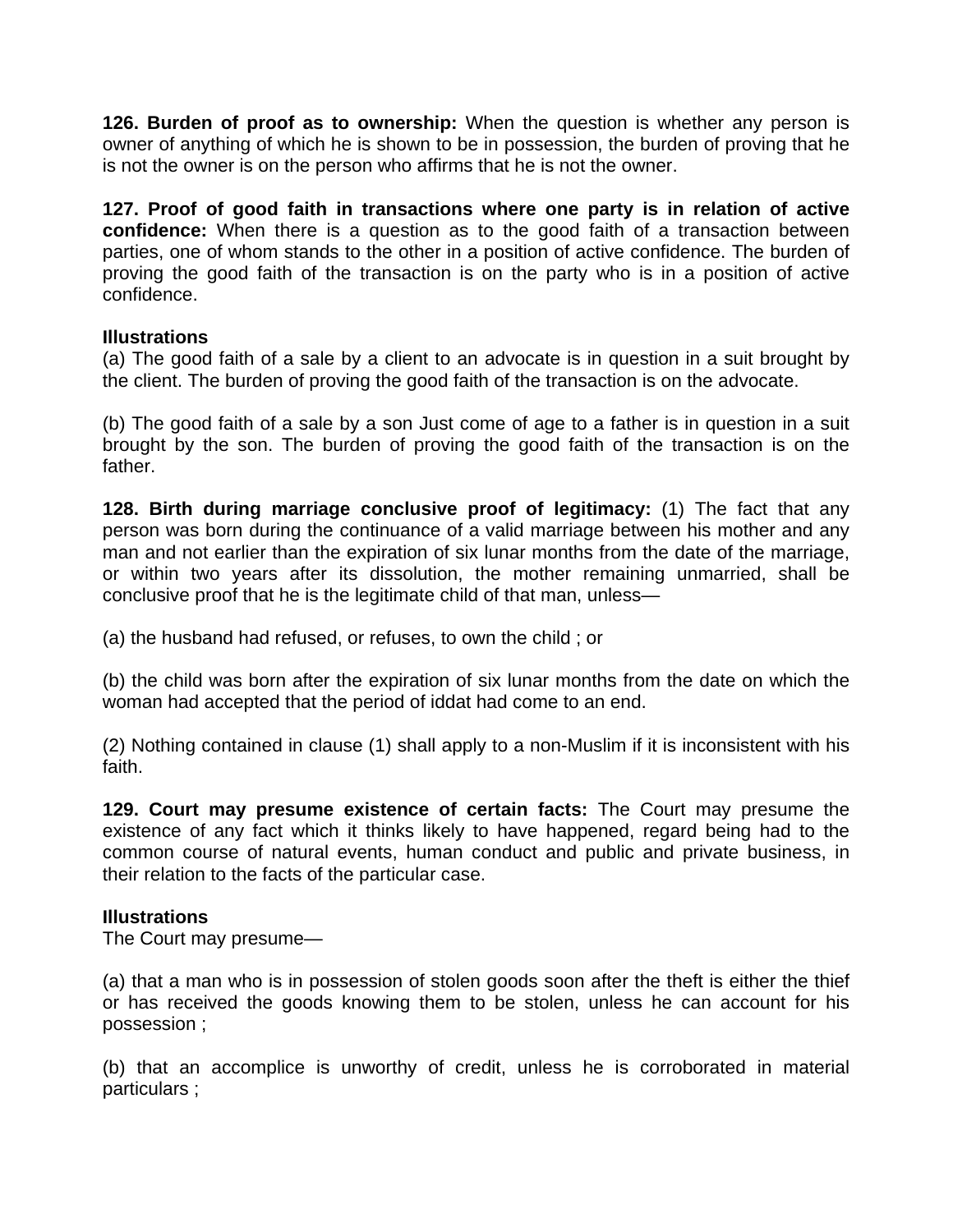(c) that a bill of exchange, accepted or endorsed, was accepted or endorsed for good consideration ;

(d) that a thing or state of things which has been shown to be in existence within a period shorter than that within which such things or states of things usually cease to exist, is still in existence ;

(e) that judicial and official acts have been regularly performed ;

(f) that the common course of business has been followed in particular cases;

(g) that evidence which could be and is not produced would, if produced, be unfavourable to the person who withholds it ;

(h) that, if a man refuses to answer a question which he is not compelled to answer by law, the answer, if given, would be unfavourable to him

(i) that when a document creating an obligation is in the hands of the obligor, the obligation has been discharged.

But the Court shall also have regard to such facts as the following, in considering whether such maxims do or do not apply to the particular case before it;

- as to illustration (a) : a shopkeeper has in his till marked rupee soon after it was stolen, and cannot account for its possession specifically, but is continually receiving rupees in the course of his business ;
- as to illustration (a) : A. person of the highest character, is tried for causing a man's death by an act of negligence in arranging certain machinery, B, a person of equally good character, who also took part in the arrangement, describes precisely what was done, and admits and explains the common carelessness of A and himself ;
- as to illustration (b) : A crime is committed by several persons. A, B and C. three of the criminals, are captured on the shop and kept apart from each other. Each gives an account of the crime implicating D and the accounts corroborate each other in such a manner as to render previous concert highly improbable;
- as to illustration (c) : A. the drawer of a bill of exchange, was a man of business. B; the acceptor, was a young and ignorant person, completely under A's influence;
- as to illustration (d) : It is proved that a river ran in a certain course five years ago. But it is known that there have been floods since that time which might change its course ;
- as to illustration (e): a judicial act, the regularity of which is in question, was performed under exceptional circumstances ;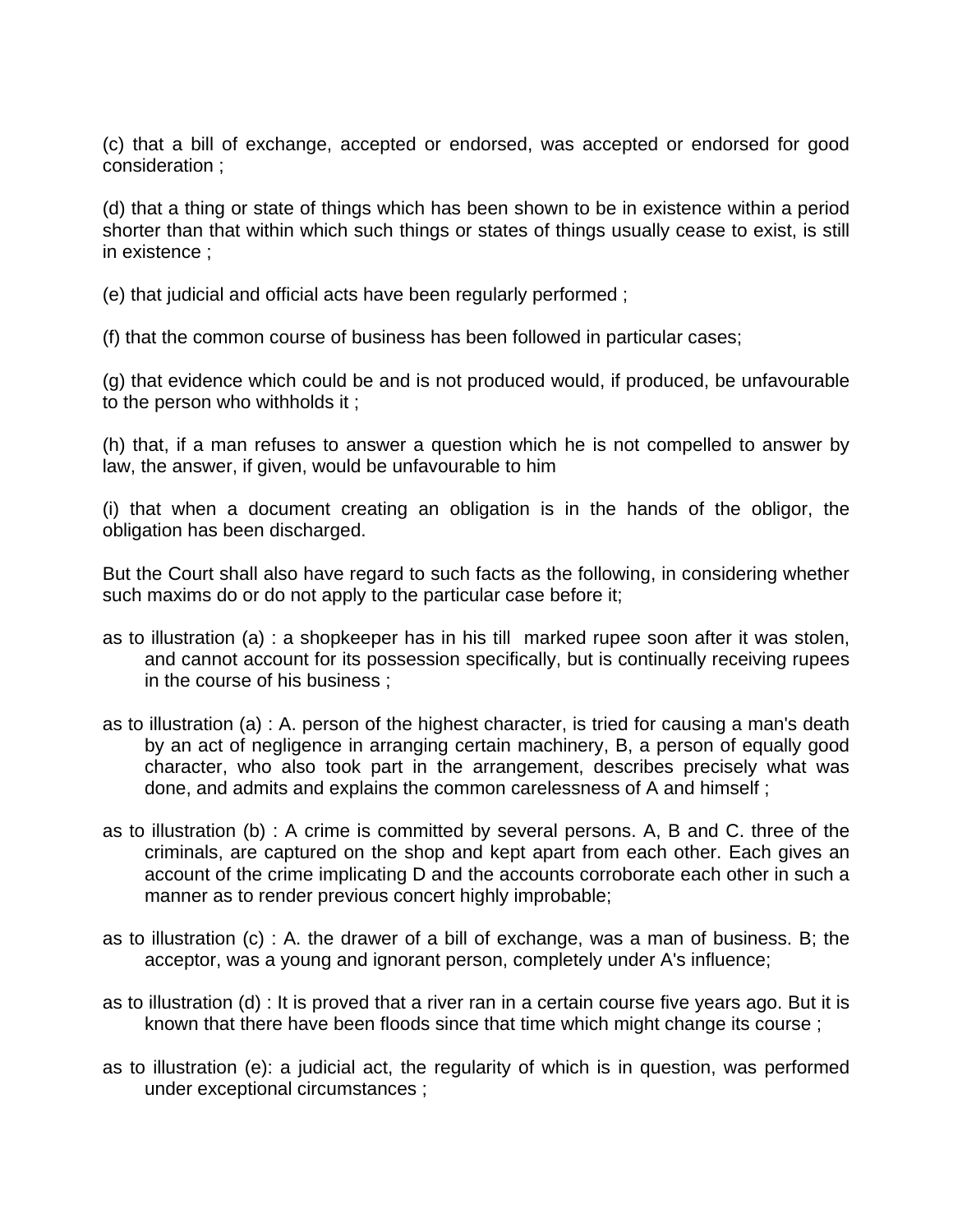- as to illustration (f): the question is, whether a letter was received. It is shown to have been posted, but the usual course of the post was interrupted by disturbances;
- as to illustration (g) : a man refuses to produce a document which would bear on a contract of small importance on which he is sued. but which might also injure the feelings and reputation of his family;
- as to illustration (h) : a man refuses to answer a question which he is not compelled by law to answer, but the answer to it might cause loss to him in matters unconnected with the matter in relation to which it is asked ;
- as to illustration (i) : a bond is in possession of the obligor, but the circumstances of the case are such that he may have stolen it,

### **CHAPTER X OF THE EXAMINATION OF WITNESS**

**130. Order of production and examination of witnesses:** The order in which witnesses are produced and examined shall be regulated by the law and practice, for the time being relating to civil and criminal procedure respectively, and, in the absence of any such law, by the discretion of the Court.

**131. Judge to decide as to admissibility of evidence:** (1) When either party proposes to give evidence of any fact, the Judge may ask the party proposing to give the evidence in what manner the alleged fact, if proved, would be relevant, and the Judge shall admit the evidence if he thinks that the fact, if proved, would be relevant and not otherwise.

(2) If the fact proposed, to be proved is one of Which evidence is admissible only upon proof of some other fact, such last mentioned fact must be proved before evidence is given of the fact first mentioned unless the party undertakes to give proof of such fact, and the Court is satisfied with such undertaking.

(3) if the relevancy of one alleged fact depends upon an other alleged fact being first proved, the Judge may in his discretion, either permit evidence of the first fact to be given before the second fact is proved, or require evidence to be given of the second fact before evidence is given of the first fact.

#### **Illustrations**

(a) It is proposed to prove a statement about a relevant fact by a person alleged to be dead, which statement is relevant under Article 46.

The fact that the person is dead must be proved by the person proposing to prove the statement, before evidence is given of the statement

(b) It is proposed to prove, by a copy, the contents of a document said to be lost.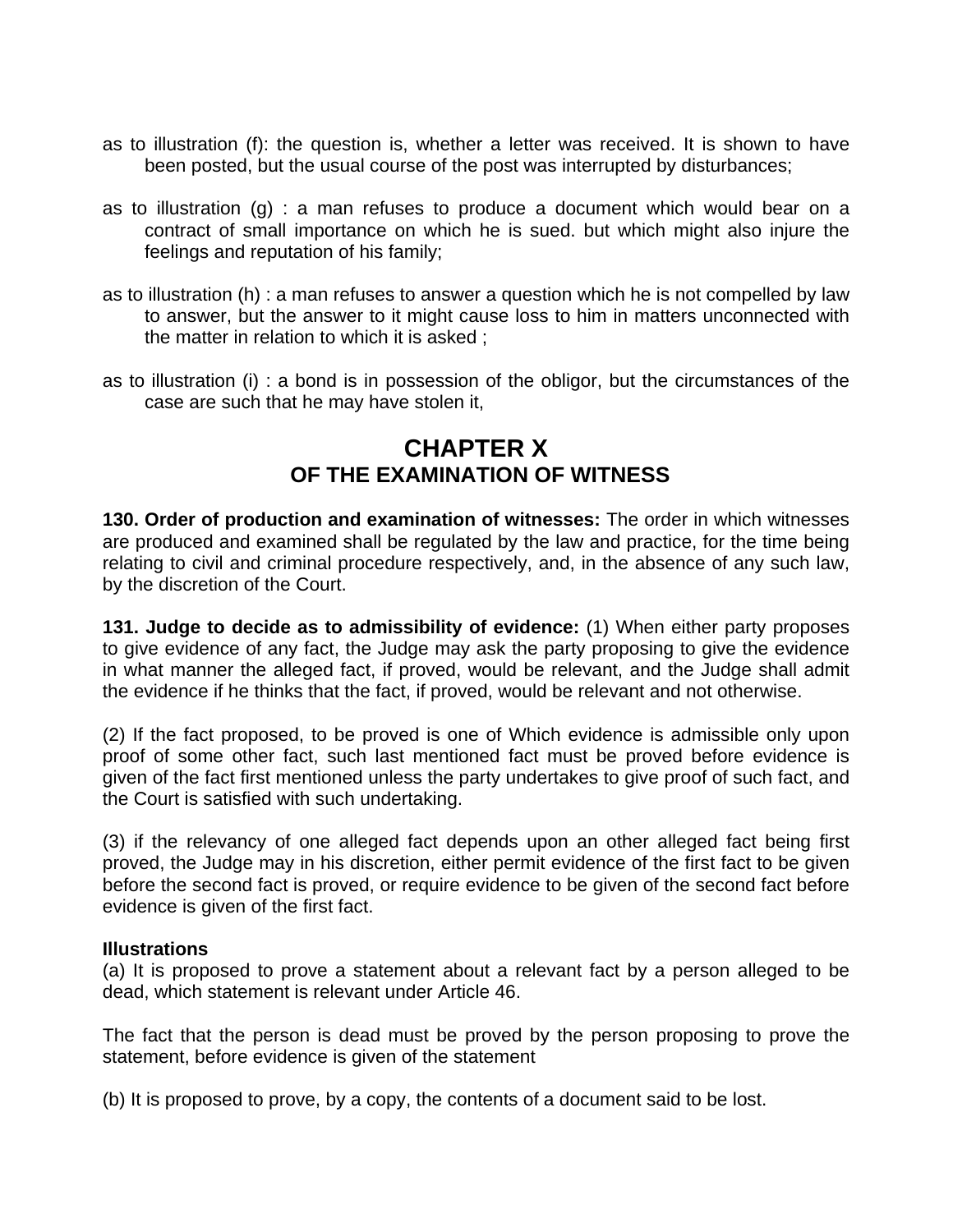The fact that the original is lost must be proved by the person proposing to produce the copy before the copy is produced.

(c) A is accused of receiving stolen property knowing it to have been stolen.

It is proposed to prove that he denied the possession of the property

The relevancy of the denial depends on the identity of the property. The Court may in its discretion, either require the property to be identified before the denial of the possession is proved or permit the denial of possession to be proved before the property is identified.

(d) It is proposed to prove a fact (A) which is said to have been the cause or effect of a fact-in-issue. There are several intermediate facts (B, C and D), which must be shown to exist before the fact (A) can be regarded as the cause or effect of the fact-in-issue. The Court may either permit A to be proved before B, C or D is proved, or may require proof of B, C and D before permitting proof of A.

**132. Examination-in-chief, etc.:** (1) The examination of a witness by the party who calls him shall be called his examination-in-chief.

(2) The examination of a witness by the adverse party shall be called his crossexamination.

(3) The examination of a witness, subsequent to the cross-examination by the party who called him, shall be called his re-examination.

**133. Order of examinations:** (1) Witnesses shall be first examined-in-chief, then (if the adverse party so desires) cross-examined, then (if the party calling him so desires) reexamined.

(2) The examination and cross-examination must relate to relevant facts but the crossexamination need not be confined to the facts to which the witness testified on his examination-in-chief.

(3) The re-examination shall be directed to the explanation of matters referred to in crossexamination; and if new matter is, by permission of the Court, introduced in reexamination, the adverse party may further cross-examine that matter.

**134. Cross-examination of person called to produce a document:** A person summoned to produce a document does not become a witness by the mere fact that he produces it and cannot be cross-examined unless and until he is called as a witness.

**135. Witnesses to character:** Witnesses to character may be cross-examined and reexamined.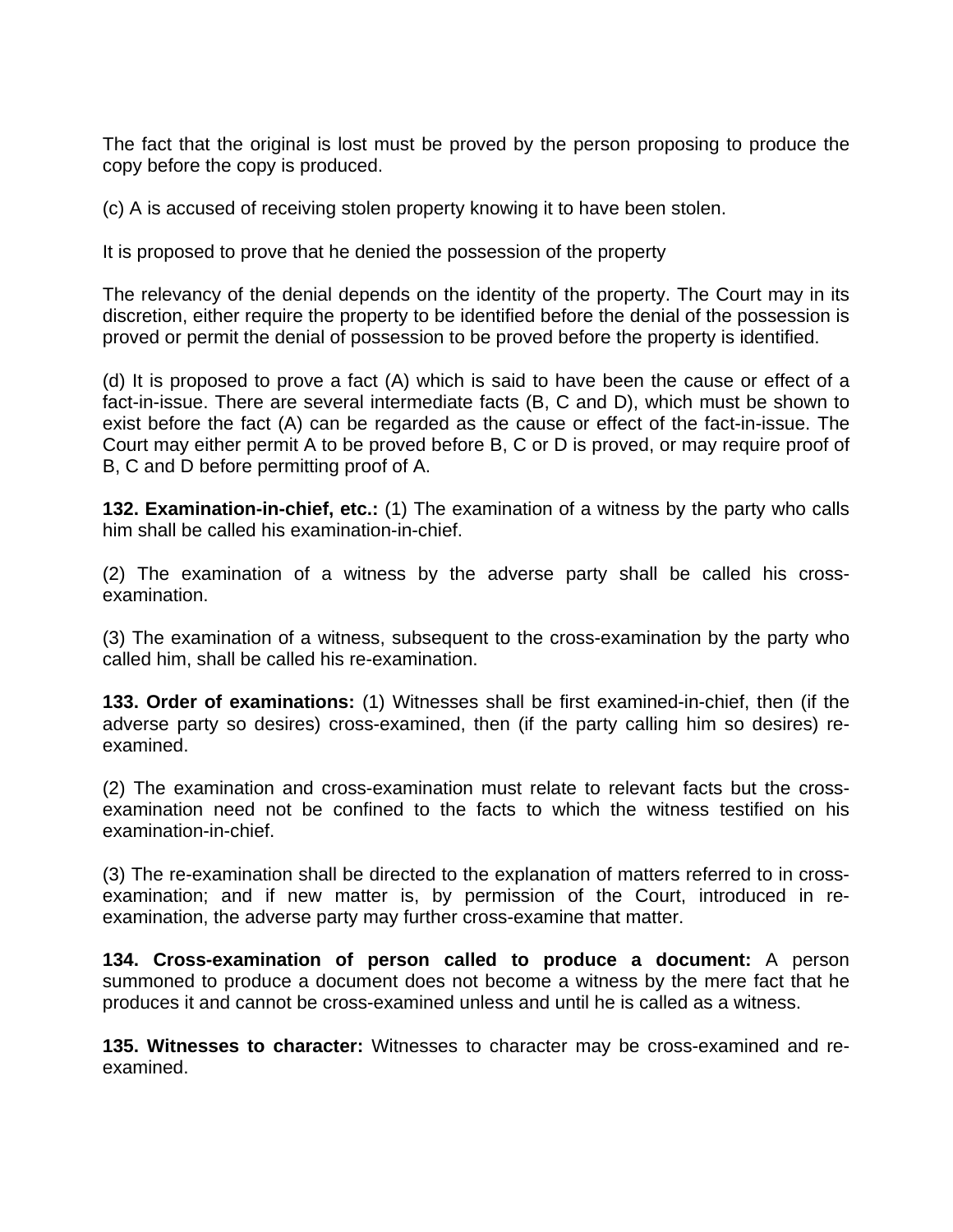**136. Leading questions:** Any question suggesting the answer which the person putting in wishes or expects to receive is called a leading question.

**137. When leading questions must not be asked:** (1) Leading questions must not, if objected to by the adverse party, be asked in an examination-in-chief, or in a reexamination, except with the permission of the Court.

(2) The Court shall permit leading questions as to matters which are introductory or undisputed, or which have in its opinion, been already sufficiently proved.

**138. When leading questions may be asked:** Leading questions may be asked in crossexamination.

**139. Evidence as to matters in writing:** Any witness may be asked, whilst under examination, whether any contract, grant or other disposition of property, as to which he is giving evidence, was not contained in a document, and if he says that it was, or if he is about to make any statement as to the contents of any document, which in the opinion of the Court, ought to be produced, the adverse party may object to such evidence being given until such document is produced, or until facts have been proved which entitle the party who called the witness to give secondary evidence of it.

Explanation: A witness may give oral evidence of statements made by other persons about the contents of documents if such statements are in themselves relevant facts.

#### **Illustration**

The question is, whether A assaulted B.

C deposes that he heard A say to D—"B wrote a letter accusing me of theft, and I will be revenged on him". This statement is relevant, as showing A's motive for the assault, and evidence may be given of it though no other evidence is given about the letter.

**140. Cross-examination as to previous statements in writing:** A witness may be cross-examined as to previous statements made by him in writing or reduce into writing, and relevant to matters in question, without such writing being shown to him, or being proved; but, if it is intended to contradict him by the writing, his attention must, before the writing can be proved, be called to those parts of it which are to be used for the purpose of contradicting him.

**141. Questions lawful in cross-examination:** When a witness is cross-examined, he may, in addition to the questions hereinbefore referred to, be asked any questions which tend—

- (1) to test his veracity,
- (2) to discover who he is and what is his position in life or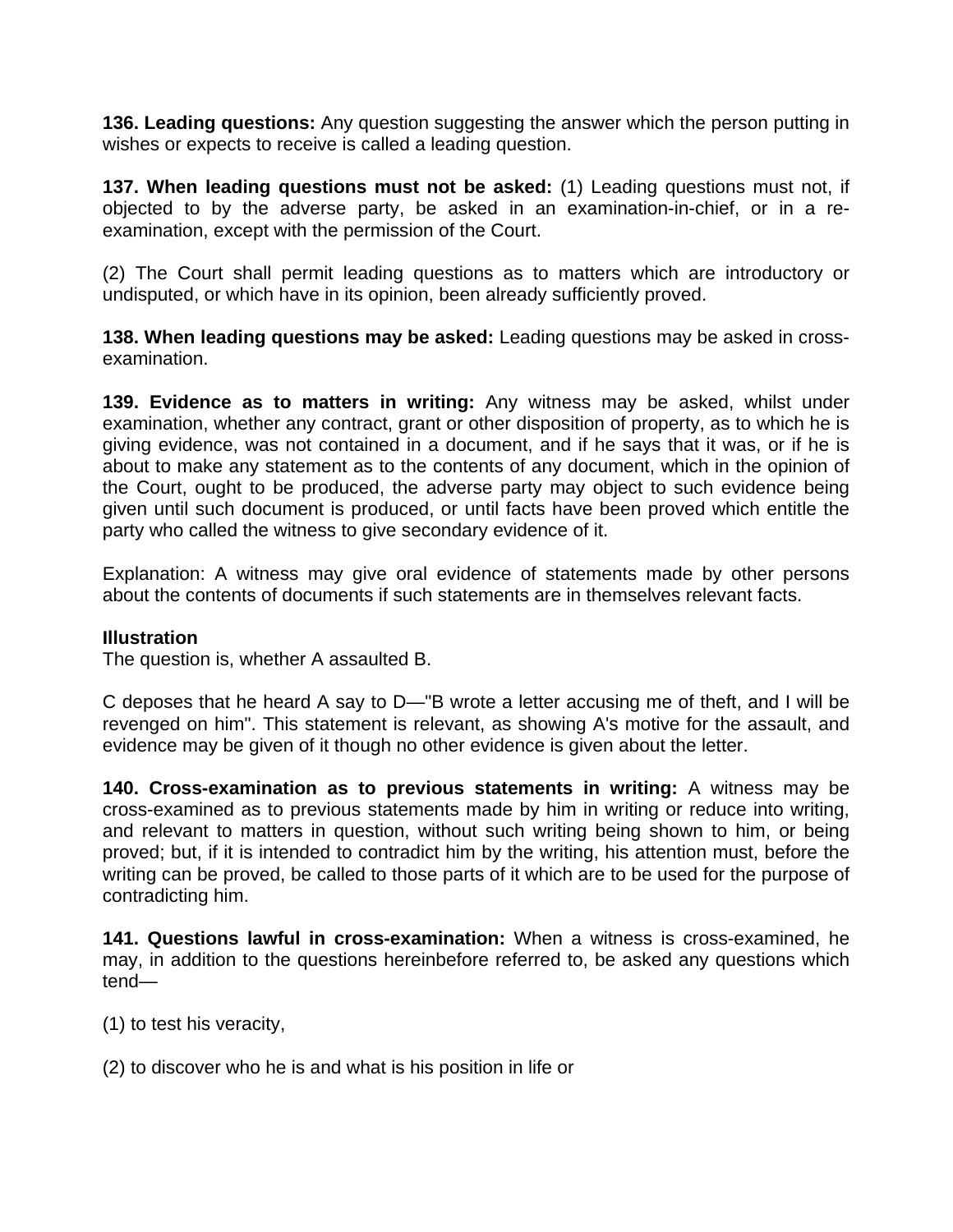(3) to shake his credit, by injuring his character, although the answer to such questions might tend directly or indirectly to criminate him or might expose or tend directly or indirectly to expose him to a penalty or forfeiture.

#### **142. When witness to be compelled to answer:**

if any such question relates to a matter relevant to the suit or proceeding, the provisions of Article 15 shall apply thereto.

**143. Court to decide when question shall be asked and when witness compelled to answer:** If any such question relates to a matter not relevant to the suit or proceeding, except in so far as it affects the credit of the witness by injuring his character, the Court shall decide whether or not the witness shall be compelled to answer it, and may if it thinks fit, warn the witness that he is not obliged to answer it. In exercising its discretion, the Court shall have regard to the following considerations: —

(1) such questions are proper if they are of such a nature that the truth of the imputation conveyed by them would seriously effect the opinion of the Court as to the credibility of the witness on the matter to which he testifies ;

(2) such questions are improper if the imputation which they convey relates to matters so remote in time, or of such a character, that the truth of the imputation would not affect, or would affect in slight degree, the opinion of the Court as to the credibility of the witness on the matter to which he testifies;

(3) such questions are improper if there is a great disproportion between the importance of the importation made against the witness's character and the importance of his evidence;

(4) the Court may, if it sees fit, draw from the witness's refusal to answer, the inference that the answer if given would be unfavourable.

**144. Question not to be asked without reasonable grounds:** No such question as is referred to in Article 143 ought to be asked, unless the person asking it has reasonable grounds for thinking that the imputation, which it conveys, is well founded.

#### **Illustrations**

(a) An advocate is instructed by an attorney that an important witness is a dakait. This is a reasonable ground for asking the witness whether he is a dakiat.

(b) An advocate is informed by a person in Court that an important Witness is a dakait. The informant, on being questioned by the advocate, given satisfactory reasons for his statement. This is a reasonable ground for asking the witness whether he is a dakait.

(c) A witness, of whom nothing whatever is known, is asked at random whether he is a dakait. There are here no reasonable grounds for the question.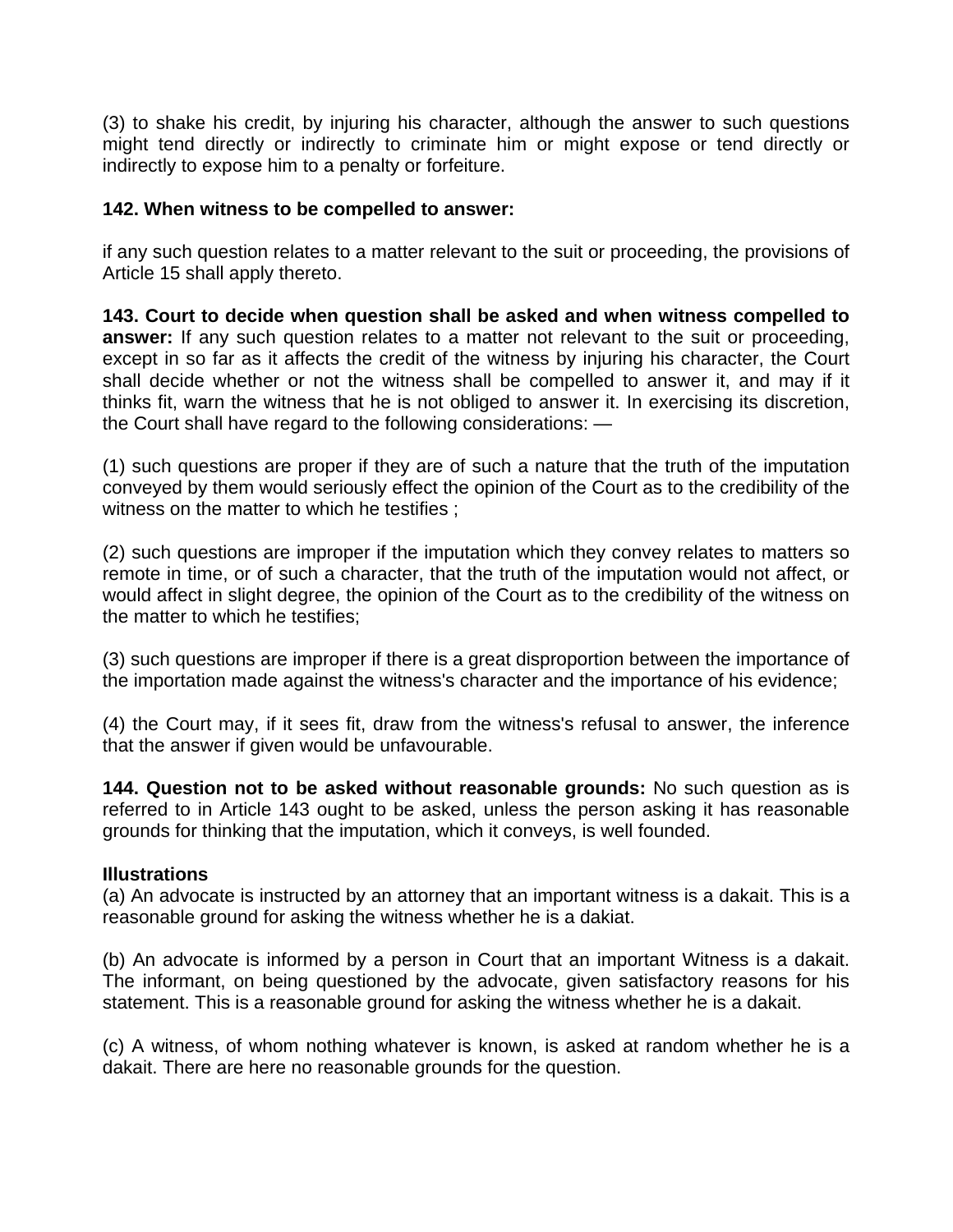(d) A witness, of whom nothing whatever is known, being questioned as to his mode of life and means of living, gives unsatisfactory answers. This may be a reasonable ground for asking him if he is a dakait.

**145. Procedure of Court in case of question being asked without reasonable grounds:** If the Court is of opinion that any such question was asked without reasonable grounds, it may, if it was asked by any advocate, report the circumstances of the case to the High Court or other authority to which such advocate is subject in the exercise of his profession.

**146. Indecent and scandalous question:** The Court may forbid any question or inquiries which it regards as indecent or scandalous, although such questions or inquiries may have some bearing on the questions before the Court unless they relate to facts-in-issue, or to matters necessary to be known in order to determine whether or not the facts-inissue existed.

**147. Procedure of Court in cases of defamation libel and slander:** When a person is prosecuted or used for making or publishing an imputation of a defamatory, libellous or slanderous nature, the Court shall not, before it has recorded its findings on the issues whether such person did make or publish such imputation and whether such imputation is true, permit any question to be put to any witness for the purpose of injuring the character of the person in respect of whom such imputation has or is alleged to have been made or any other person, whether dead or alive, in whom he is interested, except in so far as any such question may be necessary for the purpose of determining the truth of the imputations alleged to have been made or published.

**148. Questions intended to insult or annoy:** The Court shall forbid any question which appears to it to be intended to insult or annoy, or which though proper in itself, appears to the Court needlessly offensive in form.

**149. Exclusion of evidence to contract answer to questions testing veracity:** When a witness has been asked and has answered any question which is relevant to the inquiry only in so far as it tends to shake his credit by injuring his character, no evidence shall be given to contradict him; but if he answers falsely, he may afterwards be charged with giving false evidence.

Exception 1: If a witness is asked whether he has been previously convicted of any crime denies it, evidence may be given of his previous conviction.

Exception 2: If a witness is asked any question tending to impeach his impartiality and answers it by denying the suggested, he may be contradicted.

#### **Illustrations**

(a) A claim against an underwriter is resisted on the ground of fraud.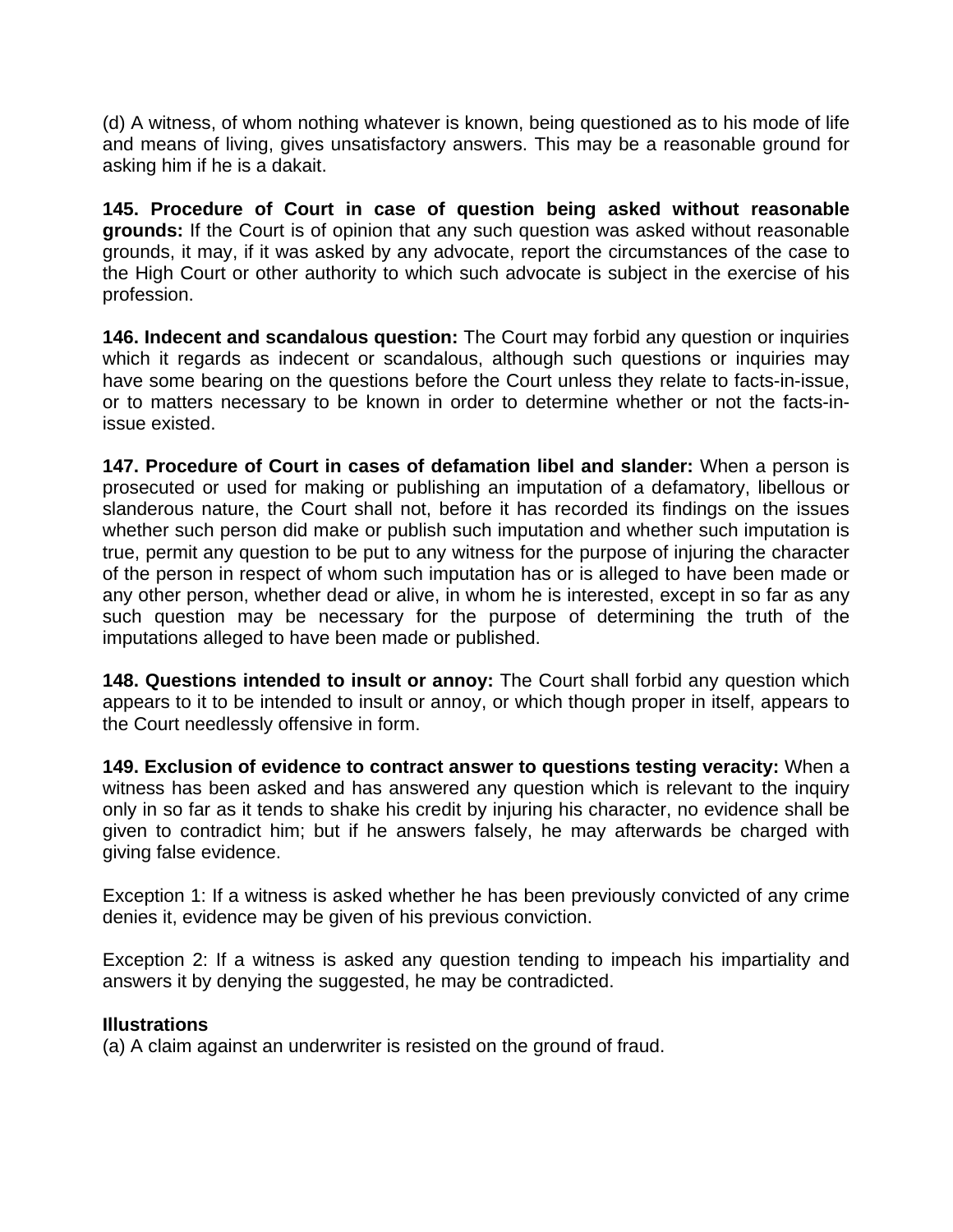The claimant is asked whether, in a former transaction, he had not made a fraudulent claim. He denies it.

Evidence is offered to show that he did make such a claim.

The evidence is inadmissible.

(b) A witness is asked whether he was not dismissed from a situation for dishonesty.

He denies it.

Evidence is offered to show that he was dismissed for dishonesty.

The evidence is not admissible.

(c) A affirms that on a certain day he saw B at Lahore.

A is asked whether he himself was not on that day at Faisalabad. He denies it.

Evidence is offered to show that A was on that day at Faisalabad.

The evidence is admissible, not as contradicting A on a fact, which affects his credit, but as contradicting the alleged fact that B was seen on the day in question in Lahore.

In each of these cases the witness might, if his denial was false, be charged with giving false evidence.

(d) A is asked whether his family has not had a blood feud with the family of D against whom he gives evidence.

He denies it. He may be contradicted on the ground that the question tends to impeach his impartiality.

**150. Question by party to his own witness:** The Court may, in its discretion, permit the person who calls a witness to put any questions to him, which might be put in crossexamination by the adverse party.

**151. Impeaching credit of witness:** The credit of a witness may be impeached in the following ways by the adverse party or with the consent of the Court, by the party who calls him:

(1) by the evidence of persons who testify that they, from their knowledge of the witness, believe him to be un-worthy of credit;

(2) by proof that the witness has been bribed, or has accepted the offer of a bribe, or has received any other corrupt inducement to give his evidence ;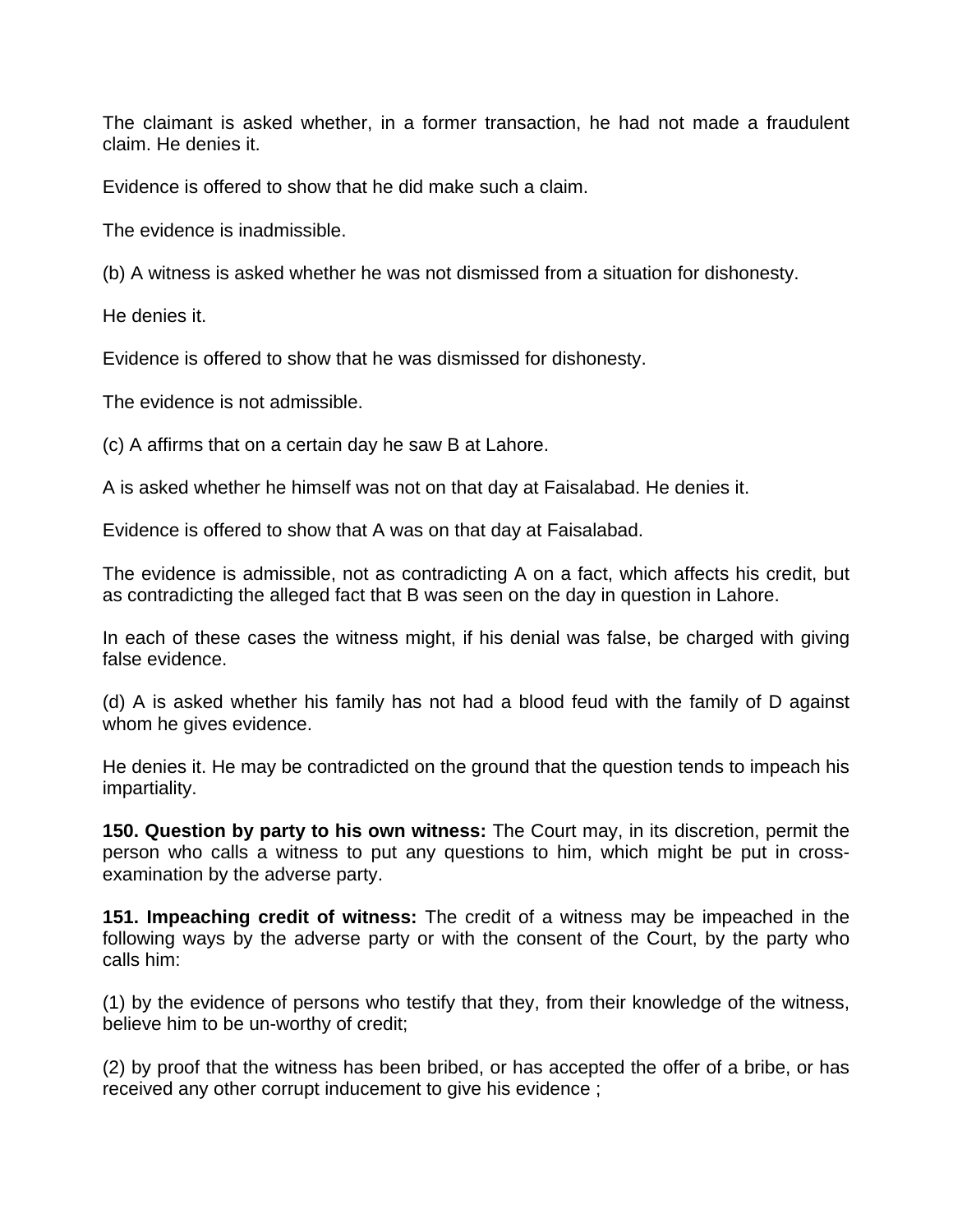(3) by proof of former statements inconsistent with any part of his evidence which is liable to be contradicted ;

(4) when a man is prosecuted for rape or an attempt to ravish, it may be shown that the prosecutrix was of generally immoral character.

Explanation: A witness declaring another witness to be unworthy of credit may not, upon his examination-in-chief, give reason for his belief, but he may be asked his reasons in cross examination, and the answers which he gives cannot be contradicted, though, if they are false, he may afterwards be charged with giving false evidence.

#### **Illustrations**

(a) A sues B for the price of goods sold and delivered to B. C says that A delivered the goods to B.

Evidence is offered to show that, on a previous occasion, he said that he had not delivered the goods to B.

The evidence is admissible. (b) "A" if indicated for the murder of B.

C says that B, when dying, declared that A had given B the wound of which he died.

Evidence is offered to show that, on a previous occasion, C said that the wound was not given by A or in his presence,

The evidence is admissible.

**152. Questions lending to corroborate evidence of relevant fact admissible:** When a witness whom it is intended to corroborate gives evidence of any relevant fact, he may be questioned as to any other circumstances which he observed at or near to the time or place at which such relevant fact occurred if the Court is of opinion that such circumstances, if proved, would corroborate the testimony of the witness as to the relevant fact which he testifies.

#### **Illustrations**

A, an accomplice, gives an account of robbery in which he took part He describes various incidents unconnected with the robbery which occurred on his way to and from the place where it was committed.

Independent evidence of these facts may be given in order to corroborate his evidence as to the robbery itself.

**153. Former statements of witness may be proved to corroborate later testimony as to same fact:** In order to corroborate the testimony of a witness, any former statement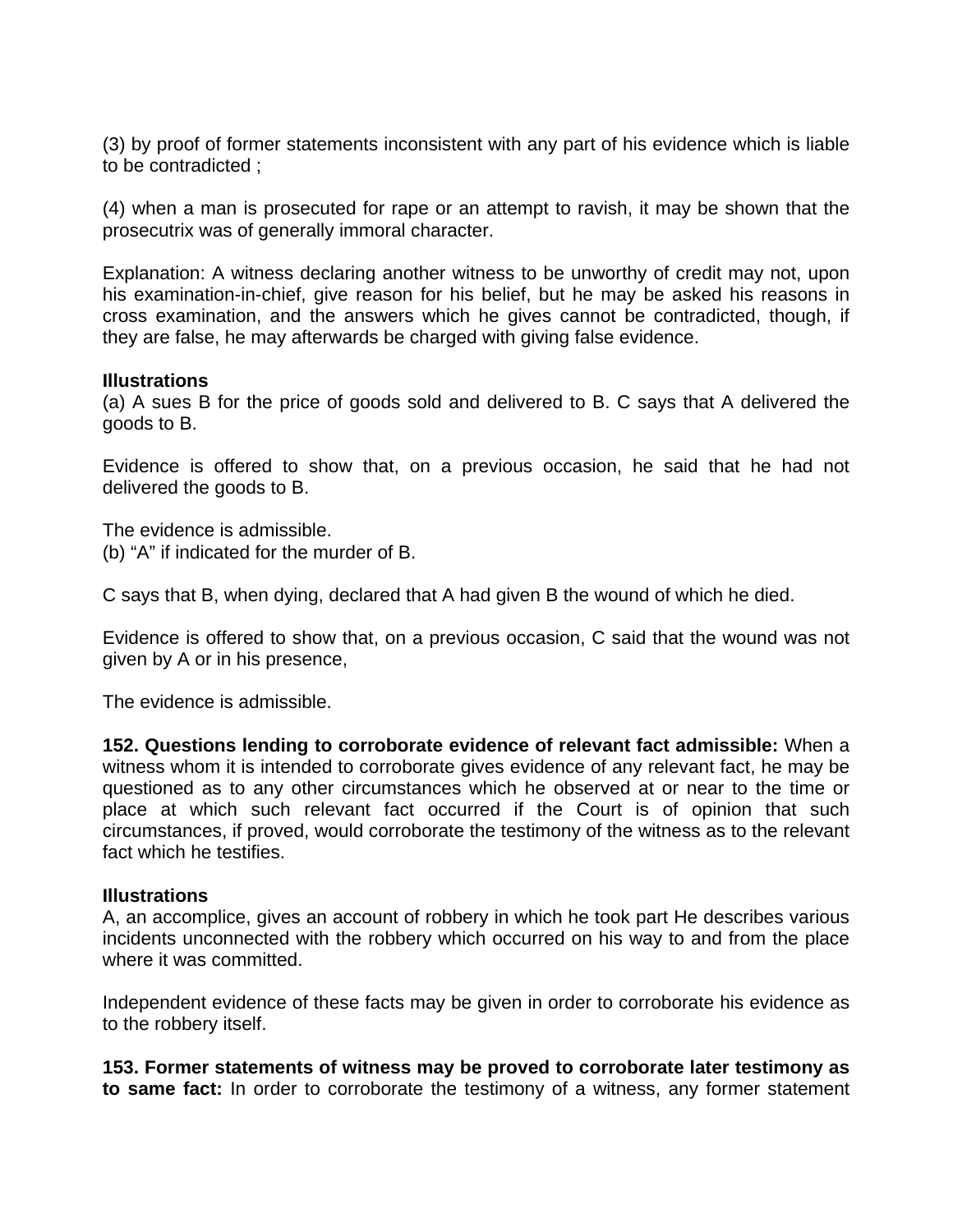made by such witness relating to the same fact at or about the time when the fact took place, or before any authority legally competent to investigate the facts; may be proved.

**154. What matters may be proved in connection with proved statement relevant under Article 46 or 47:** Whenever any statement, relevant under Article 46 or 47, is proved, all matters may be proved either in order to contradict or corroborate it, or in order to impeach or confirm the credit of the person by whom it was made, which might have been proved if that person had been called as a witness and had denied upon crossexamination the truth of the matter suggested.

**155. Refreshing memory:** (1) A witness may, while under examination, fresh his memory by referring to any writing made by himself at the time of the transaction concerning which he is questioned, or so soon afterwards that the Court considers it likely that the transaction was at that time fresh in his memory.

(2) The witness may also refer to any such writing made by any other person, and read by the witness within the time aforesaid, if when he read if he knew it to be correct.

(3) Whenever a witness may refresh his memory by reference to any document, he may with the permission of the Court, refer to a copy of such document:

Provided the Court be satisfied that there is sufficient reason for the non-production of the original.

(4) An expert may refresh his memory by reference to professional treaties.

**156. Testimony to facts stated in document mentioned in Article 155:** A witness may also testify to facts mentioned in any such document as is mentioned in Article 155, although he has no specific recollection of the facts themselves, if he is sure that the facts were correctly recorded in the document.

#### **Illustrations**

A book-keeper may testify to facts recorded by him in books regularly keep in the course of business, if he knows that the books were correctly kept, although he has forgotten the particular transactions entered.

**157. Right of adverse party as to writing used to refresh memory:** Any writing referred to under the provisions of the two last proceeding Articles must be produced and shown to the adverse party if he requires it, such party may, if he pleases, cross-examine the witness thereupon.

**158. Production of documents:** (1) A witness summoned to produce a document shall, if it is in his possession or power, bring it to Court, notwithstanding any objection which there may be to its production or to in its admissibility. The validity of any objection shall be decided on by the Court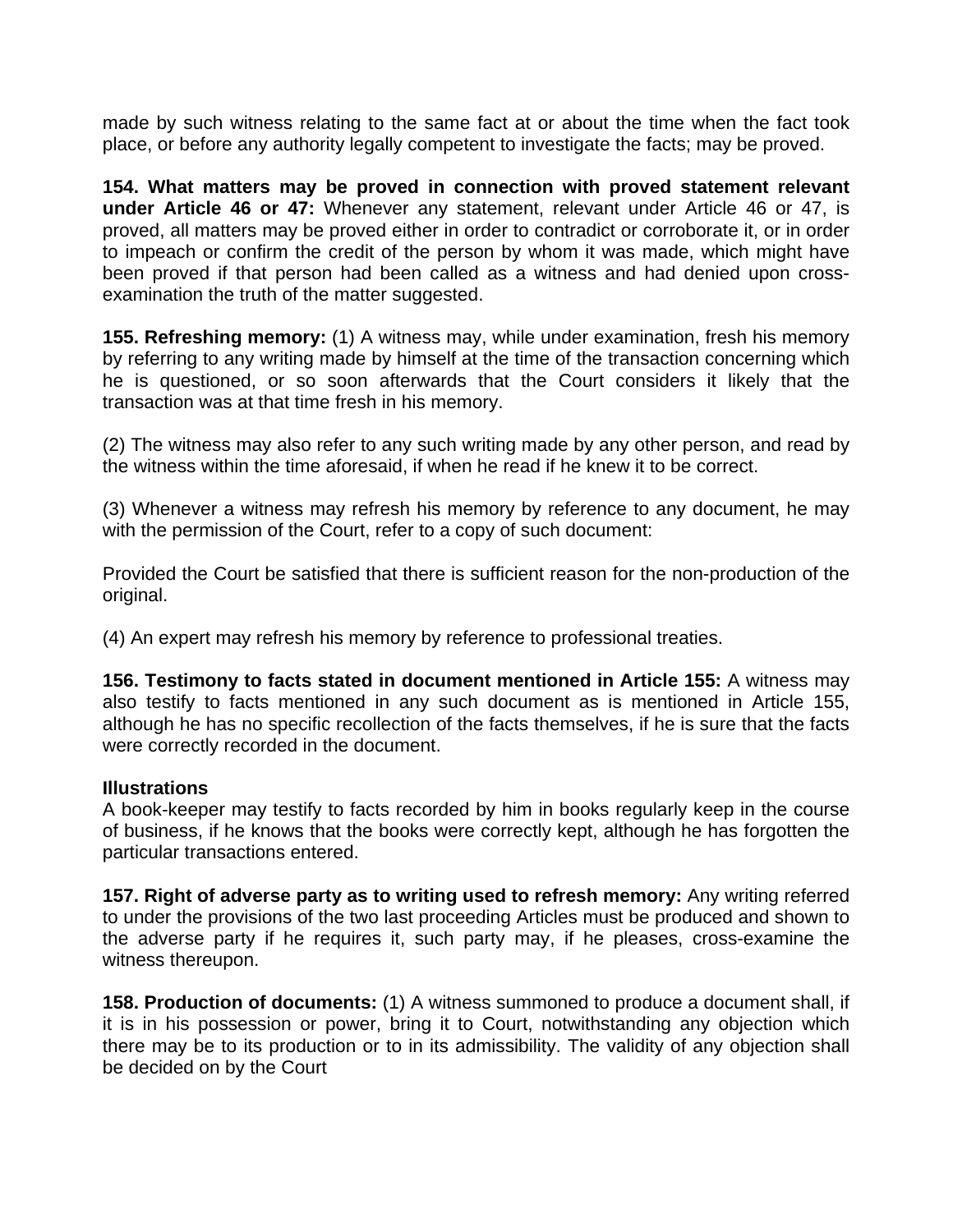(2) The Court, if it sees fit may inspect the document unless it refers to matters of State, or take other evidence to enable it to determine on its admissibility.

(3) If for such a purpose it is necessary to cause any document to be translated, the Court may, if it thinks fit, direct the translator to keep the contents secret, unless the document is to be given in evidence; and if the translator disobeys such direction, he shall be held to have committed an offence under Section 166 of the Pakistan Penal Code (Act XLV of 1860).

**159. Giving, as evidence, of document called for and produced on notice:** When a party calls for a document which he has given the other party notice to produce and such document is produced and inspected by the party calling for its production, he is bound to give it as evidence if the party producing it requires him to do so.

**160. Using, as evidence, of document production of which was refused on notice:** When a party refuses to produce a document which he has had notice to produce; he cannot afterwards use the document as evidence without the consent of the other party or the order of the Court.

#### **Illustrations**

A sues C on an agreement and gives B, notice to produce it. At the trial A calls for the document and B refuses to produce it. A gives secondary evidence of its contents, B seeks to produce the document itself to contradict the secondary evidence given by A, or in order to show that the agreement is not stamped. He cannot do so.

**161. Judge's power to put questions or order production:** The Judge may in order to discover or to obtain proper proof of relevant facts, ask any question he places, in any form, at any time, of any witness, or of the parties about any fact relevant or irrelevant; and may order the production of any document or thing; and neither the parties nor their agents shall be entitled to make any objection to any such question or order, nor, without the leave of the Court, to cross-examine any witness upon any answer given in reply to any such question:

Provided that the Judgment must be based upon facts declared by this Order to be relevant, and duly proved:

Provided also that this Article shall not authorise any Judge to compel any witness to answer any question or to produce any document which such witness would be entitled to refuse to answer or produce under Articles 4 to 14, both inclusive, if the question were asked or the document were called for by the adverse party; nor shall the judge ask any question which it would be improper for any other person to ask under Article 143 or 144; nor shall he dispense with primary evidence of any document, except in the cases hereinbefore excepted.

# **CHAPTER XI**